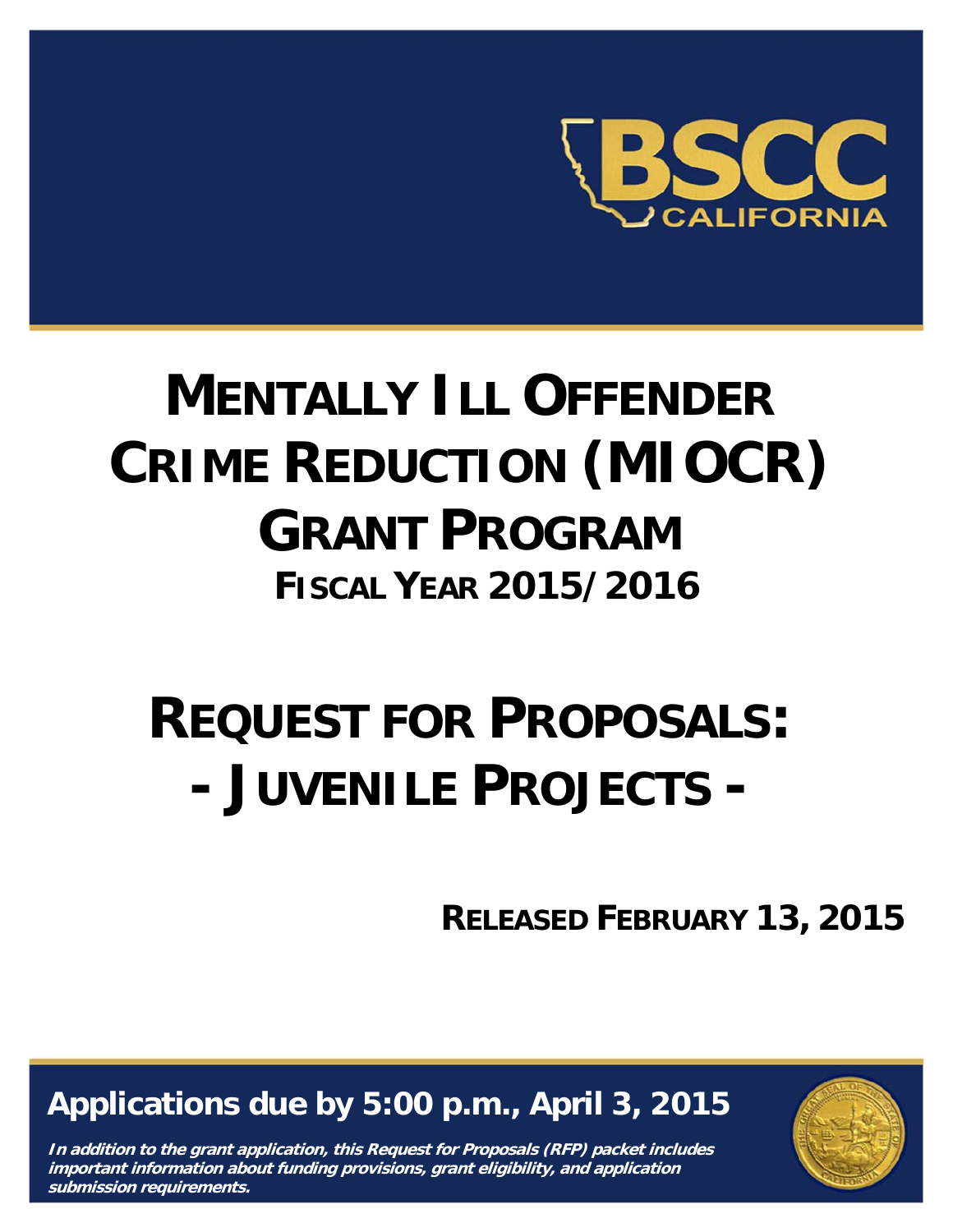# **TABLE OF CONTENTS**

## **APPENDICES**

| APPENDIX B: WELFARE AND INSTITUTIONS CODE SECTION 5600.3  18    |  |
|-----------------------------------------------------------------|--|
| APPENDIX C: RESOURCES: EFFECTIVE EVIDENCE-BASED                 |  |
|                                                                 |  |
| APPENDIX D: STATE OF CALIFORNIA- CONTRACT AND GENERAL TERMS AND |  |
|                                                                 |  |
| APPENDIX E: SAMPLE RESOLUTION OF THE GOVERNING BOARD32          |  |
| APPENDIX F: EXAMPLES OF ELIGIBLE AND INELIGIBLE PROJECT COSTS33 |  |
| APPENDIX G: BSCC MONITORING/SITE VISIT REPORT TEMPLATE35        |  |
| APPENDIX H: ASSESSMENT OF EFFECTIVE CORRECTIONAL PRACTICES39    |  |
|                                                                 |  |
|                                                                 |  |

# **PROJECT APPLICATION**

| SECTIONS II-VIII: NEED STATEMENT - PROJECT DESIGN - COUNTY            |
|-----------------------------------------------------------------------|
| PLAN/STRATEGY – COLLABORATION – PROBABILITY OF SUCCESS – EVALUATION – |
| <b>SUSTAINABILITY</b>                                                 |
| SECTION IX: PROPOSED BUDGET                                           |
| SECTION X: PROPOSED TIMELINE                                          |
| SECTION XI: STRATEGY COMMITTEE'S COLLABORATIVE EFFORTS                |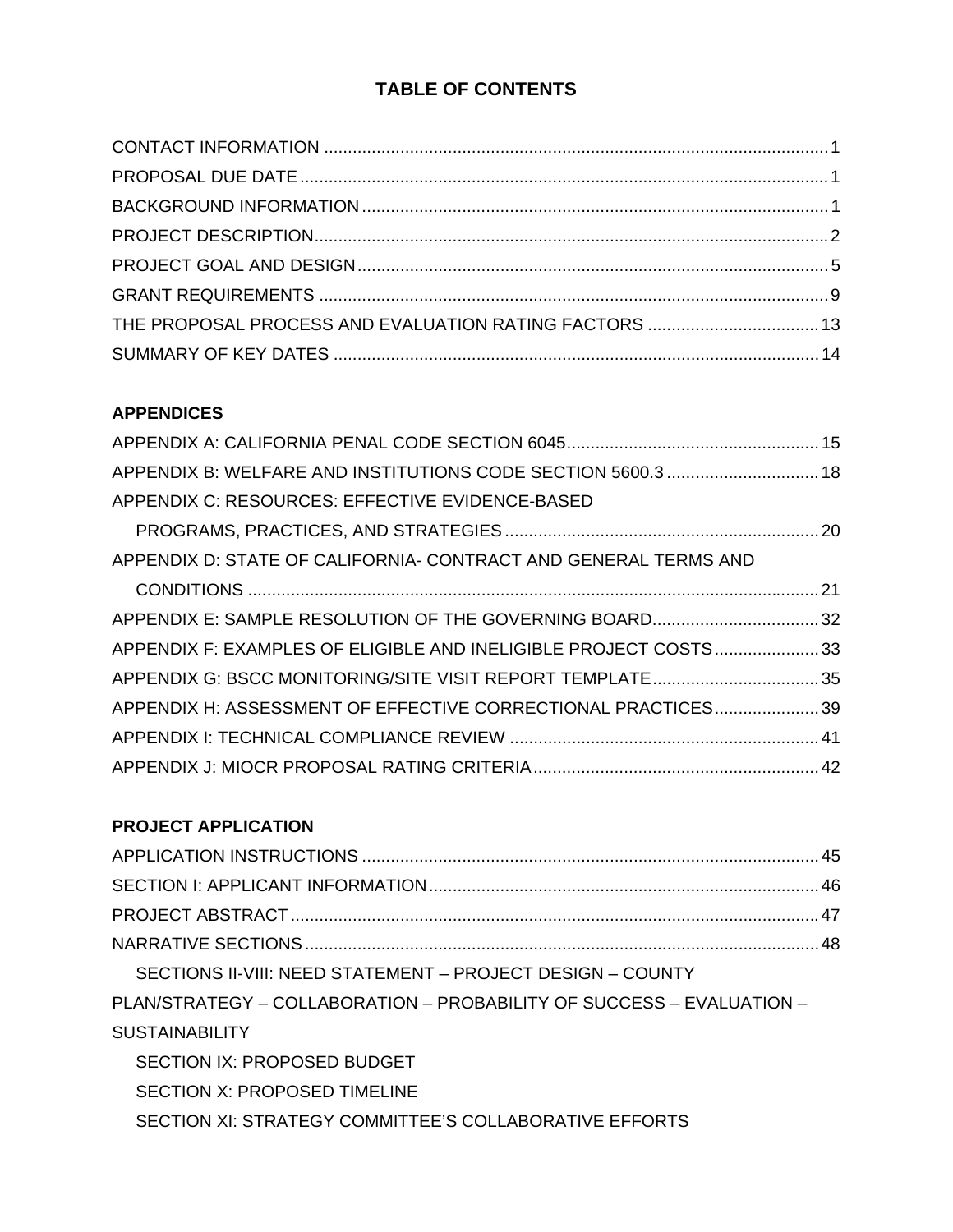## **CONTACT INFORMATION**

This Request for Proposals (RFP) provides the information necessary to prepare a proposal for grant funds viathe Board of State and Community Corrections (BSCC) for the Mentally Ill Offender Crime Reduction (MIOCR) Grant Program.

Although BSCC staff cannot assist the grant applicant with the actual preparation of the proposal, any questions concerning the proposal process, programmatic issues, or clarification on the information contained within the RFP may be submitted by phone, fax, or email to:

 Helene Zentner, Field Representative Board of State and Community Corrections Corrections Planning and Programs Division Phone Number: (916) 323-8631 Fax Number: (916) 327-3317 Email: Helene.Zentner@bscc.ca.gov

## **PROPOSAL DUE DATE**

One original signed and seven copies of the proposal must be **received** (not postmarked) by the BSCC's Corrections Planning and Programs Division by **5:00 p.m., Friday, April 3, 2015. Proposals sent via email will not be accepted.**

Proposals may be submitted via the U.S. mail, private carrier, or hand-delivered to:

Board of State and Community Corrections Corrections Planning and Programs Division 2590 Ventura Oaks Way Sacramento, CA 95833 Attn: Helene Zentner, Field Representative

**\*\*Please note new address Proposals received after 5:00 p.m. on the due date will be deemed ineligible for funding.** 

## **BACKGROUND INFORMATION**

The 2014-15 State Budget Act appropriated Recidivism Reduction Funds through Assembly Bill (AB) 1468, Article 4, California Penal Code Section (PC§) 6045(Appendix A) forthe establishment of MIOCR grants. The purpose of this funding is to support appropriate prevention, intervention, supervision, and services through promising and evidence-based strategies to reduce recidivism in managingCalifornia's mentally ill offender population, as well as improving outcomes for these offenders.

Pursuant to PC §6045, grant funds must be awarded to implement locally-developed, collaborative and multidisciplinary projects that provide a cost-effective continuum of responses designed to reduce jail crowding, provide youthful offenders alternatives to detention, reduce crime and criminal justice costs as they relate to the mentally ill, and to maximize available and/or new local resources for prevention, intervention, detention and aftercare services for adult mentally ill offenders and juvenileoffenders with mental health issues,while improving public safety. In addition, funding provides on-going technical assistance, monitoring, data collection, and evaluation oversight for the local recipients of this funding.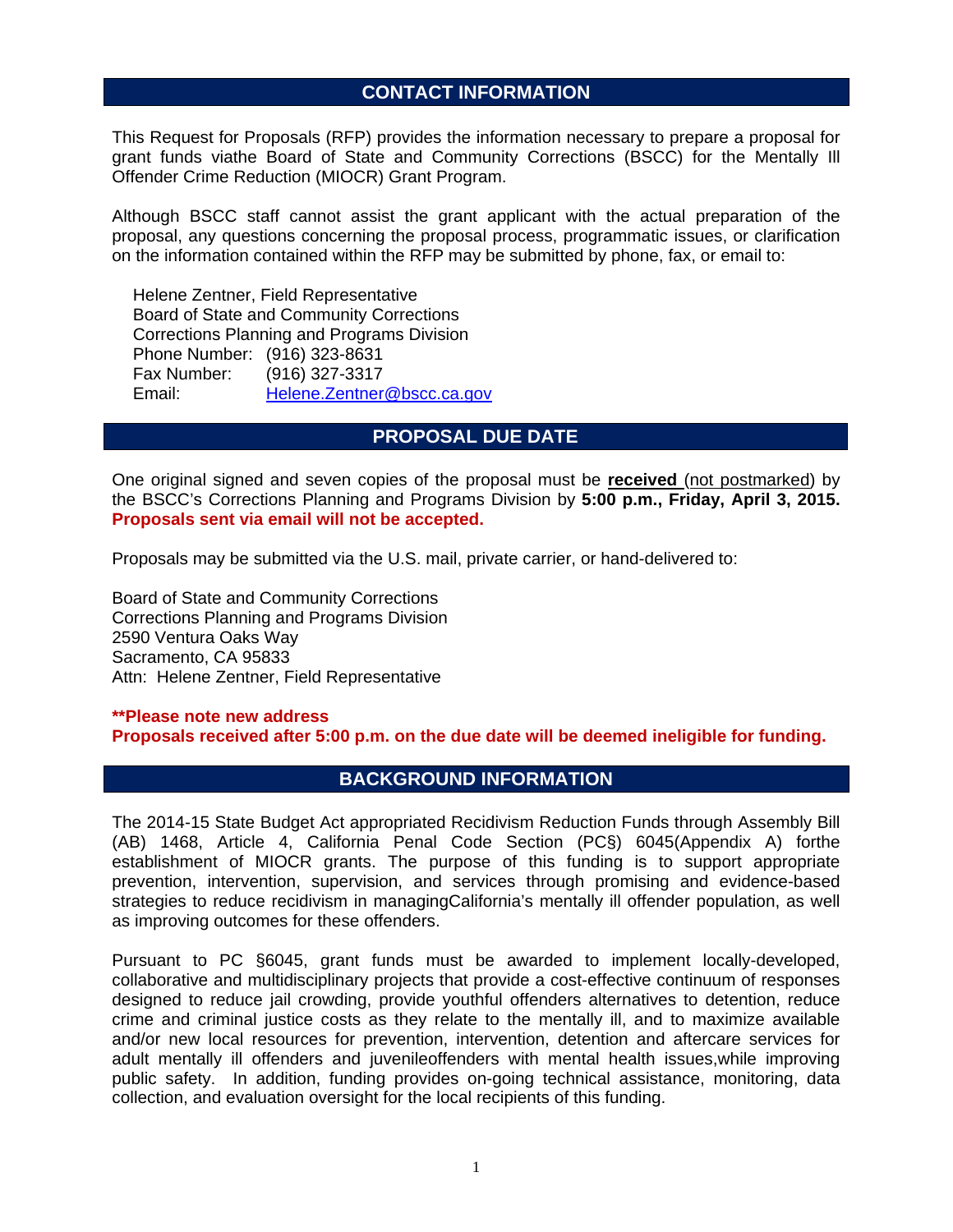As the administering agency of the MIOCR grants, the BSCC is committed to providing a fair and equitable process for determining the most meritorious grant proposals, via a competitive process. On September 11, 2014, the BSCC Board authorized an Executive Steering Committee (ESC) of subject matter experts to oversee the development and release of an RFP as well as the criteria for the proposal reading and rating process (http://www.bscc.ca.gov/s\_cppresources; *Grant Executive Steering Committee Process pdf*).

On November 18, 2014, the MIOCR ESC convened to begin the development of the program design, evaluation process, and criteria to be used to select the proposals. This RFP is a result of those efforts.

## **PROJECT DESCRIPTION**

Projects awarded MIOCR grants through this process "shall support prevention, intervention, supervision and incarceration-based services and strategies to reduce recidivism and to improve outcomes for mentally ill juvenile and adult offenders" in California (pursuant to PC §6045).

## **Eligibility**

Pursuant to PC §6045.2(a), a county "shall be eligible to apply for either an adult mentally ill offender grant or a juvenile mentally ill offender grant or both" (adult and juvenile proposals must be submitted via separate applications). In addition, two or more counties may partner to submit a single, joint collaborative proposal for either an adult grant, juvenile grant, or both. Should counties decide to join resources for a multi-county partnership proposal, one of the participating counties must be identified as the lead county for all aspects of grant administration and management.

Multiple applications from a county (or a county-collaborative) for an adult-funded MIOCR project and/or a juvenile-funded project will not be allowed.

Eligible applications must be developed by a local Strategy Committee. This Strategy Committee must meet all the requirements as provided in PC §6045.2(b):

- "A county that applies for an adult mentally ill offender grant shall establish a strategy committee to design the grant application that includes, at a minimum, the sheriff or director of the county department of corrections in a county where the sheriff does not administer the county jail system, who shall chair the committee, and representatives from other local law enforcement agencies, the chief probation officer, the county mental health director<sup>1</sup>, a superior court judge, a former offender who is or has been a client of a mental health treatment facility<sup>2</sup>, and representatives from organizations that can provide or have provided treatment or stabilization services for mentally ill offenders, including treatment, housing, income or job support, and caretaking."
- "A county that applies for a juvenile mentally ill offender grant shall establish a strategy committee that includes, at a minimum, the chief probation officer who shall chair the committee, representatives from local law enforcement agencies, the county mental health director<sup>3</sup>, a superior court judge, a client or former offender who has received juvenile mental health services, and representatives from organizations that can provide

 $\overline{a}$ 

<sup>1</sup>Behavioral Health Director

<sup>2</sup>The intent of "a client of a mental health treatment facility" is to involve a former offender who is or has received mental health treatment services while incarcerated or as aftercare; this does not mean the individual must have received in-patient services within a state forensic hospital.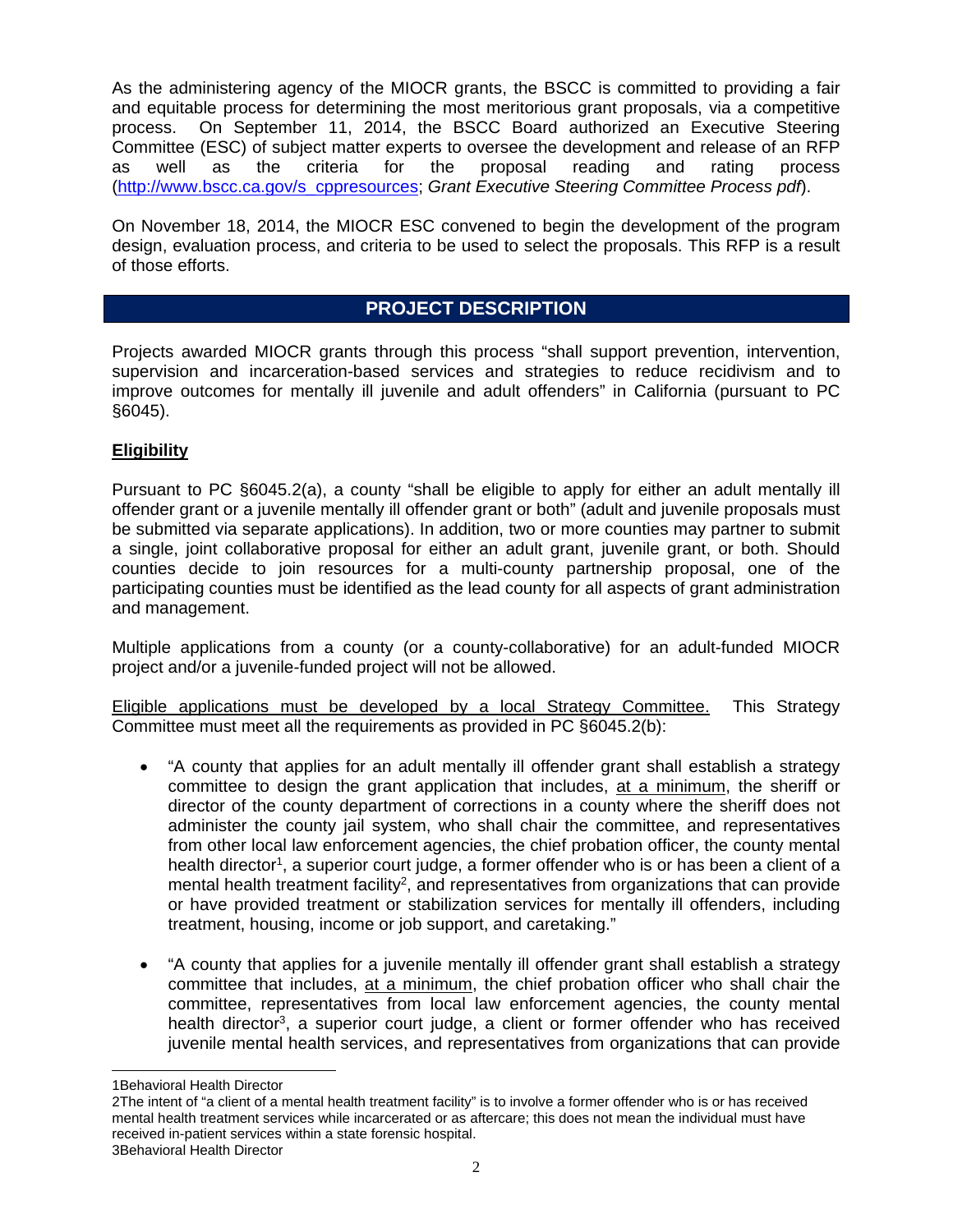or have provided treatment or support services for mentally ill juvenile offenders, including therapy, education, employment, housing, and caretaking services."

 "A county that applies for both types of grants may convene a combined strategy committee that includes the sheriff or jail administrator and the chief probation officer as co-chairs of the committee, as well as representation from the other agencies, departments, and disciplines designated in the above paragraphs for both types of committees."

If two or more counties partner to submit a single joint application, the above requirements for the Strategy Committee and its identified participants shall still apply and should be represented by all counties participating in the joint effort.

PC §6045.2(c) states "The strategy committee shall develop and describe in its grant application a comprehensive county plan for providing a cost-effective continuum of responses and services for mentally ill adult offenders or mentally ill juvenile offenders, including prevention, intervention, and incarceration-based services, as appropriate. The plan shall describe how the responses and services included in the plan have been proven to be or are designed to be effective in addressing the mental health needs of the target offender population, while also reducing recidivism and custody levels for mentally ill offenders in adult or juvenile detention or correctional facilities. Strategies for prevention, intervention, and incarceration-based services in the plan shall include, but not be limited to, all of the following:

- (1) Mental health and substance abuse treatment for mentally ill adult offenders or mentally ill juvenile offenders who are presently placed, incarcerated, or housed in a local adult or juvenile detention or correctional facility or who are under supervision by the probation department after having been released from a state or local adult or juvenile detention or correctional facility.
- (2) Prerelease, reentry, continuing, and community-based services designed to provide long-term stability for juvenile or adult offenders outside of the facilities of the adult or juvenile justice systems, including services to support a stable source of income, a safe and decent residence, and a conservator or caretaker, as needed in appropriate cases.
- (3) For mentally ill juvenile offender applications, one or more of the following strategies that has proven to be effective or has evidence-based support for effectiveness in the remediation of mental health disorders and the reduction of offending: short-term and family-based therapies, collaborative interagency service agreements, specialized court-based assessment and disposition tracks or programs, or other specialized mental health treatment and intervention models for juvenile offenders that are proven or promising from an evidence-based perspective."

Additionally, PC §6045.2(d) states "The plan as included in the grant application shall include the identification of specific outcome and performance measures and for annual reporting on grant performance and outcomes to the board that will allow the board to evaluate, at a minimum, the effectiveness of the strategies supported by the grant in reducing crime, incarceration, and criminal justice costs related to mentally ill offenders. The board shall, in the grant application process, provide guidance to counties on the performance measures and reporting criteria to be addressed in the application."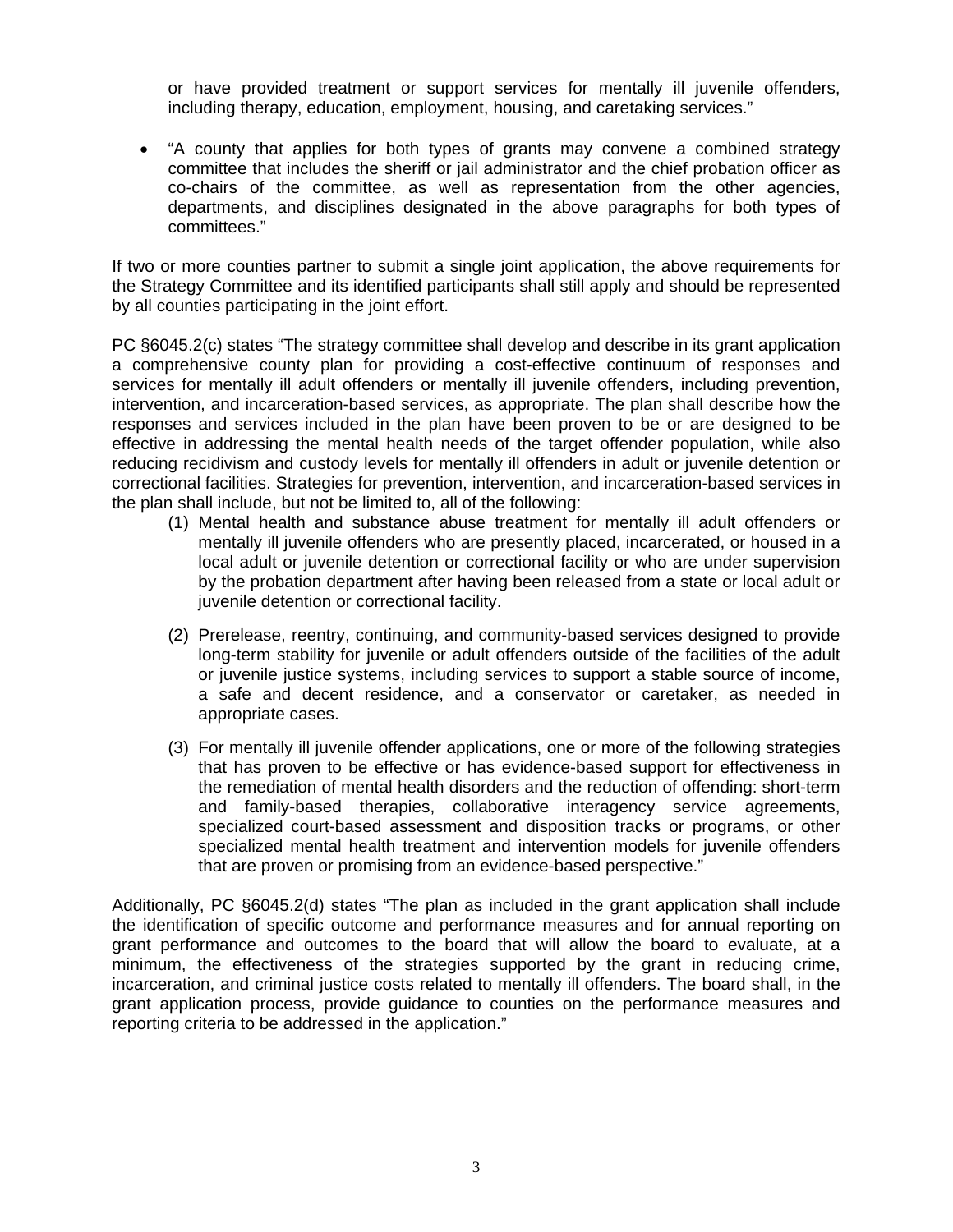## **Funding Amount**

A total of \$17,100,000 in MIOCR local assistance funding is available statewide; this funding is to cover grant contracts with awardees for a 3-year project period. Pursuant to PC §6045(a), the local assistance funding "shall be divided equally between adult and juvenile mentally ill offender crime reduction grants in accordance with the funds appropriated for each type of grant."; therefore, there is \$8,550,000 available for projects serving adult mentally ill offenders and \$8,550,000 for projects serving juvenile offenders with mental illness.

In order to fund comprehensive, collaborative projects based on the Strategy Committee's plan to address the mental health needs of the identified target offender population, counties are encouraged to request only the amount of funds necessary to support their local strategy. A "targeted cap" or funding-request guideline of \$950,000 per 3-year project application has been established. Should the applicant request more than the "targeted cap" of \$950,000, a compelling argument must be made as to why the requested funds are necessary for the success of the proposed project. In addition, as a result of the evaluation and rating process, the ESC may determine a lesser amount is more appropriate for the proposed project and will make their final funding recommendations to the BSCC Board in June 2015.

A minimum of a 25 percent (25%) match of the MIOCR grant funds is mandatory. PC §6045.4(b) states "a grant shall not be awarded unless the applicant makes available resources…in an amount equal to at least 25 percent of the amount of the grant." Resources required for the match obligation may be cash or in-kind contributions or a combination of both, and must be documented. In addition, preference will be given to those grant applications that include documented match funding exceeding 25 percent of the total grant amount. See page 14 for preference point value within the maximum possible points.

Additionally, MIOCR funding must be used to supplement, rather than supplant, funding for existing programs/projects [PC §6045.4(a)]. Supplanting is defined as replacing those funds identified and appropriated for the same purpose prior to the grant award. Grant funds may be used to expand an existing effort or to create a new project. Project expansion includes, but is not limited to, adding services to a program that is currently offered to mentally ill offenders and extending existing services for mentally ill offenders to a larger target population or new geographic area.

The rating criteria used for the proposal evaluation process, in part, is contained in PC §6045.6:

(a) The probable or potential impact of the grant on reducing the number or percent of mentally ill adult offenders or mentally ill juvenile offenders who are incarcerated or detained in local adult or juvenile correctional facilities and, as relevant for juvenile offenders, in probation out-of-home placements.

(b) Demonstrated ability to administer the program, including any past experience in the administration of a prior mentally ill offender crime reduction grant.

(c) Demonstrated ability to develop effective responses and to provide effective treatment and stability for mentally ill adult offenders or mentally ill juvenile offenders.

(d) Demonstrated ability to provide for interagency collaboration to ensure the effective coordination and delivery of the strategies, programs, or services described in the application.

(e) Likelihood that the program will continue to operate after state grant funding ends, including the applicant's demonstrated history of maximizing federal, state, local, and private funding sources to address the needs of the grant service population.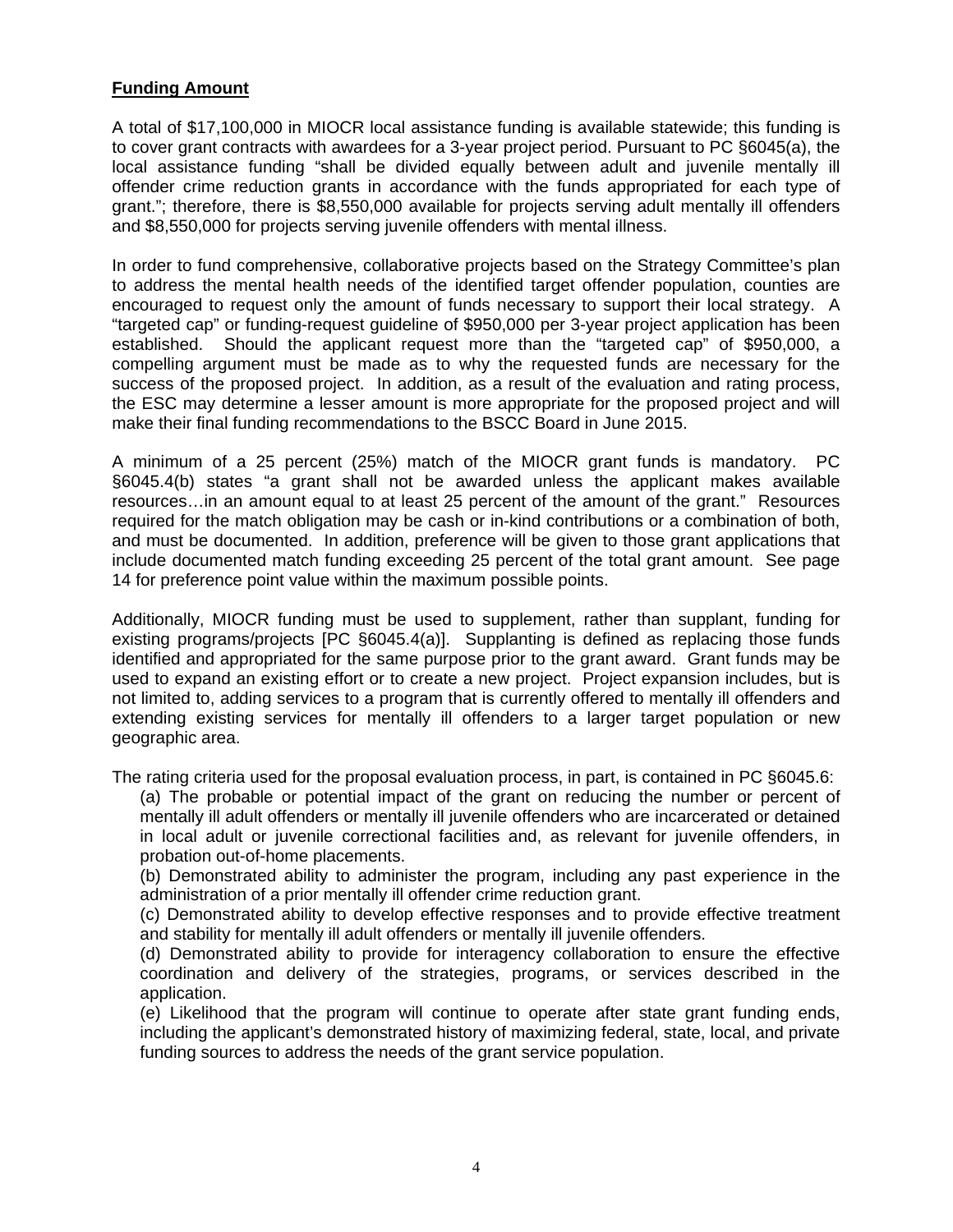## **Grant Period**

Successful proposals will be funded for a 3-year grant, the first year of which will commence July 1, 2015 and end on June 30, 2016. A non-competitive reapplication process for continued funding will be issued for the second year (July 1, 2016-June 30, 2017) and third year (July 1, 2017 - June 30, 2018). Continued funding for the second and third year is contingent on the availability of funding and compliance with all MIOCR program requirements.

Applicants shall build their proposal, objectives,activities, services, etc., as a **4-year strategic plan** and shall describe a 4-year plan for the programs, services, or strategies within the application pursuant to PC §6045.4(a). Proposals not including a **4-year strategic plan will not be considered for funding.**

## **PROJECT GOAL AND DESIGN**

The goal of the MIOCR funding is to develop a 4-year local strategic plan allocating monies to provide integrated services between county departments and community-based organizations to serve adult or juvenile offenders collaboratively with mental health issues for reducing recidivism and increasing positive quality-of-life outcomes.

For the purposes of this funding solicitation, eligible target populations are defined as "mentally ill adult offenders" as defined in subdivisions (b) and (c) of Section 5600.3 of the Welfare and Institutions Code and "mentally ill juvenile offenders" per subdivision (a) of Section 5600.3 of the Welfare and Institutions Code (Appendix B). In addition, for the purposes of this solicitation, the age for a juvenile offender is defined as under 25 years old at the time of acceptance into the local MIOCR project.

The definition of adult recidivism, approved by the BSCC Board for consistency in statewide local data collection efforts, is: *conviction of a new felony or misdemeanor committed within three years of release from custody or committed within three years of placement on supervision for a previous criminal conviction. ("Committed" refers to the date of offense, not the date of conviction.)* 

The definition of juvenile recidivism, for the purposes of this solicitation, is the language adopted by the Chief Probation Officers of California (May 2012): *a subsequent criminal adjudication while on probation supervision. (Of those terminated or closed from a juvenile grant of probation in a given time period, a count of how many youth had new true findings/law convictions during their time under supervision.)* 

PC §6045.2(c) and (d) detail the requirements for the development and design of the comprehensive county plan. The Strategy Committee shall describe:

- A cost-effective continuum of responses and services for mentally ill adult offenders or mentally ill juvenile offenders, including prevention, intervention, and incarceration-based services, as appropriate.
- How the responses and services included in the plan have been proven to be or are designed to be effective in addressing the mental health needs of the target offender population, while also reducing recidivism and custody levels for mentally ill offenders in adult or juvenile detention or correctional facilities.

Strategies for prevention, intervention, and incarceration-based services in the plan shall include, but not be limited to, all of the following:

 Mental health and substance abuse treatment for mentally ill adult offenders or mentally ill juvenile offenders who are presently placed, incarcerated, or housed in a local adult or juvenile detention or correctional facility or who are under supervision by the probation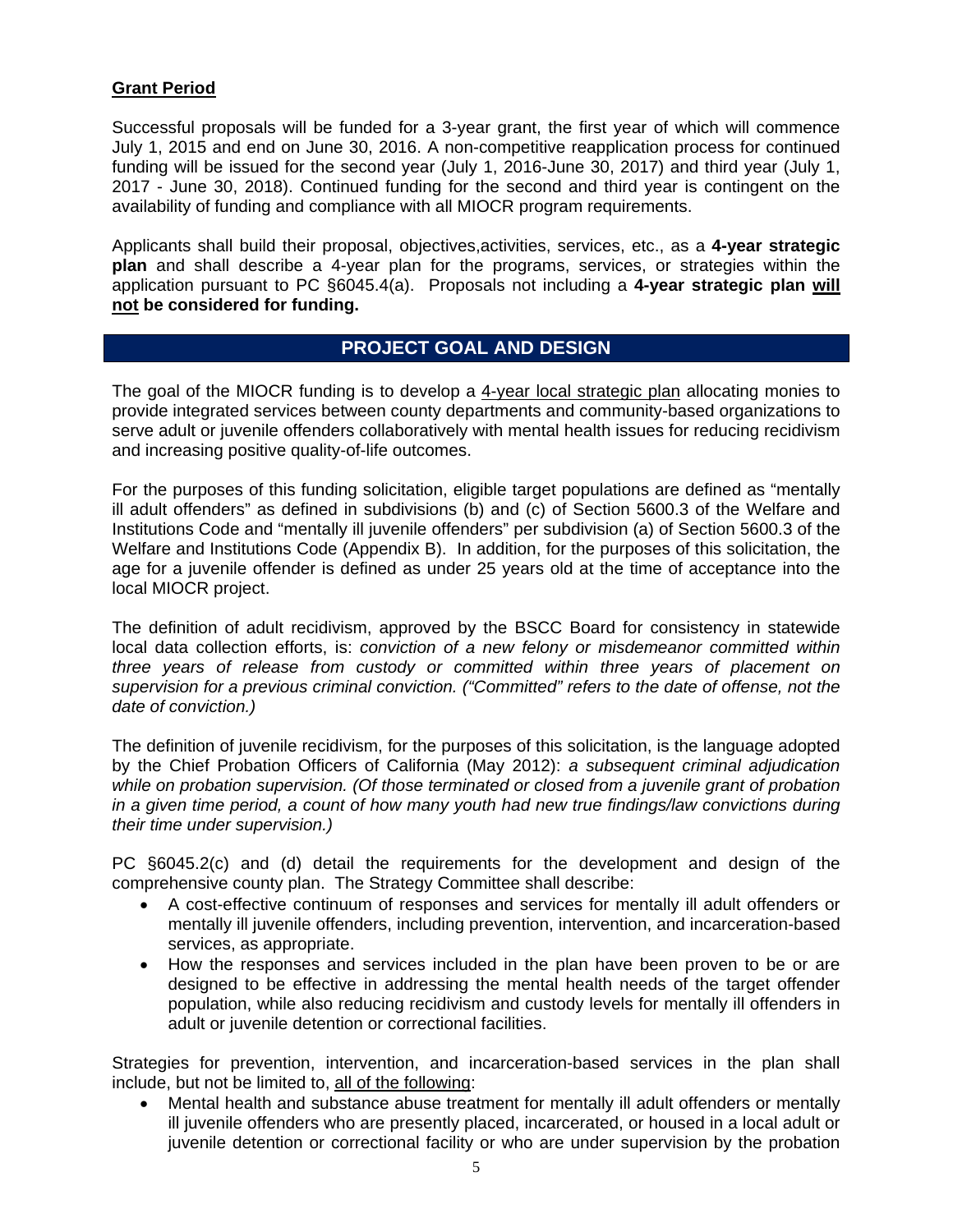department after having been released from a state or local adult or juvenile detention or correctional facility.

- Prerelease, reentry, continuing, and community-based services designed to provide long-term stability for juvenile or adult offenders outside of the facilities of the adult or juvenile justice systems, including services to support a stable source of income, a safe and decent residence, and a conservator or caretaker, as needed in appropriate cases.
- The identification of specific outcome and performance measures that assist in evaluating, at a minimum, the effectiveness of the strategies supported by the grant in reducing crime, incarceration, and criminal justice costs related to mentally ill offenders.
- For mentally ill juvenile offender applications, one or more of the following strategies that has proven to be effective or has evidence-based support for effectiveness in the remediation of mental health disorders and the reduction of offending: short-term and family-based therapies, collaborative interagency service agreements, specialized courtbased assessment and disposition tracks or programs, or other specialized mental health treatment and intervention models for juvenile offenders that are proven or promising from an evidence-based perspective.

Additionally, funds may be used to support specialized alternative custody programs that offer appropriate mental health treatment and services.

## **Evidence-Based Programs, Practices, and Strategies4**

The BSCC is committed to supporting programs, practices, and strategies that are rooted in evidence to produce better outcomes for the criminal and juvenile justice systems and for the individuals who are involved in those systems.

County plans are required to provide mental health treatment programs, practices, and strategies that have a demonstrated evidence foundation and are appropriate for the target population. The proposal should identify the evidence-based program, practice or strategy being proposed for implementation, and cite the evidence showing it is effective and appropriate for the proposed target population. Documentation of effectiveness can take the form of research or literature review, or citing reviews of program effectiveness conducted by policy-making agencies.

Applicants seeking funding through this grant process will be required to demonstrate that the proposed project is directly linked to the implementation of evidence-based practices and strategies that reduce recidivism. The following information is offered to help applicants in understanding the BSCC's broad view of evidence-based practices:

The concept of evidence-based practices was developed outside of the criminal justice arena, and is commonly used in other applied fields such as medicine, nursing, and social work. In criminal justice, this term marks a significant shift by emphasizing measurable outcomes and ensuring services and resources are actually effective in promoting rehabilitation and reducing recidivism. On a basic level, evidence-based practices include the following elements:

- 1. Evidence the intervention is likely to work (i.e., produce a desired benefit);
- 2. Evidence the intervention is being carried out as intended; and
- 3. Evidence allowing an evaluation of whether the intervention worked.

 $\overline{a}$ 4Lowenkamp and Latessa, 2003, Lowenkamp, 2003; Lowenkamp&Latessa, 2005a; Lowenkamp and Latessa, 2005b; Center for Criminal Justice Research and the Corrections Institute at the University of Cincinnati, Correctional Program Checklist Assessment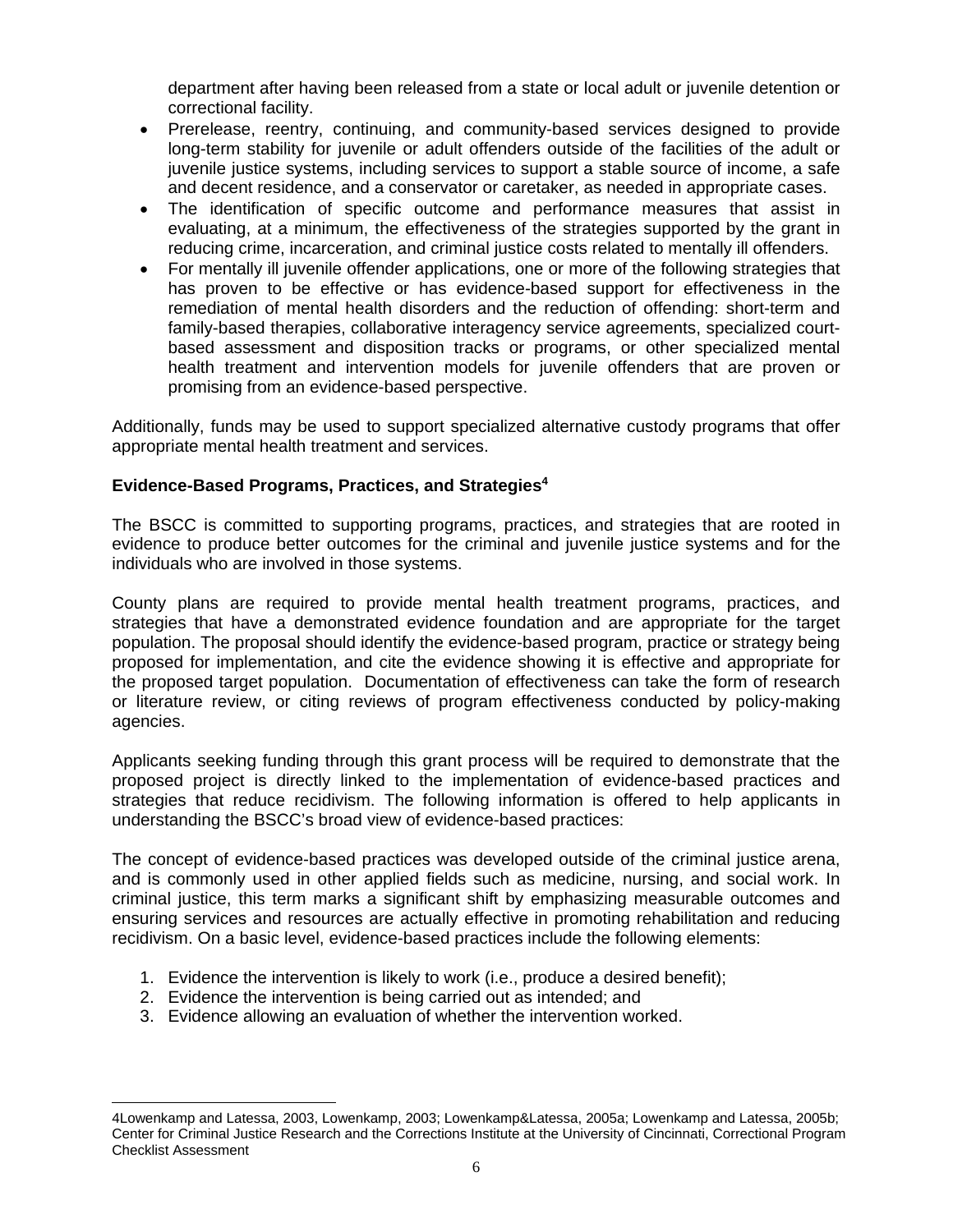Evidence-based practices involves using research-based and scientific studies to identify interventions that reliably produce significant reductions in recidivism, when correctly applied to offender populations through the use of the following four principles of effective intervention:

- A. Risk Principle focuses attention on the crucial question of WHO is being served and calls for targeting higher risk offenders.
- B. Need Principle requires that priority be given to addressing criminogenic risk/need factors with a clear focus on WHAT programs are delivered.
- C. Treatment Principle conveys the importance of using behavioral treatment approaches to achieve the best possible outcomes and requires attention to the question of HOW programs are delivered.
- D. Fidelity Principle draws attention to HOW WELL programs are delivered and reiterates the necessity that programs be implemented as designed.

Successful implementation of evidence-based practices also includes, but is not limited to:

- Organizational development to create and sustain a culture accepting of best practices and evidence-based approaches;
- A commitment to initial and ongoing professional development and training;
- Use of validated risk/needs/responsivity assessment tools;
- Data collection and analysis;
- Use of case management strategies;
- Use of programs known to produce positive criminal justice outcomes;
- Quality assurance activities to ensure program fidelity;
- Performance management to improve programs, service delivery, and policies;
- A "systems change approach" to develop collaborations so tasks, functions and subunits work effectively together and not at cross-purposes; and
- A focus on sustainability.

In discussions of evidence-based practices in criminal justice, it is common to distinguish between *programs, strategies, and promising practices/approaches.*

*Programs* are designed to change the behavior of individuals in the criminal justice system and are measured by individual level outcomes. For example, programs aiming to reduce substance use and antisocial behavior include Cognitive Behavioral Therapy, Behavioral Programs, and Social Skills Training.

*Strategies* may include programs to change individual behavior; however, this term is often used to describe a general intervention approach that supports larger community or organizational level policy objectives. For example, case management is applied to improve the overall effectiveness and efficiency of criminal and juvenile justice agencies while pretrial assessment is designed to enable informed decisions about which arrested defendants can be released pretrial without putting public safety at risk. *Strategies* can also refer to the strategic application of effective practices that are correlated with a reduction in recidivism such as the use of assessment tools, quality assurance protocols, and delivery of interventions by qualified and trained staff.

*Promising practices/approaches*, for purposes of this grant work, can be broadly construed to include crime-reduction and recidivism-reduction programs or strategies that have been implemented elsewhere with evidence of success, but with evidence not yet strong enough to conclude the success was due to the program or that it is highly likely to work if carried out in the applicant's circumstances. The difference between evidence-based and *promising practices/approaches* is a difference in degree on the number of situations in which a program or strategy has been tested and the rigor of the evaluation methods used.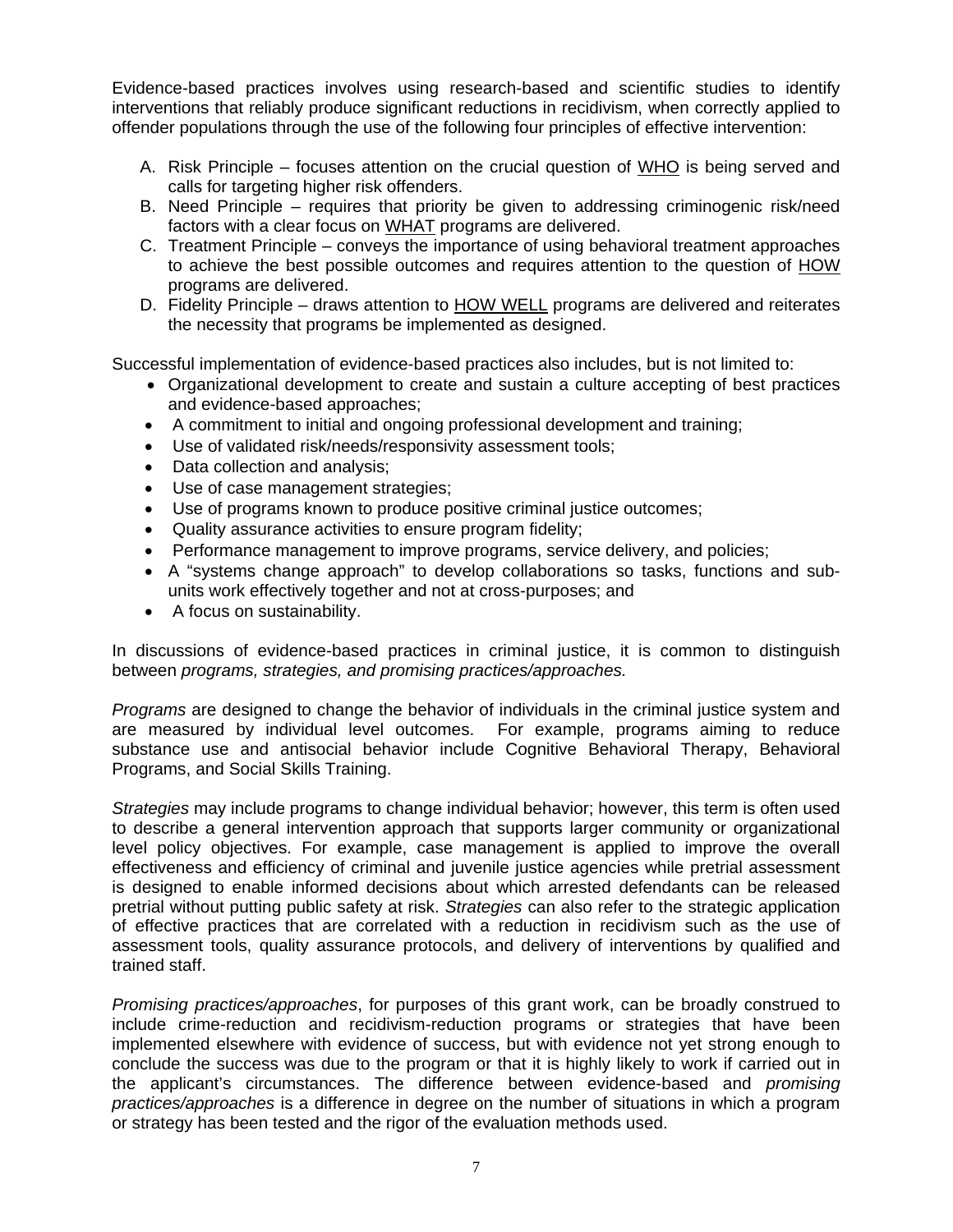In theory, applicants seeking to implement promising programs, approaches, or strategies should be able to describe the documentation, data and evidence available to support the approach and why it is best suited to the needs and objectives described in the application for funding.

Applicants can find information on evidence-based treatment practices in the Substance Abuse and Mental Health Services Administration's (SAMHSA) *Guide to Evidence-Based Practices*  available at www.samhsa.gov/ebpwebguide as well as in Appendix C of this RFP.

## **Reducing Racial and Ethnic Disparity (R.E.D.) Training Opportunity for Award Recipients**

The following information is provided to all prospective BSCC grantees. The applicant is not required to address this section within its proposal, but should spend time in consideration of *how this information may influence grant activities.* 

Research<sup>5</sup> shows that youth and adults of color are significantly overrepresented in the criminal justice system in California. These disparities are the result of numerous interrelated factors, some of which exist within the structures of the current criminal and juvenile justice system, and some of which are influenced by unconscious biases. Whatever the cause, BSCC believes that the overrepresentation of people of color in the criminal and juvenile justice system can be addressed through meaningful dialogue, increased awareness, evaluation feedback, and policy reforms intended to reduce structural inequality.

To that end, we are committed as a state to examining service delivery within the criminal and juvenile justice system for perceived inequities and actual disparities that might exist at the state and local level. Additionally, in order to receive federal funding, California is required to demonstrate a good faith effort to address the federal initiative known as Reducing Racial and Ethnic Disparity or R.E.D. (formerly Disproportionate Minority Contact or DMC), which refers to the disproportionate rate at which youth of color come into contact with the juvenile justice system (at all points, from arrest through confinement), relative to their numbers in the general population. In an effort to comply with this requirement, the BSCC has undertaken a number of activities to ensure that California addresses this concern in relation to the juvenile population as well as the adult offender population to include trainings, access to and support of structured decision-making tools, and funding opportunities.

MIOCR Grant recipients are included in these opportunities and as such will be invited to attend a one-day Reducing Racial and Ethnic Disparity (R.E.D.) training for project directors and other interested staff, which will be provided during the project period.

In preparation of the BSCC offered training, the BSCC hasidentified some questions you may want to consider in relation to your proposed project.

- How do local departments/organizations measure the effectiveness with underserved communities?
- How do local departments/organizations deal with issues of linguistic diversity?

 $\overline{a}$ 

- What is the nature of current departments'/organizations' relationship to the community relative to the proposed project?
- Does the proposed projectreflect the specific needs of the diverse communities served?

<sup>5</sup> There are multiple studies confirming the disparities in the criminal and juvenile justice systems. BSCC has done extensive work with The W. Haywood Burns Institute (http://www.burnsinstitute.org/) on this issue as well as working with the National Council on Crime and Delinquency (NCCD) and the Center for Juvenile Justice Reform, Georgetown University (*http://cjjr.georgetown.edu/certprogs/racialdisparities/racialdisparities.html) Created Equal: Racial and Ethnic Disparities in the US Criminal Justice System (NCCD: Hartney/Vuong March 2009)*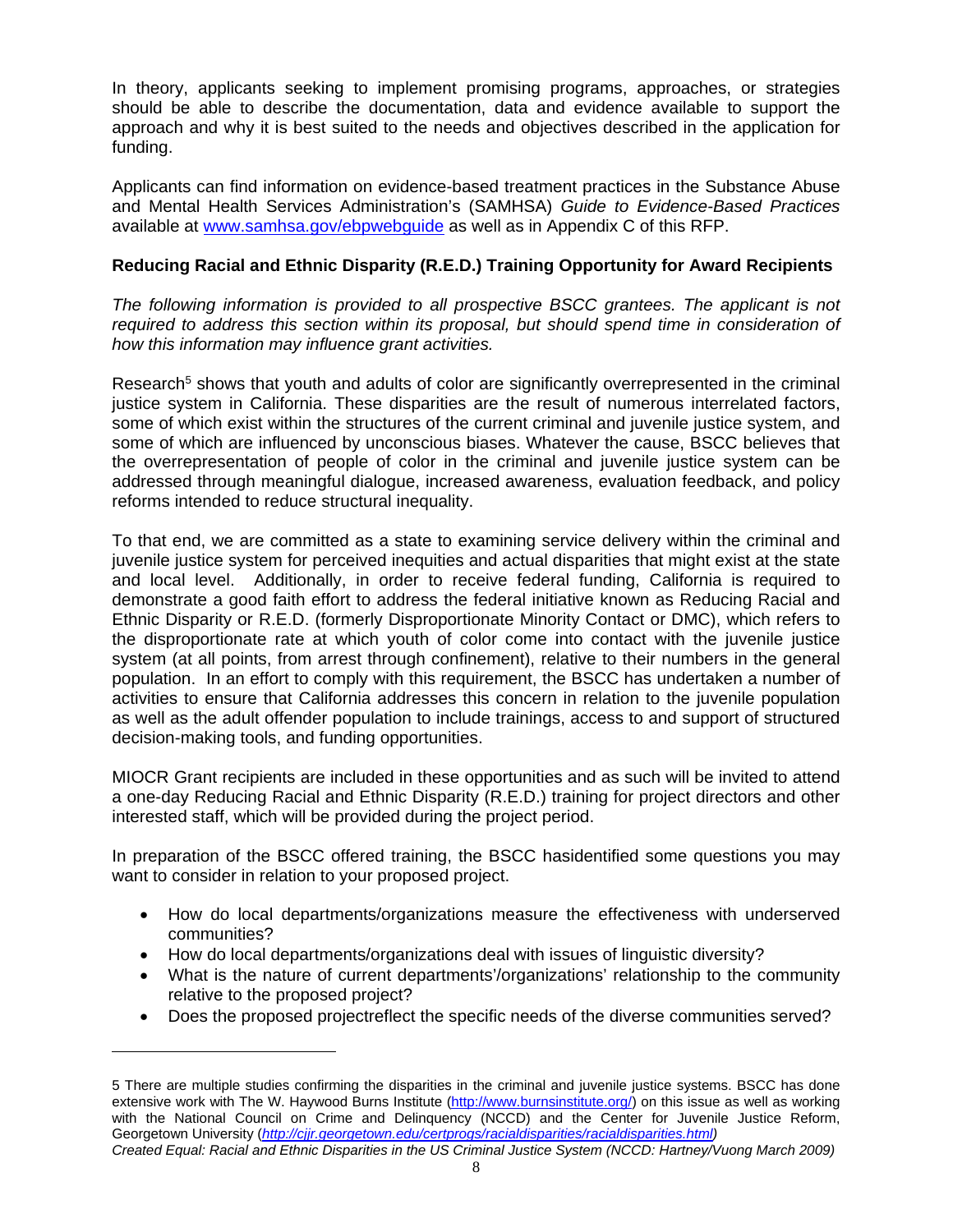MIOCRgrant funding may be used to reimburse agencies for travel to the R.E.D. training for related expenditures such as mileage, meals, lodging (if required), and other per diem costs. Applicants who plan to attend this training should include these costs in the budget section of their application within the "Other" category. Training information will be sent to all MIOCR project directors.

Additional information about R.E.D. can be found at http://www.bscc.ca.gov/or applicants may contact California's R.E.D. Coordinator, Shalinee Hunter, at (916) 322-8081.

## **GRANT REQUIREMENTS**

**Confidentiality Notice**: This application, and information contained herein,may be construed to be a public document. The application may be subject to a request via the California Public Records Act and BSCC, as a state agency, may have to disclose it to the public. BSCC cannot ensure the confidentiality of any information submitted in or with this application.

#### **Grant Agreement**

Applicantsapproved for funding by the BSCC Board are required to enter into a Grant Agreement (Standard Form 213) with the BSCC. Grantees must agree to comply with all conditions of the Grant Agreement, all required assurances, general terms and conditions, and all budget items and conditions as contained in their Request for Proposals submittal.

#### **The Grant Agreement shall be effective as of the date on which it is signed by the BSCC.Work, services, and encumbrances of grant funds cannot begin prior to contract execution (and the effective date of the contract), nor can reimbursements be approved for expenditures prior to contract execution.**

Each agency is responsible for maintaining the Grant Agreement, all invoices, records, and relevant documentation for at least three (3) years after the final payment under the contract

#### **Eligible Grant Expenditures**

Grant funds maybe used to supplement existing funds dedicated to a projectbutmay not replace (supplant) funds that have been appropriated for the same purpose. Grant funds may be used to expand an existing effort or to create a new project. Project expansion includes but is not limited to adding services to a project currently offered to mentally ill offenders and extending existing services for mentally ill offenders to a larger target population or new geographic area. If funds are proposed for the use of hiring MIOCR project staff, positions must be newly-formed positions within the department or organization, specific to the purposes of this grant (i.e., a net cost-savings cannot be realized by the department, agency, organization, or county due to the introduction of this grant award). For information on examples of eligible and ineligible costs,please refer to Appendix F.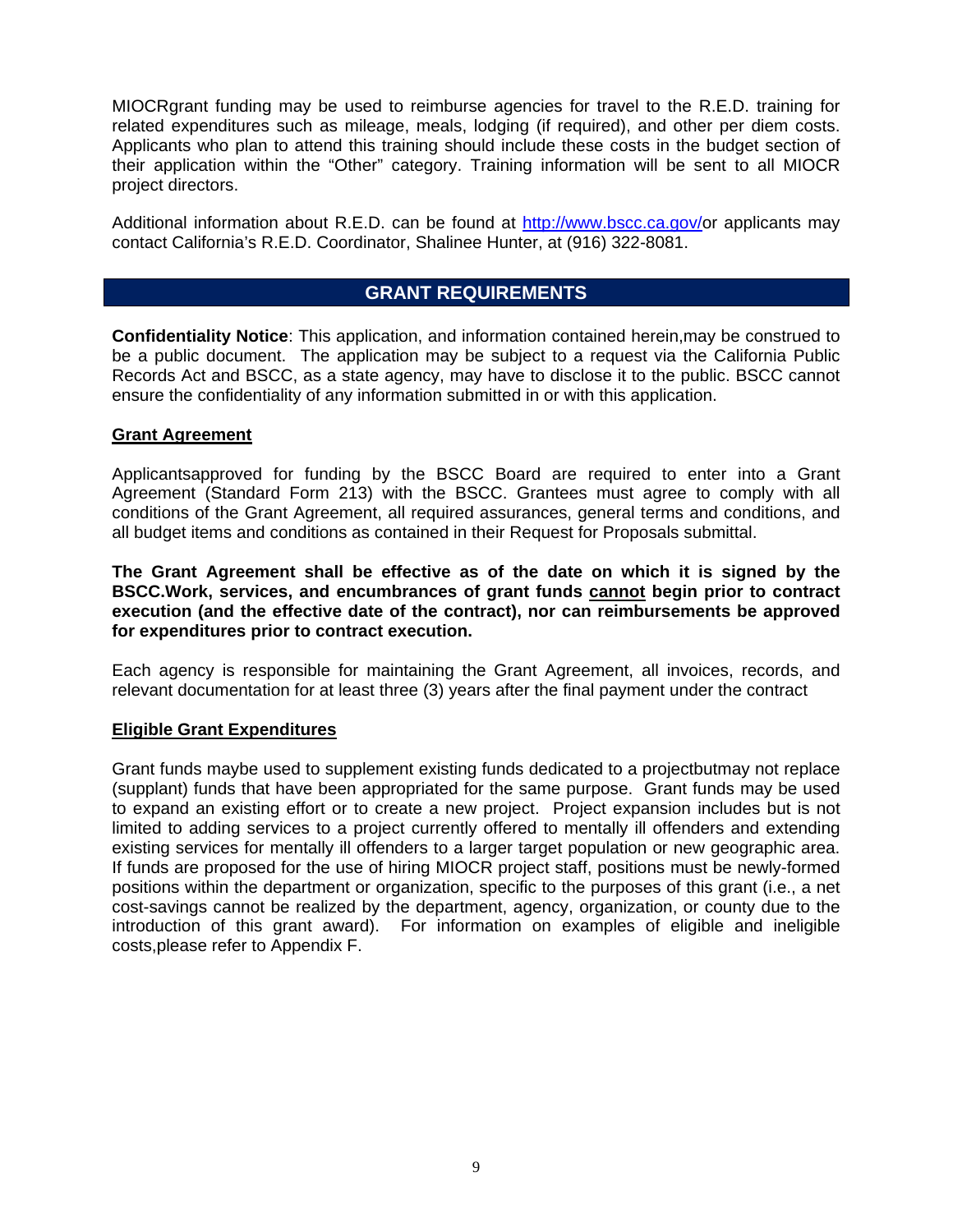## **Board Resolution**

Strategy Committees/counties must submit a resolution from their governing board addressing specific requirements, including but not limited to, the non-supplantation clause. In addition, all awarded projects and any of its subgrantees must comply with General Terms and Conditions 610 as provided in Appendix D. Grant recipients must have a resolution on file with the BSCC before reimbursements can be sought. Please see Appendix E for sample language.

#### **Match Requirements**

As previouslystated, funding for the MIOCRGrant Program requires a minimum 25 percent (25%) match obligation of grant funds awarded to the recipient. Matching funds may be met through cash, in-kind, or a combination of both. In addition, federaland/or local funding stream dollars may be utilized as well as state monies not derived from the General Fund.

#### **Reimbursement of Expenditures/Quarterly Invoices**

Disbursement of grant funds occurs on a reimbursement basis for actual costs incurred during a reporting period. The State Controller's Office will issue warrants (checks) to the individual designated on the application (Section I) as the Financial Officer for the grant. Grantees must submit invoices online to the BSCC on a quarterly basis, not later than 45 days following the end of each quarter. In addition,grantees must maintain adequate supporting documentation for all costs including match obligations claimed on invoices.Source documents include, but are not limited to, copies of all purchase orders, receipts, personnel and payroll records, donated goods and/or services, reconciliations, financial records, and audit reports.BSCC staff will conduct onsite monitoring visits that will include a review of documentation maintained as substantiation for project expenditures and matching contributions.

The BSCC may withhold all or any portion of the grant funds in the event the grantee has materially and substantially breached the terms and conditions of the MIOCR contract agreement.

At such time as the balance of funds allocated to the project reaches five percent (5%), the BSCC shall withhold that amount as security, to be released to the grantee upon compliance with all grant provisions, including: 1) submittal and approval of the final invoice; 2) submittal and approval of the final progress report; 3) submittal and approval of any additional required reports; and 4) submittal and approval of the final audit.

The BSCC will not reimburse for costs identified as ineligible for grant funding. If grant funds have been provided for costs subsequently discovered to be ineligible, the BSCC may either withhold an equal amount from future payments or require repayment of an equal amount to the state by the grantee.

## **Data Collection/Progress Reporting Requirements**

Grant award recipients will be required to provide relevantprogram information anddata measures by submitting quarterly progress reports utilized to assess the impact of the MIOCR projects on the involvement of mentally ill adults and juveniles in the justice system. This may include outcome measures related to the service levels, treatment modes, and stability measures for juvenile and adult offenders participating in, or benefitting from, mentally ill offender crime reduction grant programs and/or services. At a minimum, this assessment will require grantees to collect data on the effectiveness of the strategies supported by the grant in reducing crime, incarceration, placement levels, early releases due to facility overcrowding, local criminal and juvenile justice costs related to mentally ill offenders,and key variables related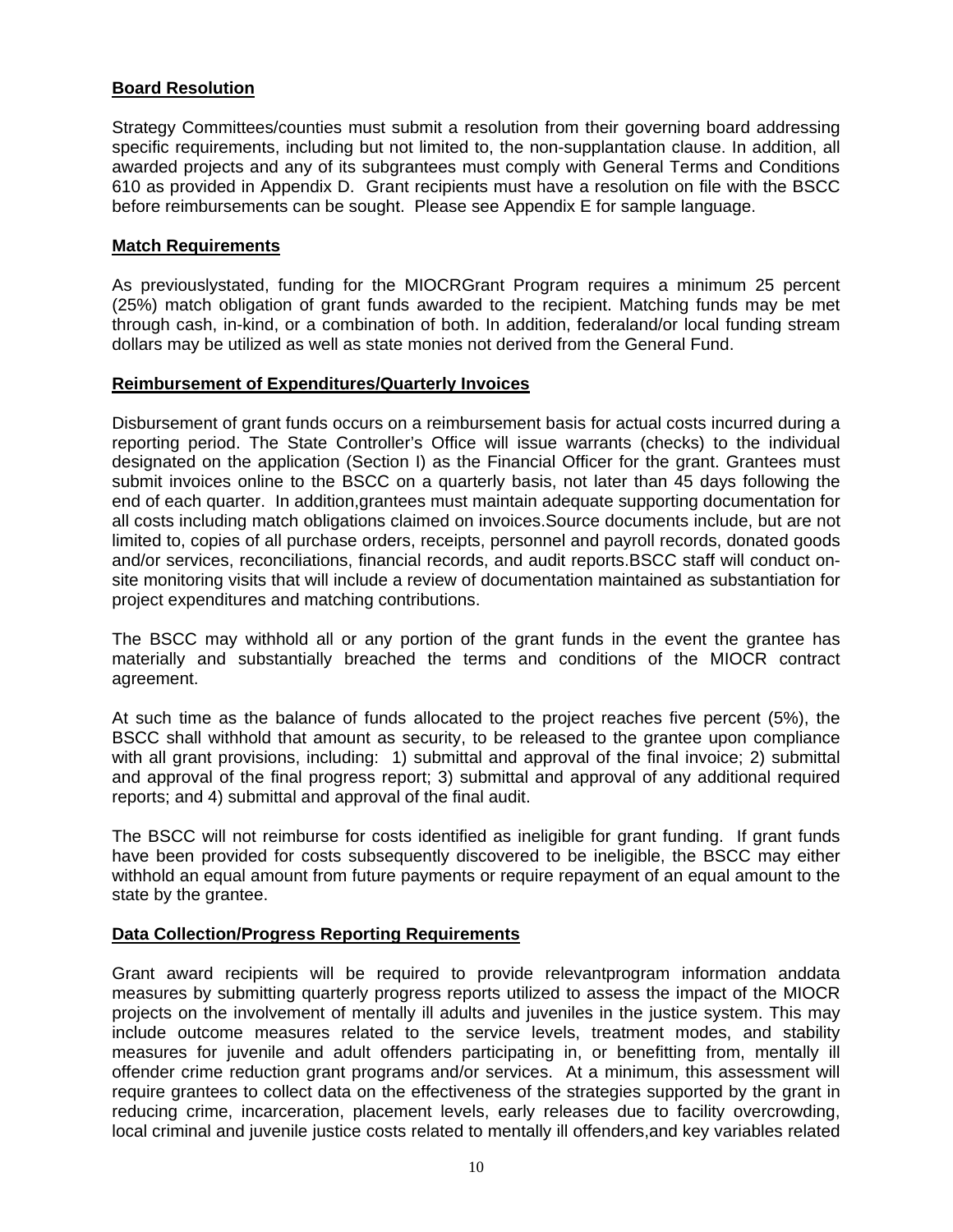to recidivism reduction as well as a limited number of "quality of life" outcomes. Some data measures to be collected will include breaking-out gender, age and race/ethnicity; applicants must have the ability to delineate MIOCR funded, participant-specific data. Standard data measures to be collected by the BSCC for this grant include, but are not limited to:

- Number of program participants served
- Number of participants referred
- Number of offenders screened/assessed
- Number of program participants with formal psychological/psychiatric evaluations
- Number of service hours completed
- Average length of stay in the program
- Number of days from referral to first program service
- Number of program participants who offend or reoffend
- Number of program participants charged with a formal violation
- Number of participants who are homeless or in out-of-home placement

The deadline for submitting grant quarterly progress reports will be no later than 30 days following the end of each quarterly reporting period.Staff will develop a draft data collection tool and collaborate with new grantees to solicit their input and finalize the toolafter project modalities and strategy committee focus areashave been submitted.

## **Project Evaluation**

The purpose ofa project evaluation plan is to ensure the project funded by MIOCRdollars can be properly and effectively evaluated. The Strategy Committee should prepare a detailed description of how the projectwill assess the effectiveness of and the potential impact on the services provided to the target population, and be able to determine whether or not a reduction in recidivism occurred due to the project's methodologies/strategies. The plan should describe the research design that will be used to evaluate the effectiveness of the project, with the project goals (i.e. the expected benefits to participants) and the project objectives (i.e. specific measurable accomplishments intended to advance project goals within the strategic plan) clearly stated. The evaluation should list the outcome measures that will be tracked (outside of the standard data measures stated above) and describe the method by which the impact of the program on the outcome measures will be determined.

## Local Evaluation Plan

The purpose of a Local Evaluation Plan is to assist theBSCC in effectively evaluating the program funded by MIOCR dollars. Applicants will be expected to submit a detailed description of how the applicant will assess the effectiveness of the proposed project to the BSCC postaward date. The Local Evaluation Plan should describe the research design that will be used to evaluate the effectiveness of the project, with the project goals (i.e. the expected benefits to participants or the community) and the project objectives (i.e. specific measurable accomplishments intended to advance project goals) clearly stated. In addition, applicants should address process evaluation and outcome evaluation components, as outlined in more detail below:

- a) Process Evaluation: The purpose of the process evaluation is to identify how the project activities will be carried out. A process evaluation should describe the type of data that will be collected and typically includes, but is not limited to such measures as:
	- Estimated number of participants in the proposed project;
	- A plan for tracking participants in terms of progress in the project, start dates, attendance logs, dropouts, successful completions, etc.;
	- A plan on how services provided to each participant will be documented; and
	- A plan to document the activities performed by staff who conducted the project.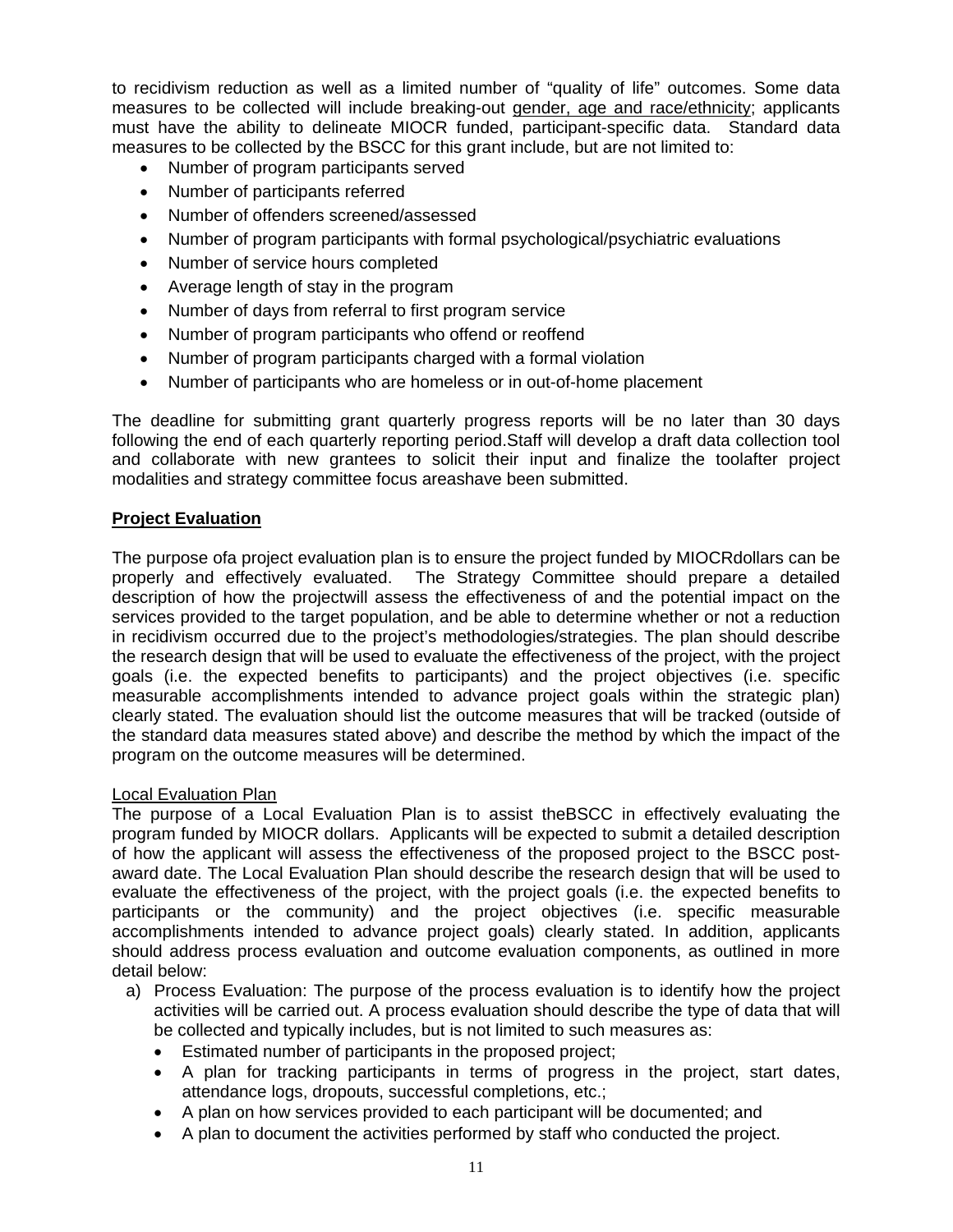b) Outcome Evaluation: The purpose of the outcome evaluation is to identify how the applicant will determine if the program "worked" in terms of achieving the goals set for the project. The outcome evaluation should list the outcome measures that will be tracked and describe the method by which the impact of the program on the outcome measures will be determined.

Since each MIOCR project may be unique in its approach and the intended results may vary, not all measures in the process evaluation, as stated above, may apply. BSCC Research staff will be providing additional information on the evaluation components at the mandatory Grantee Orientation.

## **Monitoring and Project Assessment**

BSCC staff will conduct periodic monitoring of each project to assess whether the project is in compliance with grant requirements and making progress toward grant objectives, and provide technical assistance as needed regarding fiscal, programmatic, evaluation, and administrative requirements.A sample of the BSCC's grant project monitoring report is provided as Appendix G; however, items within the report may be subject to change for the MIOCR grantees.

Additionally, MIOCRgrantees and their subcontractorswill participate in project assessmentsconducted by certified BSCC staff in the first and third year of their projects. These assessmentsare designed to determine the extent to which projects are using correctional practices that arealigned with recidivism reduction. Following the initial assessment, BSCC staff will provide training, technical assistance, and planning sessions as needed to assist grantees in increasing their capacities to deliver effective services known to reduce recidivism. See Appendix H for a description of this assessment process.

## **Audit**

The grantee must submit an audit of expenditures (either grant-specific or as part of a City/County single audit) within 180 days of the end of the grant period. Reasonable and necessary extensions to the due date may be granted, if requested. In addition, the BSCC reserves the right to require a financial audit any time between the execution of the grant agreement and 60 days after the end of the grant period.

## **Grantee Orientation Process**

BSCC staff will conduct a Grantee Orientation at the BSCC offices in Sacramento at a date to be determined, following the start of the grant period. The purpose of this **mandatory** session is to review the contract development process, on-line invoicing and budget modification system, data collection and reporting requirements, as well as other grant management and monitoring activities. MIOCR grant funds may be used to reimburse departments for travel-related expenditures such as airfare, mileage, meals, lodging, and other per diem costs. Applicants should include anticipated costs in the budget section of this application under the "Other" category.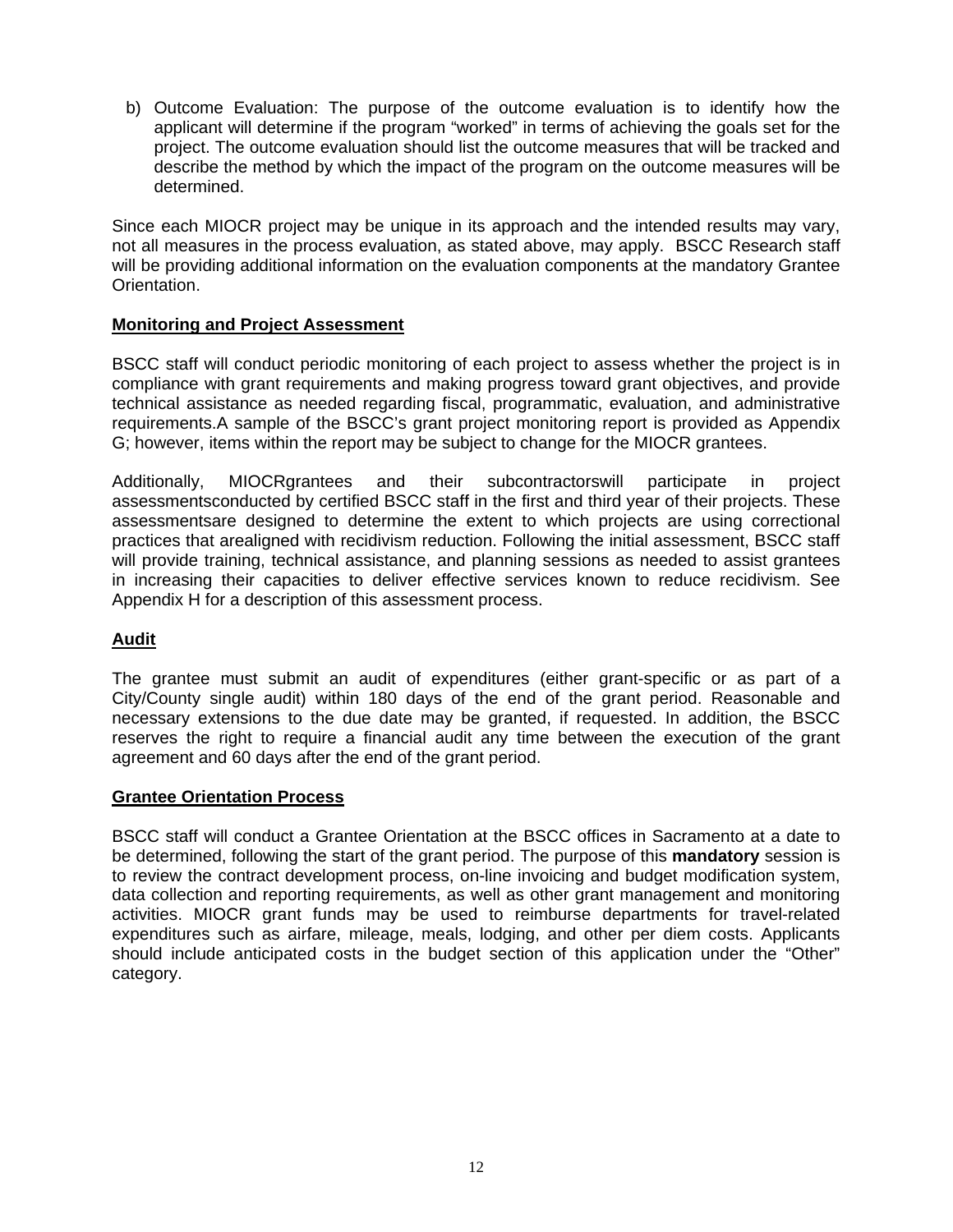## **THE PROPOSAL PROCESS AND EVALUATION RATING FACTORS**

#### **Technical Review**

BSCC staff will conduct a technical review of each proposal to determine if it is in compliance with all technical requirements prior to being forwarded to the ESC for funding consideration.The format staff will utilize for the technical compliance review is provided as AppendixI.

It is the BSCC's intent to avoid having otherwise worthy proposals eliminated from consideration due to relatively minor and easily corrected errors/omissions. Applicants will therefore have an opportunity to respond to deficiencies identified during the technical review process, which will take place between Monday,April 6, 2015 and Monday, April 13, 2015. If necessary, applicants will beallowed to make non-substantive changes that would bring the proposal into technical compliance. Applicants will be notified on Tuesday, April 14, 2015 of any changes that are required and all non-substantive technical changes must be completed and submitted by 5:00 p.m. on Thursday, April 16, 2015.

*During this timeframe it is highly recommended that the applicant's designated "Contact Person" be available to discuss and correct any deficiencies. Proposals that fail to meet all technical requirements by 5:00 p.m. on Thursday, April 16, 2015 will be excluded from further consideration for funding.*

#### **Merit Review**

The ESC will review and rate each proposal found to meet all technical requirements. The rating factors to be used and the maximum rating points allocated to each factor are shown on the next page.Each rating factor will be evaluated regarding the extent to which it is adequately addressed in the proposal.

Following this rating process, the ESC will forward its funding recommendations for adult and juvenile proposals to the BSCC Board, which will take action on the recommendations.It is currently anticipated the Board will act on the recommendations at their scheduled meeting on June 11, 2015.

#### *Applicants must not contact members of the ESC or the BSCC Boardabout their proposals.*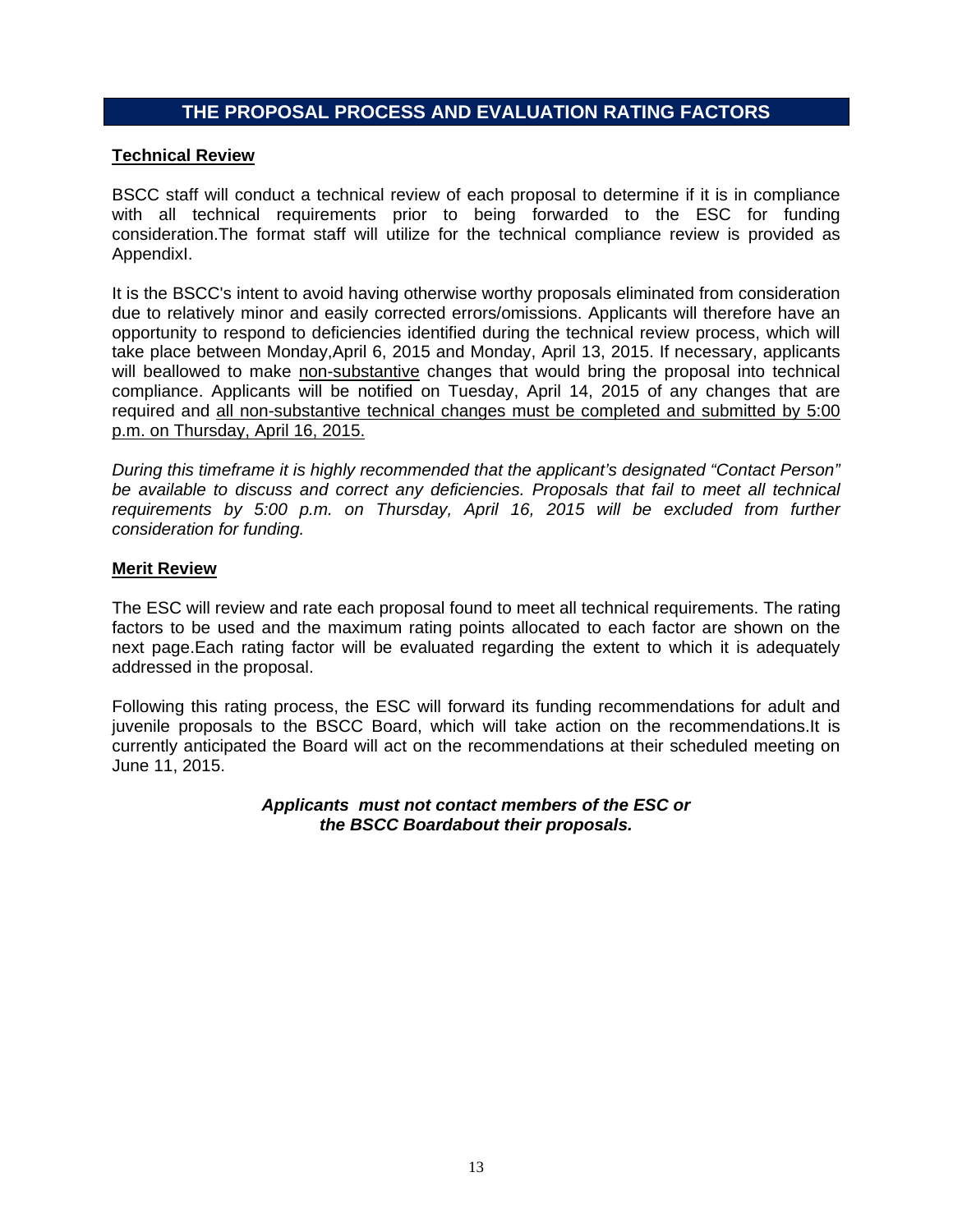| <b>PROPOSAL EVALUATION RATING FACTORS</b> |                       |  |  |
|-------------------------------------------|-----------------------|--|--|
| <b>EVALUATION FACTOR</b>                  | <b>MAXIMUM POINTS</b> |  |  |
| <b>Need Statement</b>                     | 50                    |  |  |
| Project Design                            | 75                    |  |  |
| County Plan / Strategy                    | 125                   |  |  |
| Collaboration                             | 100                   |  |  |
| <b>Probability of Success</b>             | 40                    |  |  |
| Evaluation                                | 25                    |  |  |
| Sustainability                            | 30                    |  |  |
| <b>Budget Appropriateness</b>             | 30                    |  |  |
| <b>Overall Proposal Quality</b>           | 25                    |  |  |
| Preference Points: Match exceeds 25%      | 5                     |  |  |
| <b>TOTAL POINTS</b>                       | 505                   |  |  |

PLEASE NOTE:*THE THRESHOLD/MINIMUM SCORE REQUIRED FOR FUNDING CONSIDERATION IS 253 POINTS OR 50% OF THE 505 TOTAL POSSIBLE POINTS*

Proposal evaluation rating factors and criteria are provided in Appendix J.

# **SUMMARY OF KEY DATES**

| <b>ACTIVITY</b>                                  | <b>TIMELINE</b>    |  |
|--------------------------------------------------|--------------------|--|
| Release Request for Proposals (RFP) Solicitation | February 13, 2015  |  |
| Grant Proposal/Application Due to the BSCC (COB) | April 3, 2015      |  |
| <b>Technical Compliance Review</b>               | April 6 - 13, 2015 |  |
| <b>BSCCBoard Meeting for Funding Approval</b>    | June 11, 2015      |  |
| <b>Grants Begin/Contracts Commence</b>           | July 1, 2015       |  |
| <b>Grantee Orientation</b>                       | TRD                |  |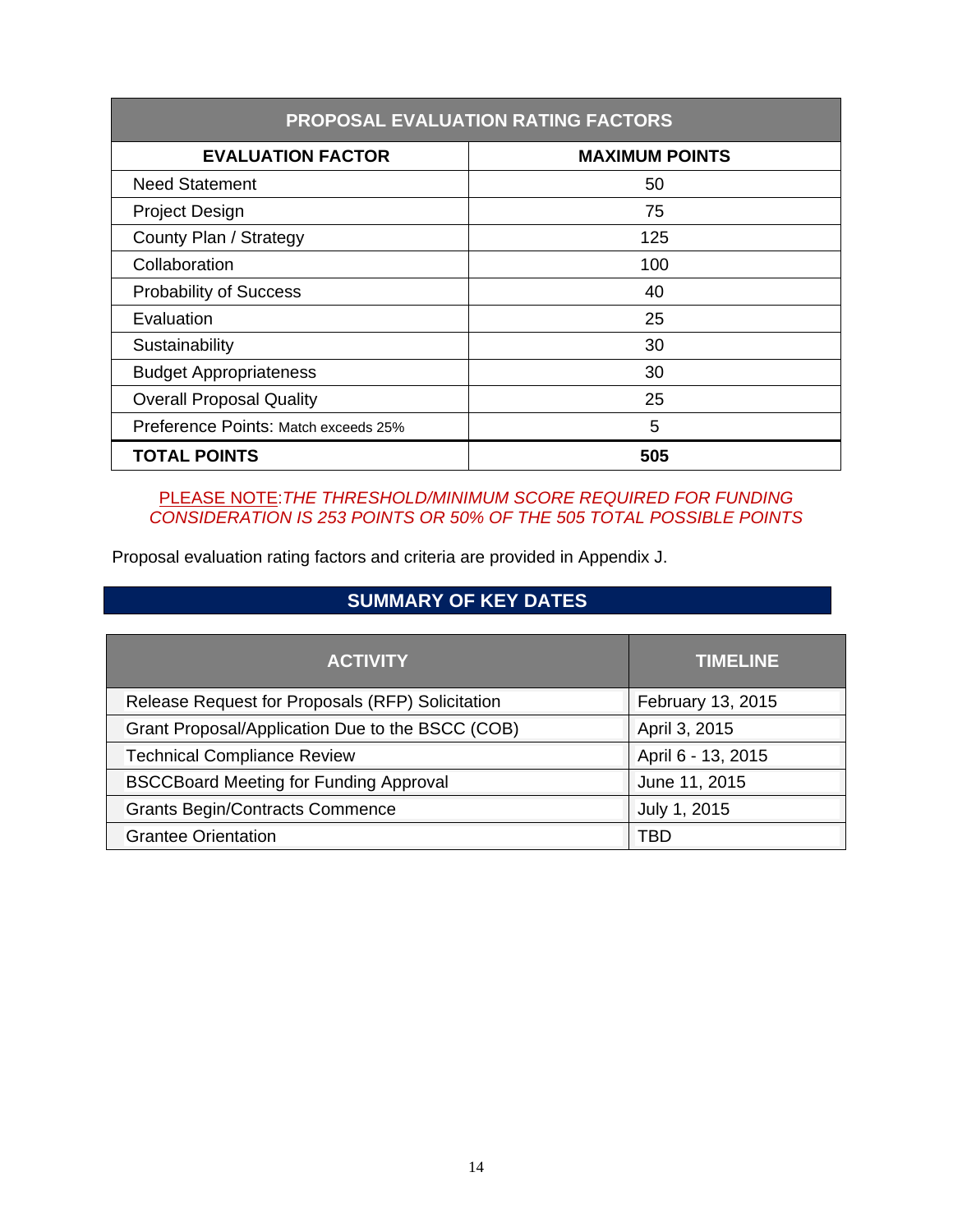## **APPENDIX A CALIFORNIA PENAL CODE SECTION (PC§) 6045**

## 6045.

(a) The Board of State and Community Corrections shall administer mentally ill offender crime reduction grants on a competitive basis to counties that expand or establish a continuum of timely and effective responses to reduce crime and criminal justice costs related to mentally ill offenders. The grants administered under this article by the board shall be divided equally between adult and juvenile mentally ill offender crime reduction grants in accordance with the funds appropriated for each type of grant. The grants shall support prevention, intervention, supervision, and incarceration-based services and strategies to reduce recidivism and to improve outcomes for mentally ill juvenile and adult offenders.

(b) For purposes of this article, the following terms shall have the following meanings:

(1) "Board" means the Board of State and Community Corrections.

(2) "Mentally ill adult offenders" means persons described in subdivisions (b) and (c) of Section 5600.3 of the Welfare and Institutions Code.

(3) "Mentally ill juvenile offenders" means persons described in subdivision (a) of Section 5600.3 of the Welfare and Institutions Code.

## 6045.2.

(a) A county shall be eligible to apply for either an adult mentally ill offender grant or a juvenile mentally ill offender grant or both in accordance with all other provisions of this article. The board shall provide a separate and competitive grant application and award process for each of the adult and juvenile mentally ill offender crime reduction grant categories. The board shall endeavor to assist counties that apply for grants in both categories in meeting any grant submission requirements that may overlap between the two categories of grants.

(b) (1) A county that applies for an adult mentally ill offender grant shall establish a strategy committee to design the grant application that includes, at a minimum, the sheriff or director of the county department of corrections in a county where the sheriff does not administer the county jail system, who shall chair the committee, and representatives from other local law enforcement agencies, the chief probation officer, the county mental health director, a superior court judge, a former offender who is or has been a client of a mental health treatment facility, and representatives from organizations that can provide or have provided treatment or stabilization services for mentally ill offenders, including treatment, housing, income or job support, and caretaking.

(2) A county that applies for a juvenile mentally ill offender grant shall establish a strategy committee that includes, at a minimum, the chief probation officer who shall chair the committee, representatives from local law enforcement agencies, the county mental health director, a superior court judge, a client or former offender who has received juvenile mental health services, and representatives from organizations that can provide or have provided treatment or support services for mentally ill juvenile offenders, including therapy, education, employment, housing, and caretaking services.

(3) A county that applies for both types of grants may convene a combined strategy committee that includes the sheriff or jail administrator and the chief probation officer as co-chairs of the committee, as well as representation from the other agencies, departments, and disciplines designated in paragraphs (1) and (2) for both types of committees.

(c) The strategy committee shall develop and describe in its grant application a comprehensive county plan for providing a cost-effective continuum of responses and services for mentally ill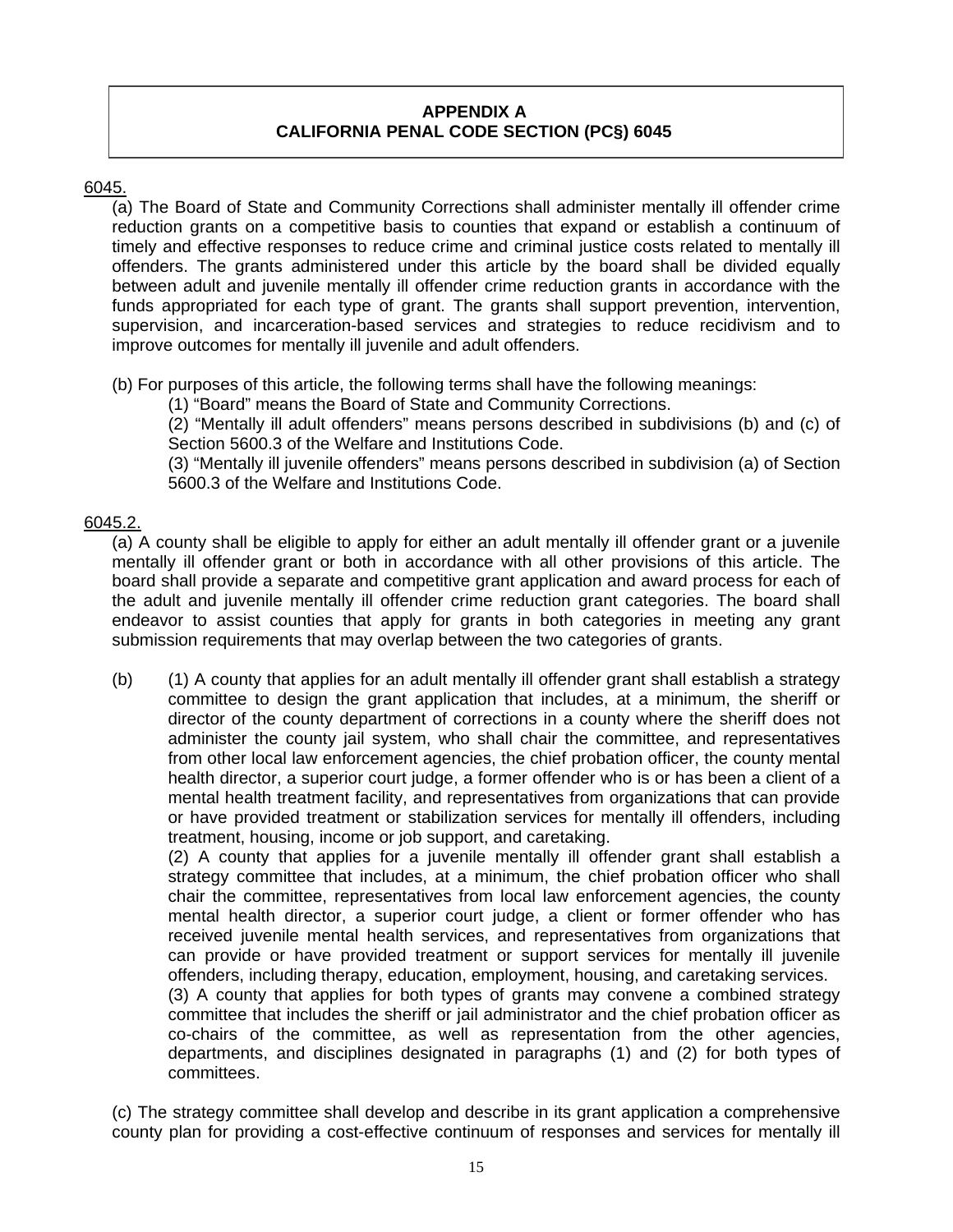adult offenders or mentally ill juvenile offenders, including prevention, intervention, and incarceration-based services, as appropriate. The plan shall describe how the responses and services included in the plan have been proven to be or are designed to be effective in addressing the mental health needs of the target offender population, while also reducing recidivism and custody levels for mentally ill offenders in adult or juvenile detention or correctional facilities. Strategies for prevention, intervention, and incarceration-based services in the plan shall include, but not be limited to, all of the following:

(1) Mental health and substance abuse treatment for mentally ill adult offenders or mentally ill juvenile offenders who are presently placed, incarcerated, or housed in a local adult or juvenile detention or correctional facility or who are under supervision by the probation department after having been released from a state or local adult or juvenile detention or correctional facility.

(2) Prerelease, reentry, continuing, and community-based services designed to provide long-term stability for juvenile or adult offenders outside of the facilities of the adult or juvenile justice systems, including services to support a stable source of income, a safe and decent residence, and a conservator or caretaker, as needed in appropriate cases.

(3) For mentally ill juvenile offender applications, one or more of the following strategies that has proven to be effective or has evidence-based support for effectiveness in the remediation of mental health disorders and the reduction of offending: short-term and family-based therapies, collaborative interagency service agreements, specialized courtbased assessment and disposition tracks or programs, or other specialized mental health treatment and intervention models for juvenile offenders that are proven or promising from an evidence-based perspective.

(d) The plan as included in the grant application shall include the identification of specific outcome and performance measures and for annual reporting on grant performance and outcomes to the board that will allow the board to evaluate, at a minimum, the effectiveness of the strategies supported by the grant in reducing crime, incarceration, and criminal justice costs related to mentally ill offenders. The board shall, in the grant application process, provide guidance to counties on the performance measures and reporting criteria to be addressed in the application.

#### 6045.4.

(a) The application submitted by a county shall describe a four-year plan for the programs, services, or strategies to be provided under the grant. The board shall award grants that provide funding for three years Funding shall be used to supplement, rather than supplant, funding for existing programs. Funds may be used to fund specialized alternative custody programs that offer appropriate mental health treatment and services.

(b) A grant shall not be awarded unless the applicant makes available resources in accordance with the instructions of the board in an amount equal to at least 25 percent of the amount of the grant. Resources may include in-kind contributions from participating agencies.

(c) In awarding grants, priority or preference shall be given to those grant applications that include documented match funding that exceeds 25 percent of the total grant amount.

6045.6. The board shall establish minimum requirements, funding criteria, and procedures for awarding grants, which shall take into consideration, but not be limited to, all of the following:

(a) The probable or potential impact of the grant on reducing the number or percent of mentally ill adult offenders or mentally ill juvenile offenders who are incarcerated or detained in local adult or juvenile correctional facilities and, as relevant for juvenile offenders, in probation out-of-home placements.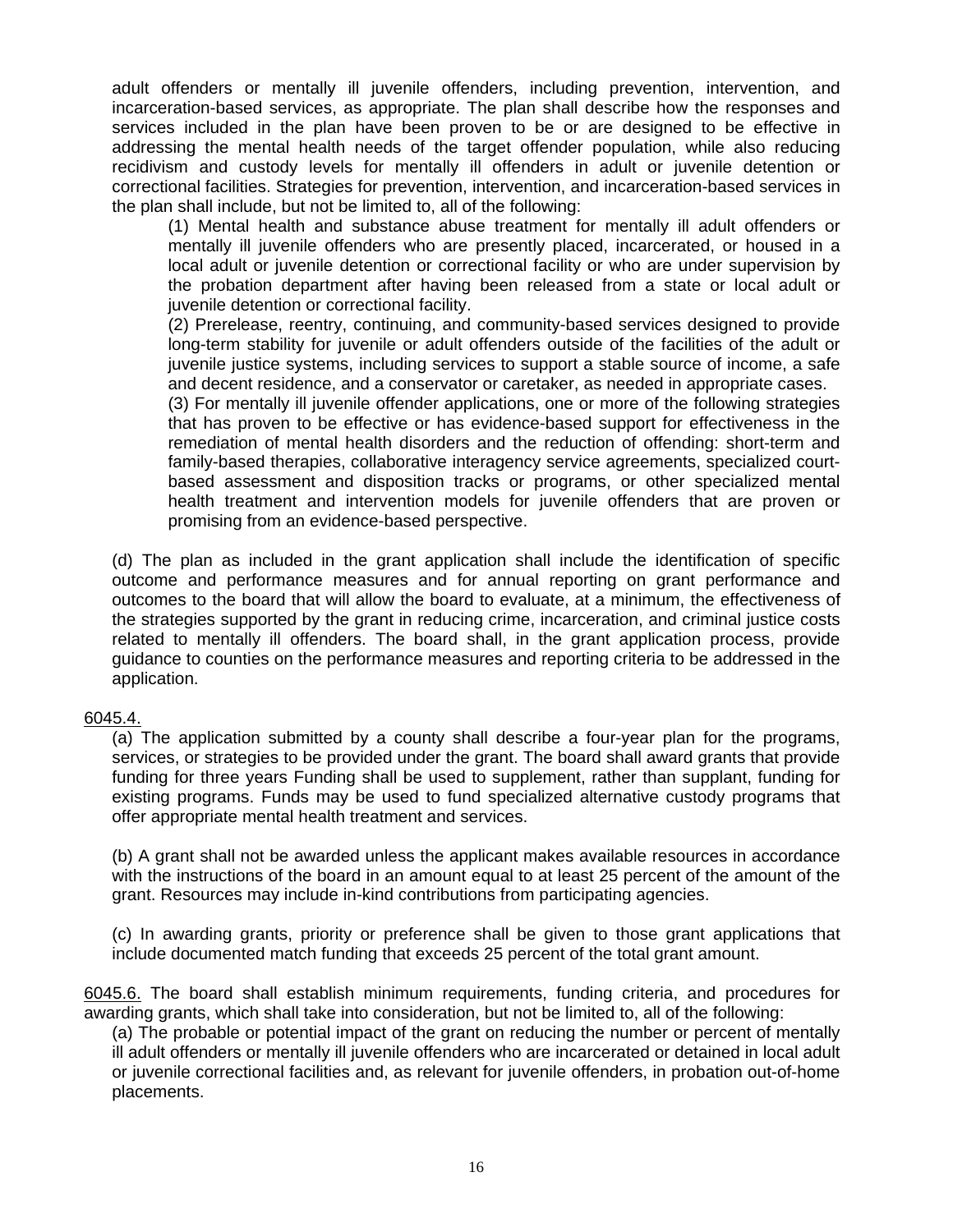(b) Demonstrated ability to administer the program, including any past experience in the administration of a prior mentally ill offender crime reduction grant.

(c) Demonstrated ability to develop effective responses and to provide effective treatment and stability for mentally ill adult offenders or mentally ill juvenile offenders.

(d) Demonstrated ability to provide for interagency collaboration to ensure the effective coordination and delivery of the strategies, programs, or services described in the application.

(e) Likelihood that the program will continue to operate after state grant funding ends, including the applicant's demonstrated history of maximizing federal, state, local, and private funding sources to address the needs of the grant service population.

#### 6045.8.

(a) The board shall create an evaluation design for adult and juvenile mentally ill offender crime reduction grants that assesses the effectiveness of the program in reducing crime, adult and juvenile offender incarceration and placement levels, early releases due to jail overcrowding, and local criminal and juvenile justice costs. The evaluation design may include outcome measures related to the service levels, treatment modes, and stability measures for juvenile and adult offenders participating in, or benefitting from, mentally ill offender crime reduction grant programs or services.

(b) Commencing on October 1, 2015, and annually thereafter, the board shall submit a report to the Legislature based on the evaluation design, with a final report due on December 31, 2018.

(c) The reports submitted pursuant to this section shall be submitted in compliance with Section 9795 of the Government Code.

(d) Pursuant to Section 10231.5 of the Government Code, this section shall be repealed as of January 1, 2024.

6045.9. The board may use up to 5 percent of the funds appropriated for purposes of this article to administer this program, including technical assistance to counties and the development of the evaluation component.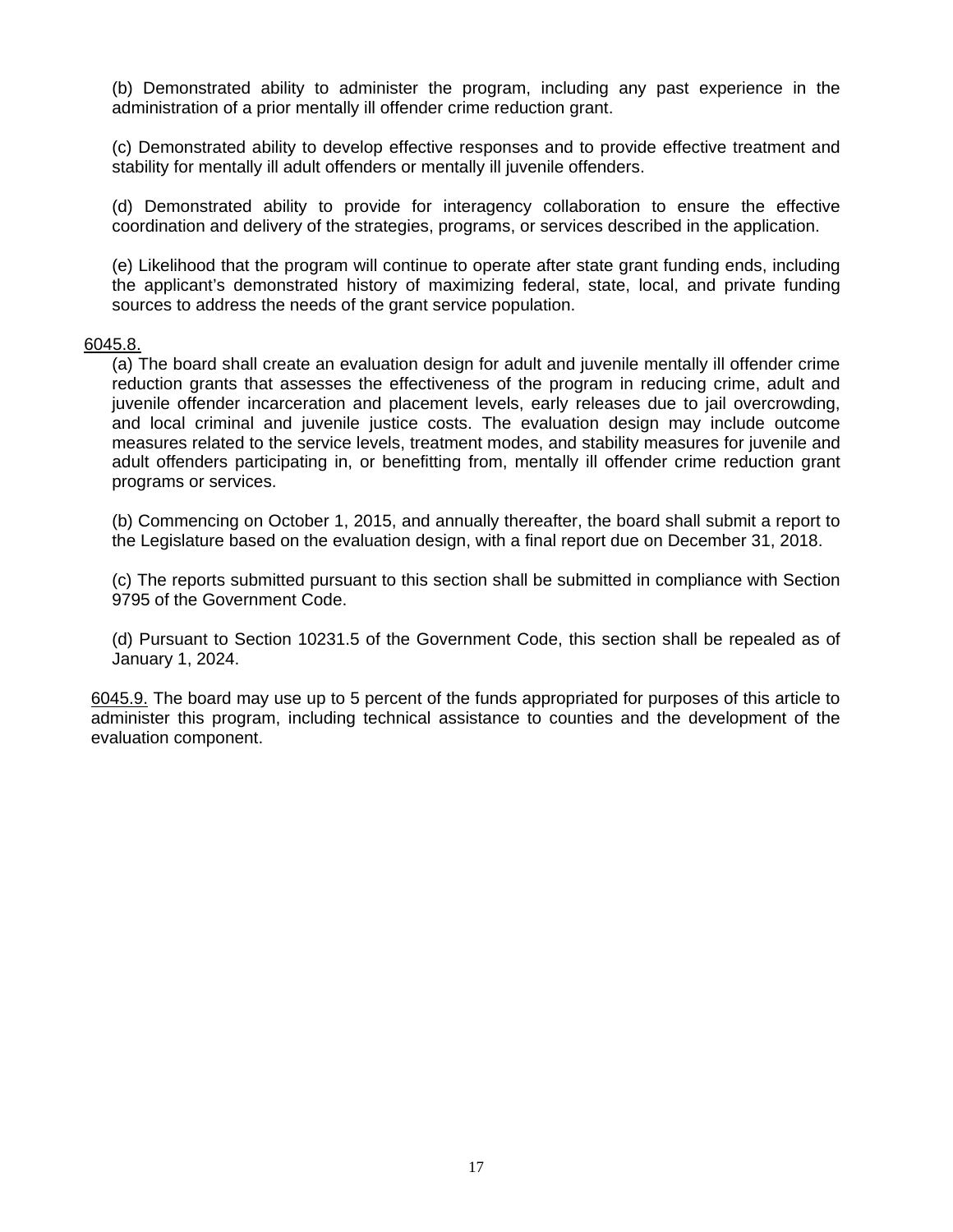## **APPENDIX B WELFARE AND INSTITUTIONS CODE SECTION 5600.3**

5600.3. To the extent resources are available, the primary goal of the use of funds deposited in the mental health account of the local health and welfare trust fund should be to serve the target populations identified in the following categories, which shall not be construed as establishing an order of priority:

(a) (1) Seriously emotionally disturbed children or adolescents.

 (2) For the purposes of this part, "seriously emotionally disturbed children or adolescents" means minors under the age of 18 years who have a mental disorder as identified in the most recent edition of the Diagnostic and Statistical Manual of Mental Disorders, other than a primary substance use disorder or developmental disorder, which results in behavior inappropriate to the child's age according to expected developmental norms. Members of this target population shall meet one or more of the following criteria:

 (A) As a result of the mental disorder, the child has substantial impairment in at least two of the following areas: self-care, school functioning, family relationships, or ability to function in the community; and either of the following occur:

 (i) The child is at risk of removal from home or has already been removed from the home.

 (ii) The mental disorder and impairments have been present for more than six months or are likely to continue for more than one year without treatment.

 (B) The child displays one of the following: psychotic features, risk of suicide or risk of violence due to a mental disorder.

 (C) The child meets special education eligibility requirements under Chapter 26.5 (commencing with Section 7570) of Division 7 of Title 1 of the Government Code.

(b) (1) Adults and older adults who have a serious mental disorder.

 (2) For the purposes of this part, "serious mental disorder" means a mental disorder that is severe in degree and persistent in duration, which may cause behavioral functioning which interferes substantially with the primary activities of daily living, and which may result in an inability to maintain stable adjustment and independent functioning without treatment, support, and rehabilitation for a long or indefinite period of time. Serious mental disorders include, but are not limited to, schizophrenia, bipolar disorder, post-traumatic stress disorder, as well as major affective disorders or other severely disabling mental disorders. This section shall not be construed to exclude persons with a serious mental disorder and a diagnosis of substance abuse, developmental disability, or other physical or mental disorder.

(3) Members of this target population shall meet all of the following criteria:

 (A) The person has a mental disorder as identified in the most recent edition of the Diagnostic and Statistical Manual of Mental Disorders, other than a substance use disorder or developmental disorder or acquired traumatic brain injury pursuant to subdivision (a) of Section 4354 unless that person also has a serious mental disorder as defined in paragraph (2).

 (B) (i) As a result of the mental disorder, the person has substantial functional impairments or symptoms, or a psychiatric history demonstrating that without treatment there is an imminent risk of decompensation to having substantial impairments or symptoms.

 (ii) For the purposes of this part, "functional impairment" means being substantially impaired as the result of a mental disorder in independent living, social relationships, vocational skills, or physical condition.

 (C) As a result of a mental functional impairment and circumstances, the person is likely to become so disabled as to require public assistance, services, or entitlements.

 (4) For the purpose of organizing outreach and treatment options, to the extent resources are available, this target population includes, but is not limited to, persons who are any of the following: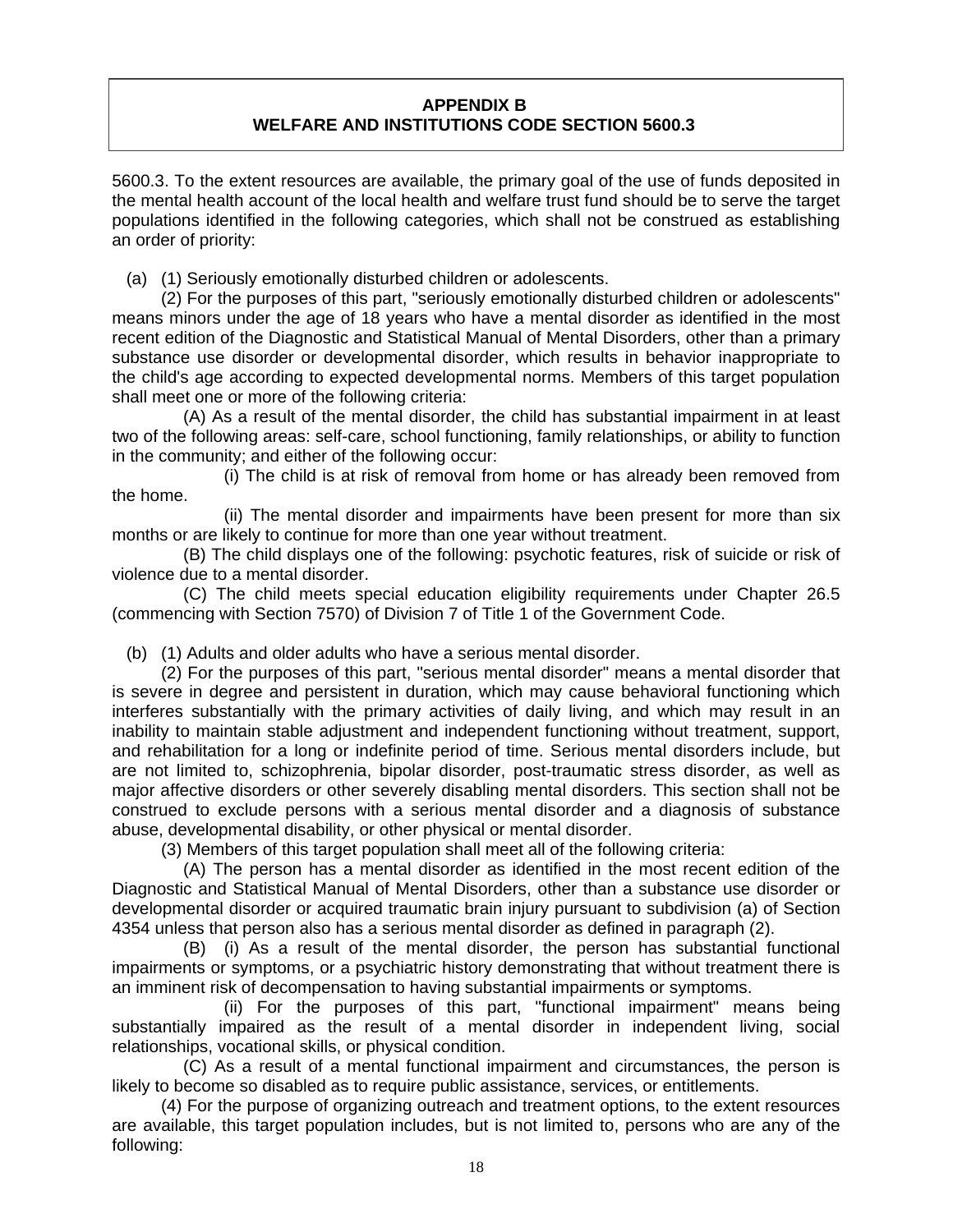(A) Homeless persons who are mentally ill.

 (B) Persons evaluated by appropriately licensed persons as requiring care in acute treatment facilities including state hospitals, acute inpatient facilities, institutes for mental disease, and crisis residential programs.

(C) Persons arrested or convicted of crimes.

 (D) Persons who require acute treatment as a result of a first episode of mental illness with psychotic features.

 (5) California veterans in need of mental health services and who meet the existing eligibility requirements of this section, shall be provided services to the extent services are available to other adults pursuant to this section. Veterans who may be eligible for mental health services through the United States Department of Veterans Affairs should be advised of these services by the county and assisted in linking to those services.

 (A) No eligible veteran shall be denied county mental health services based solely on his or her status as a veteran.

 (B) Counties shall refer a veteran to the county veterans' service officer, if any, to determine the veteran's eligibility for, and the availability of, mental health services provided by the United States Department of Veterans Affairs or other federal health care provider.

 (C) Counties should consider contracting with community-based veterans' services agencies, where possible, to provide high-quality, veteran specific mental health services.

 (c) Adults or older adults who require or are at risk of requiring acute psychiatric inpatient care, residential treatment, or outpatient crisis intervention because of a mental disorder with symptoms of psychosis, suicidality, or violence.

 (d) Persons who need brief treatment as a result of a natural disaster or severe local emergency.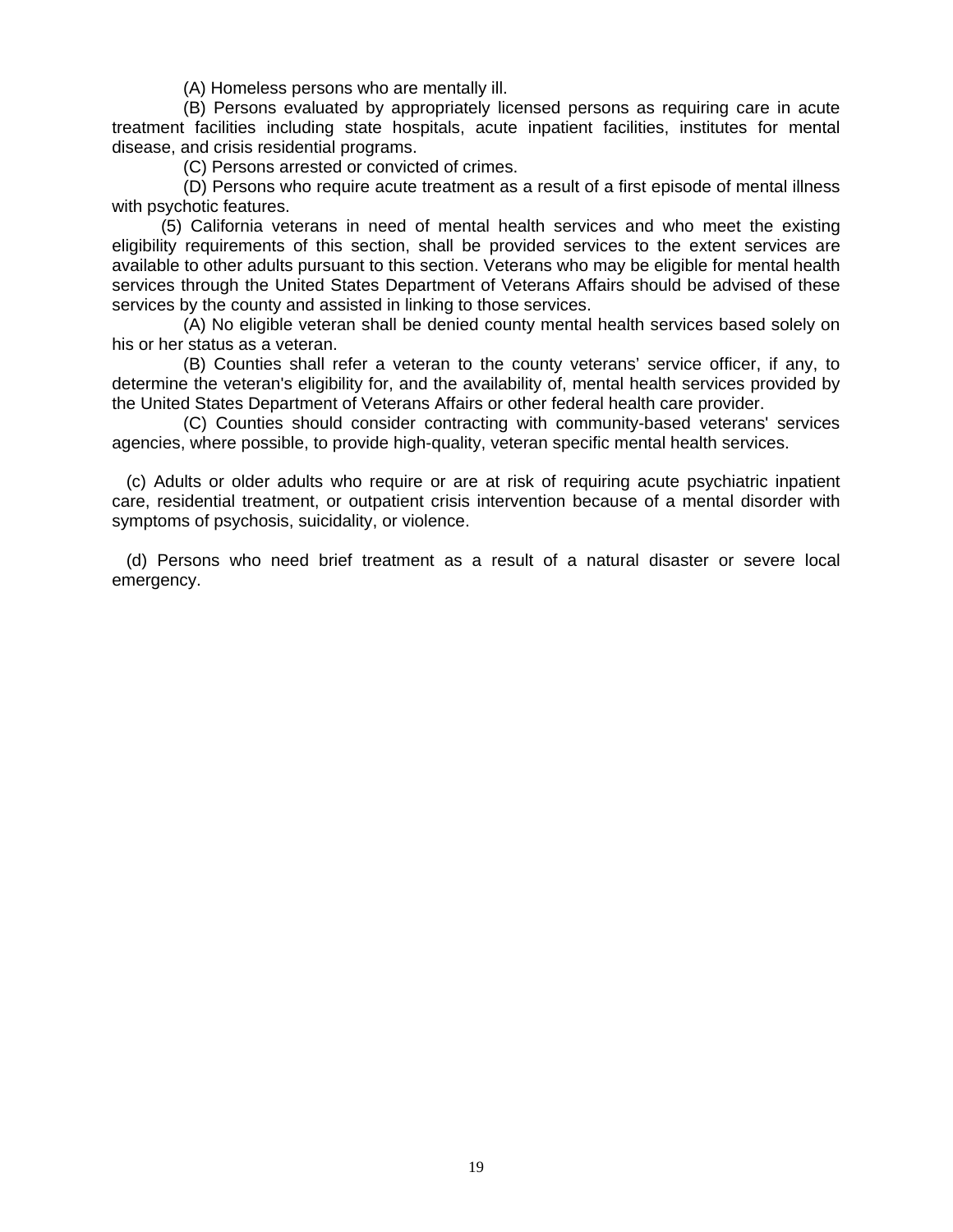### **APPENDIX C RESOURCES: EFFECTIVE EVIDENCE-BASEDPROGRAMS, PRACTICES, AND STRATEGIES**

The following Web site resources are provided as they may be useful to applicants in the proposal development process. The BSCC does not consider this list exhaustive and it is offered only as a starting point for applicants to use in researching evidence-based programs, practices, and strategies.

Blueprints for Violence Prevention http://www.colorado.edu/cspv/blueprints/index.html

California Institute of Behavioral Health Solutions http://www.cibhs.org/evidence-based-practices-0

Coalition for Evidence-Based Policy http://evidencebasedprograms.org/

CrimeSolutions.gov http://www.crimesolutions.gov/

Justice Research and Statistic Association http://www.jrsa.org/

National Institute of Corrections http://nicic.gov/Library/

National Institute of Justice, New Tool for Law Enforcement Executives http://nij.gov/five-things/

National Reentry Resource Center http://nationalreentryresourcecenter.org/

Office of Juvenile Justice and Delinquency Prevention Model Program Guide http://www.ojjdp.gov/mpg/

Promising Practices Network http://www.promisingpractices.net/

Reducing Recidivism to Increase Public Safety: A Cooperative Effort by Courts and Probation http://www.courts.ca.gov/documents/EVIDENCE-BASED-PRACTICES-Summary-6-27-11.pdf

Substance Abuse and Mental Health Services Administration www.samhsa.gov/ebpwebguide

Substance Abuse and Mental Health Services Administration (SAMHSA) National Registry of Evidence‐Based Programs and Practices http://www.nrepp.samhsa.gov

University of Cincinnati, Effective Programs/Curricula Recommendations http://www.bscc.ca.gov/downloads/Univ\_of\_Cincinnati\_Curricula\_Recommendations\_Oct\_2011.pdf

Washington State Institute for Public Policy http://www.wsipp.wa.gov/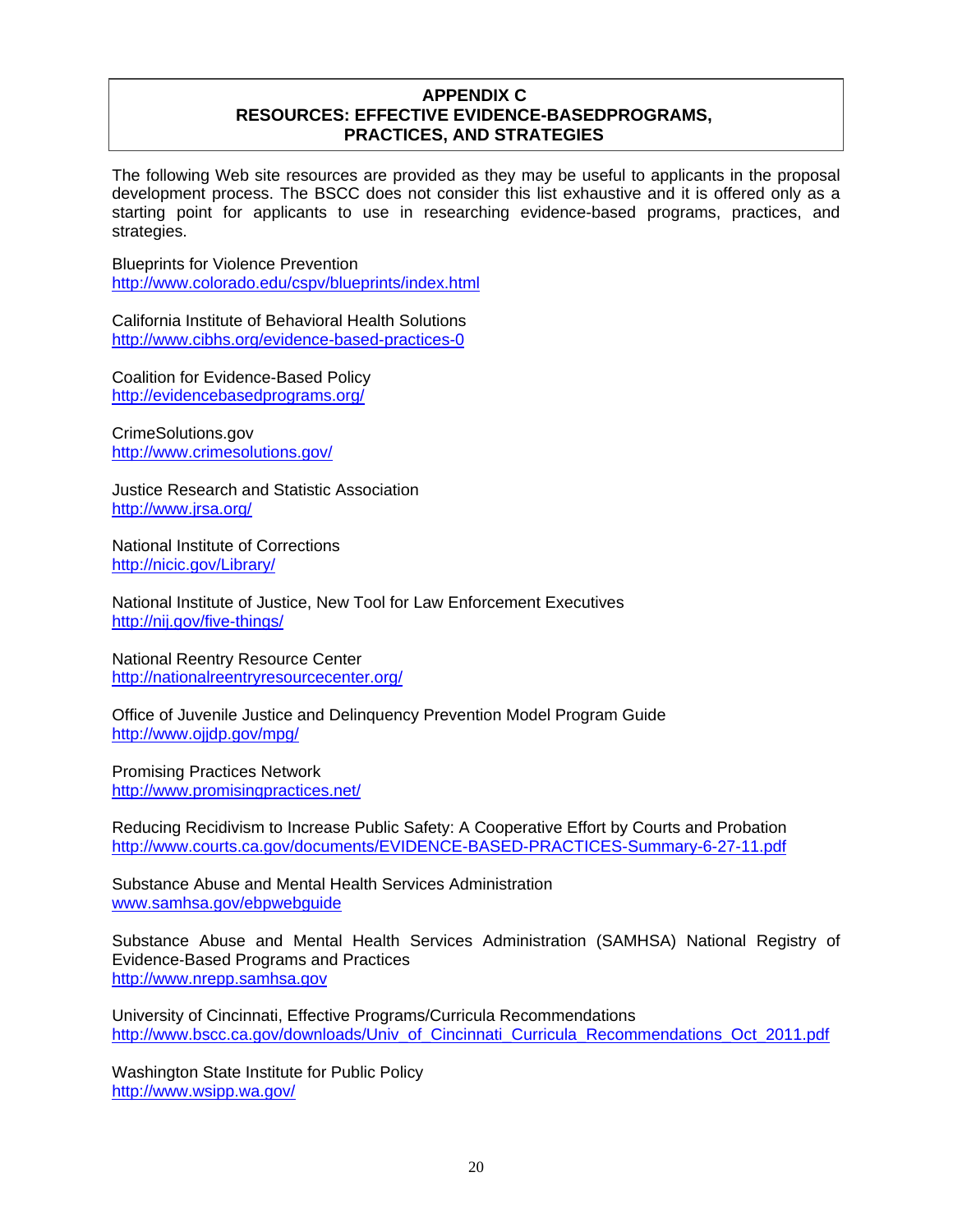## **APPENDIX D STATE OF CALIFORNIA: CONTRACT AND GENERAL TERM AND CONDITIONS**

## *\*DRAFT CONTRACT: CHANGES IN PROGRESS\**

#### <NAME OF FUNDING AWARD>

This Grant Agreement is between the State of California, Board of State and Community Corrections, hereafter referred to as "BSCC" and

County,

An entity duly organized, existing and acting pursuant to the laws of the State of California, hereafter referred to as the "Grantee".

The parties agree as follows:

#### **SECTION 1. PROJECT SUMMARY**

<Insert a brief synopsis of the project summary based on the Request for Proposals/Request for Applications>

#### **SECTION 2. ASSURANCES**

A. Grantee agrees to comply with all conditions of this Grant Agreement, all standard Grant Agreement conditions as contained in Exhibit A, all required assurances as contained in Exhibit B, general terms and conditions as contained in Exhibit C, and all budget items and conditions as contained in the Application for Funding/Grant Proposal, attached hereto and made part of this Grant Agreement.

B. Grantee agrees to comply with the financial and administration requirements set forth in the most current edition of the BSCC's *Grant Administration and Audit Guide: Federal and State Grants.*

#### **SECTION 3. PROJECT OFFICIALS**

A. The BSCC's Executive Director or designee shall be the BSCC's representative for administration of the Grant Agreement and shall have authority to make determinations relating to any controversies that may arise under or in connection with the interpretation, performance, or payment for work performed under this Grant Agreement. Disputes shall be resolved in accordance with the provisions of Exhibit A.

B. The Grantee's project officials shall be those identified as follows and as specified in Section 1 of the Application for Funding (i.e., Request for Proposals or Request for Applications):

*Authorized officer with legal authority to sign:* 

**NAME:** <**Enter information>** TITLE: <**Enter information>** ADDRESS: < Enter information> TELEPHONE: < Enter information> FAX: <**Enter information>** EMAIL: <**Enter information>**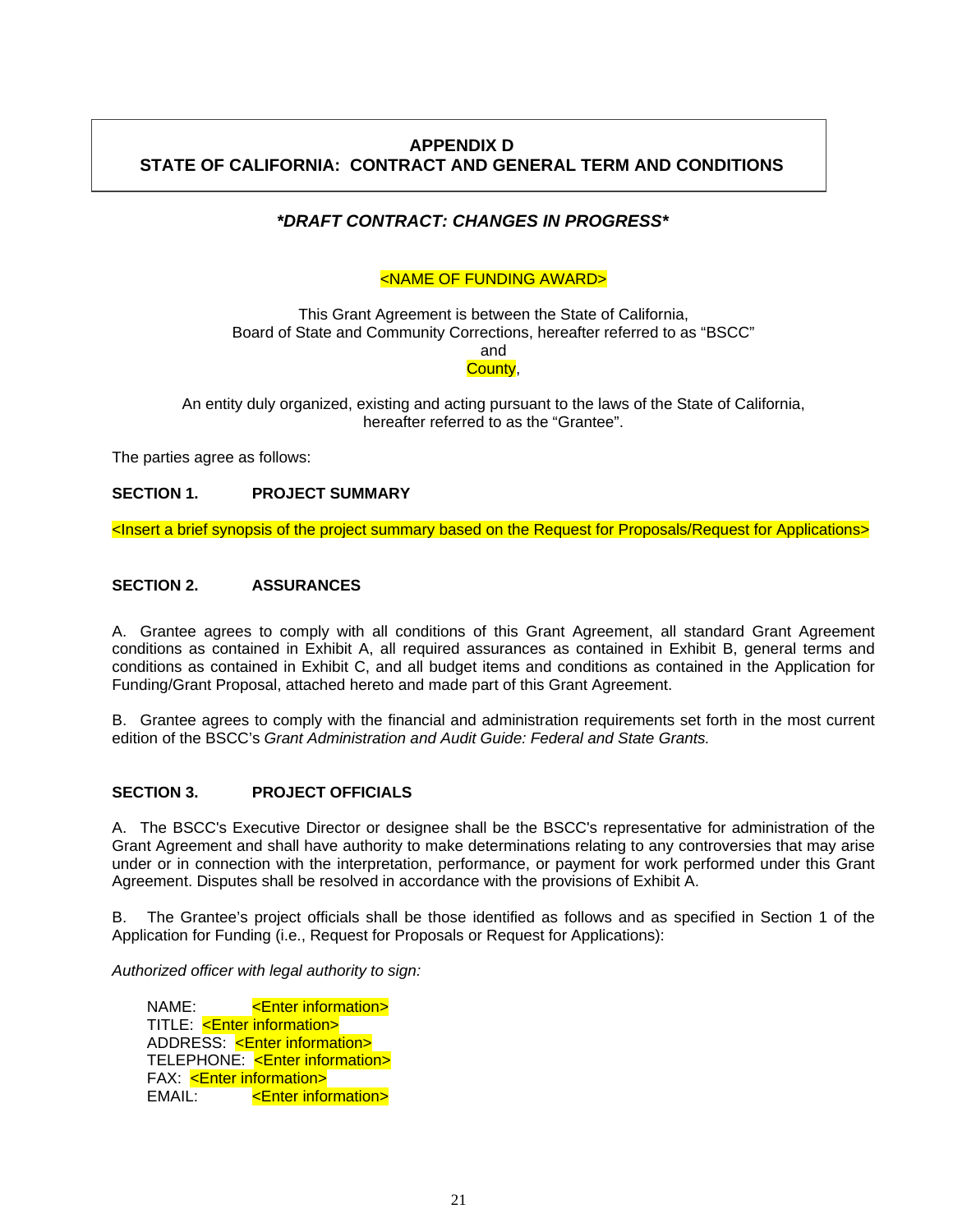*Designated financial officer authorized to receive warrants:* 

NAME: <**Enter information>** TITLE: <**Enter information>**  ADDRESS: <Enter information> TELEPHONE: < Enter information> FAX: <**Enter information>** EMAIL: <**Enter information>** 

C. Either party may change its project representatives upon written notice to the other party. Grant Project Contact Information Sheet is available on the BSCC's website at: http://www.bscc.ca.gov/s\_correctionsplanningandprograms.php.

#### **SECTION 4. QUARTERLY PROGRESS REPORTS**

A. Grantee will submit quarterly progress reports in a format prescribed by the BSCC. These reports, which will describe progress made on program objectives and include required data, shall be submitted according to the following schedule:

| Due (Not Later Than):                                                                                                                                                           |
|---------------------------------------------------------------------------------------------------------------------------------------------------------------------------------|
| <due date=""></due>                                                                                                                                                             |
| <due date=""></due>                                                                                                                                                             |
| <due date=""></due>                                                                                                                                                             |
| <due date=""></due>                                                                                                                                                             |
| <b>Progress Reporting Periods</b><br>1. < Quarter 1 reporting period><br>2. < Quarter 2 reporting period><br>3. < Quarter 3 reporting period<br>4. < Quarter 4 reporting period |

A. Grantee shall submit all other reports and data as required by the BSCC.

#### **SECTION 5. QUARTERLY FINANCIAL INVOICES**

A. The Grantee shall be paid in arrears by submitting an invoice (Form 201) to the BSCC that outlines actual expenditures claimed for the reporting period.

| <b>Invoice Reporting Periods</b> | Due (Not Later Than): |
|----------------------------------|-----------------------|
|                                  |                       |
| 1. < Quarter 1 reporting period  | <due date=""></due>   |
| 2. < Quarter 2 reporting period> | <due date=""></due>   |
| 3. < Quarter 3 reporting period  | <due date=""></due>   |
| 4. < Quarter 4 reporting period> | <due date=""></due>   |

B. An invoice is due to the BSCC even when grant funds are not expended during the reporting period (zero dollar request for reimbursement).

#### **SECTION 6. GRANT AMOUNT AND LIMITATION**

In no event shall the BSCC be obligated to pay any amount in excess of the grant award. Grantee waives any and all claims against the BSCC, and the State of California on account of project costs that may exceed the sum of the grant award.

#### **SECTION 7. AVAILABILITY OF FUNDS**

This Grant Agreement is valid and enforceable only if sufficient funds are made available by the Legislature. Grantee agrees that the BSCC's obligation to pay any sum to the Grantee under any provision of this agreement is contingent upon the availability of sufficient funds.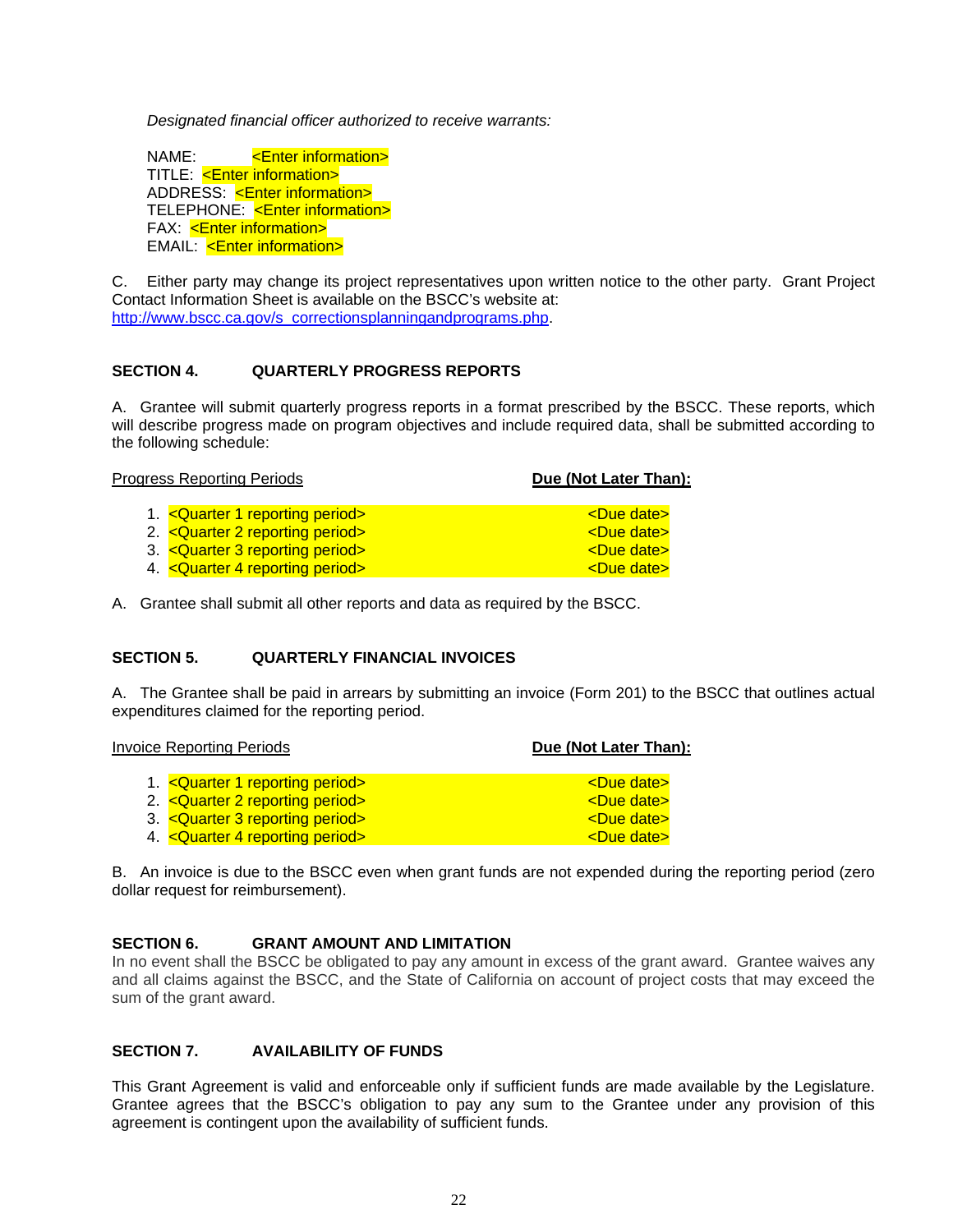#### **SECTION 8. BUDGET**

|    | <b>LINE ITEM</b>                                                                          | <b>GRANT FUNDS</b> |
|----|-------------------------------------------------------------------------------------------|--------------------|
|    | <determine award="" funding="" items="" line="" per="" required="" stream=""></determine> |                    |
|    | <b>Salaries and Benefits</b>                                                              | \$0                |
| 2. | <b>Services and Supplies</b>                                                              | \$0                |
| 3. | <b>Professional Services</b>                                                              | \$0                |
| 4. | <b>CBO Contracts</b>                                                                      | \$0                |
| 5. | <b>Indirect Costs</b>                                                                     | \$0                |
| 6. | <b>Fixed Assets/Equipment</b>                                                             | \$0                |
| 7. | <b>Program Evaluation</b>                                                                 | \$0                |
| 8. | <b>Sustainability Plan</b>                                                                | \$0                |
| 9. | <b>Other</b>                                                                              | \$0                |
|    | ΤΟΤΑΙ                                                                                     | \$0                |

#### **SECTION 9. SCOPE OF WORK**

Grantee agrees to implement and complete the project in accordance with the approved Application for Funding.

#### **SECTION 10. CONFLICTS BETWEEN DOCUMENT TERMS**

In the event of any inconsistency in the Grant Agreement, except as otherwise provided herein, the inconsistency shall be resolved by giving precedence in the following order:

- 1) Grant Agreement Sections 1 through 10
- 2) Exhibit A, Standard Conditions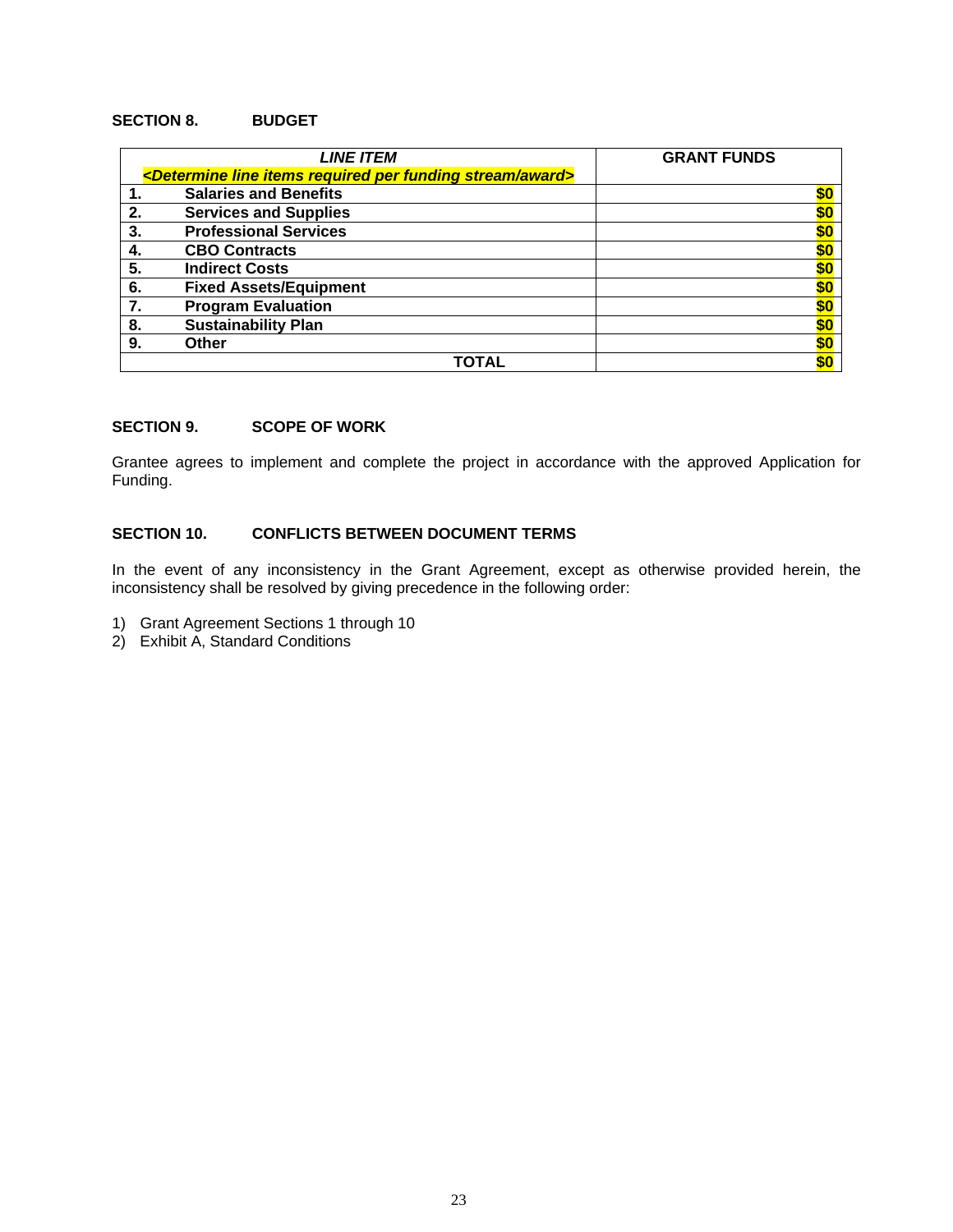#### **CONTRACT EXHIBIT A STANDARD CONDITIONS**

#### **ARTICLE 1. ASSIGNMENT**

This Agreement is not assignable by the Grantee, either in whole or in part, without the consent of the BSCC and the State of California in the form of a formal written amendment.

#### **ARTICLE 2. AMENDMENT**

No amendment or variation of the terms of this Agreement shall be valid unless made in writing, signed by the parties and approved as required. No oral understanding or agreement not incorporated in this Agreement is binding on any of the parties.

#### **ARTICLE 3. PROJECT COSTS**

A. The BSCC's Grant Administration and Audit Guide: Federal and State Grants outlines eligible and ineligible project costs, as well as match and project income requirements. Grantee is responsible for ensuring that all invoices contain only eligible project costs.

#### **ARTICLE 4. GRANTEE'S GENERAL RESPONSIBILITY**

Grantee is responsible for the project activities identified in the original Application for Funding/Grant Proposal submitted to BSCC. Review and approval by the BSCC is solely for the purpose of proper administration of grant funds, and shall not be deemed to relieve or restrict the Grantee's responsibility.

#### **ARTICLE 5. GRANTEE ASSURANCES AND COMMITMENTS**

- A. Compliance with Laws and Regulations This Grant Agreement is governed by and shall be interpreted in accordance with the laws of the State of California. Grantee shall at all times comply with all applicable State laws, rules and regulations, and all applicable local ordinances.
- B. Fulfillment of Assurances and Declarations Grantee shall fulfill all assurances, declarations, representations, and statements made by the Grantee in the Application for Funding/Grant Proposal, documents, amendments, approved modifications, and communications filed in support of its request for grant funds.
- C. Use of Grant Funds
	- 1) Grantee is responsible for ensuring that invoices submitted to the BSCC claim actual expenditures for eligible project costs. The BSCC's *Grant Administration and Audit Guide, Federal and State Grants* outlines eligible and ineligible project costs. Grantee shall, upon demand, remit to the BSCC any grant funds not expended for eligible project costs or an amount equal to any grant funds expended by the Grantee in violation of the terms, provisions, conditions or commitments of this Grant Agreement.
	- 2) Grant funds must be used to supplement existing funds for program activities and may not replace (supplant) non-State/grant funds that have been appropriated for the same purpose. Potential supplanting will be the subject of grant monitoring. Violations can result in a range of penalties (e.g. recoupment of monies provided under this grant, suspension of future program funding through BSCC grants, and civil/criminal penalties).
- D. Permits and Licenses

Grantee agrees to procure all permits and licenses necessary to complete the project, pay all charges and fees, and give all notices necessary or incidental to the due and lawful proceeding of the project work.

E. Contracting Requirements

In accordance with the provisions of this Grant Agreement, the Grantee may contract with consultants for services needed to implement and/or support program activities. Grantee agrees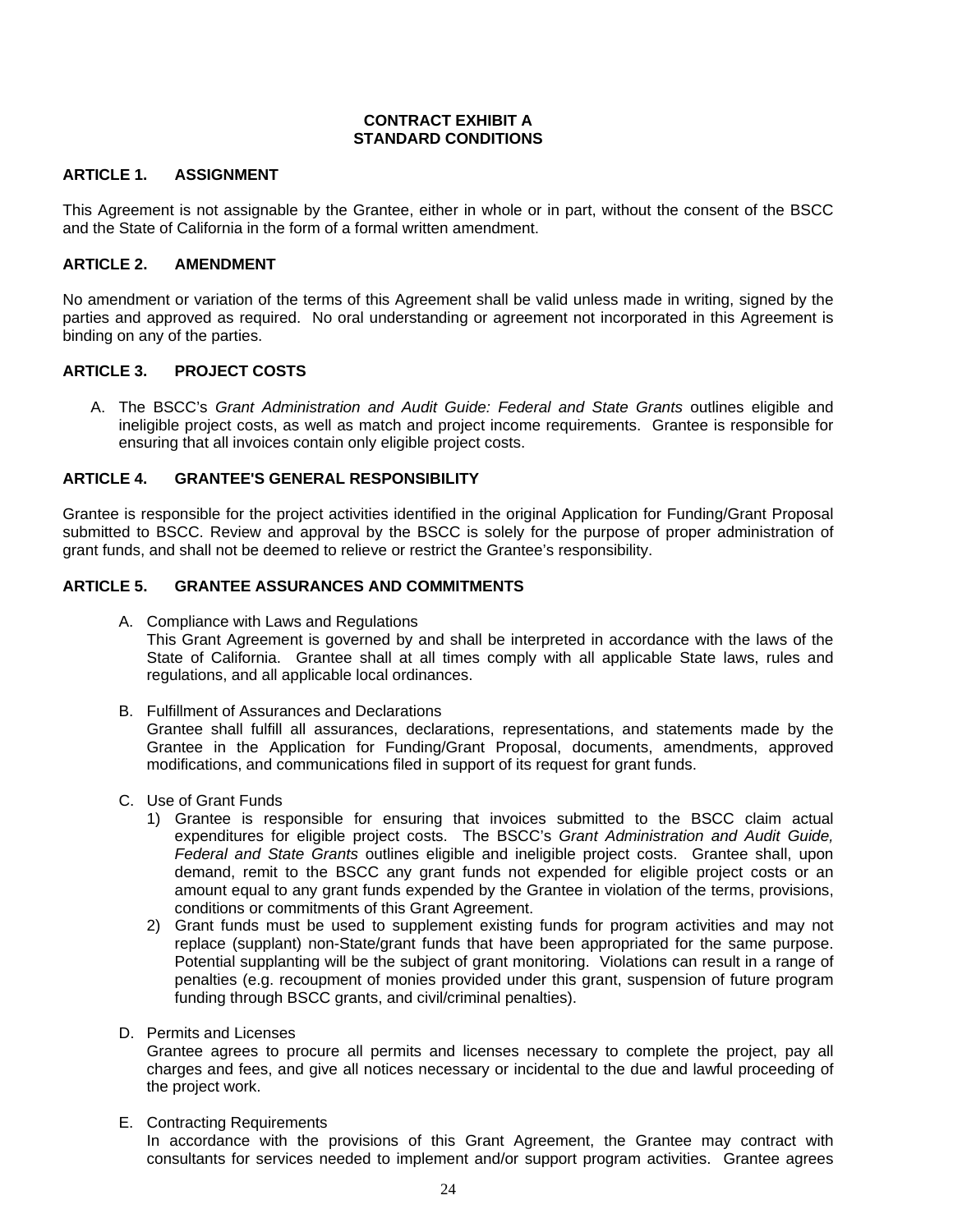that in the event of any inconsistency between the Grant Agreement, its Exhibits and Grantee's agreement for services with a contractor, the Grant Agreement and its Exhibits will prevail. Grantee shall ensure that the contractor complies with all requirements of the Grant Agreement, including those related to records in Article 8.

Grantee assures that for any contract awarded by the Grantee, such insurance and fidelity bonds, as is customary and appropriate, will be obtained.

Grantee agrees to place appropriate language in all contracts for work on the project requiring the Grantee's contractors to:

1) Books and Records

Maintain adequate fiscal and project books, records, documents, and other evidence pertinent to the contractor's work on the project in accordance with generally accepted accounting principles. Adequate supporting documentation shall be maintained in such detail so as to permit tracing transactions from the invoices, to the accounting records, to the supporting documentation. These records shall be maintained for a minimum of three (3) years after the acceptance of the final grant project audit under the Grant Agreement, and shall be subject to examination and/or audit by the BSCC or designees, state government auditors or designees, or by federal government auditors or designees.

2) Access to Books and Records

Make such books, records, supporting documentations, and other evidence available to the BSCC or designee, the Department of General Services, the Department of Finance, the Bureau of State Audits, and their designated representatives during the course of the project and for a minimum of three (3) years after acceptance of the final grant project audit. The Contractor shall provide suitable facilities for access, monitoring, inspection, and copying of books and records related to the grant-funded project.

3) Non-discrimination Clause During the performance of this Agreement, Contractor and its subcontractors shall comply with all Federal and State statutes relating to non-discrimination, including but not limited to prohibitions against discrimination on the basis of sex, race, color, ancestry, religious creed, national origin, physical disability (including HIV and AIDS), mental disability, medical condition, age or marital status.

#### **ARTICLE 6. GRANTEE'S GENERAL RESPONSIBILITY**

Grantee is responsible for the project activities identified in the original Application for Funding/Grant Proposal submitted to BSCC. Review and approval by the BSCC is solely for the purpose of proper administration of grant funds, and shall not be deemed to relieve or restrict the Grantee's responsibility.

#### **ARTICLE 7. PROJECT ACCESS**

Grantee shall ensure that the BSCC, or any authorized representative, will have suitable access to project activities, sites, staff and documents at all reasonable times during the grant period.

#### **ARTICLE 8. RECORDS**

- A. The Grantee shall establish an official file for the project. The file shall contain adequate documentation of all actions taken with respect to the project, including copies of this Grant Agreement, approved program/budget modifications, financial records and required reports.
- B. The Grantee shall establish separate accounting records and maintain documents and other evidence sufficient to properly reflect the amount, receipt, and disposition of all project funds, including grant funds and any matching funds by the Grantee and the total cost of the project. Source documentation includes copies of all awards, applications, approved modifications, financial records and narrative reports.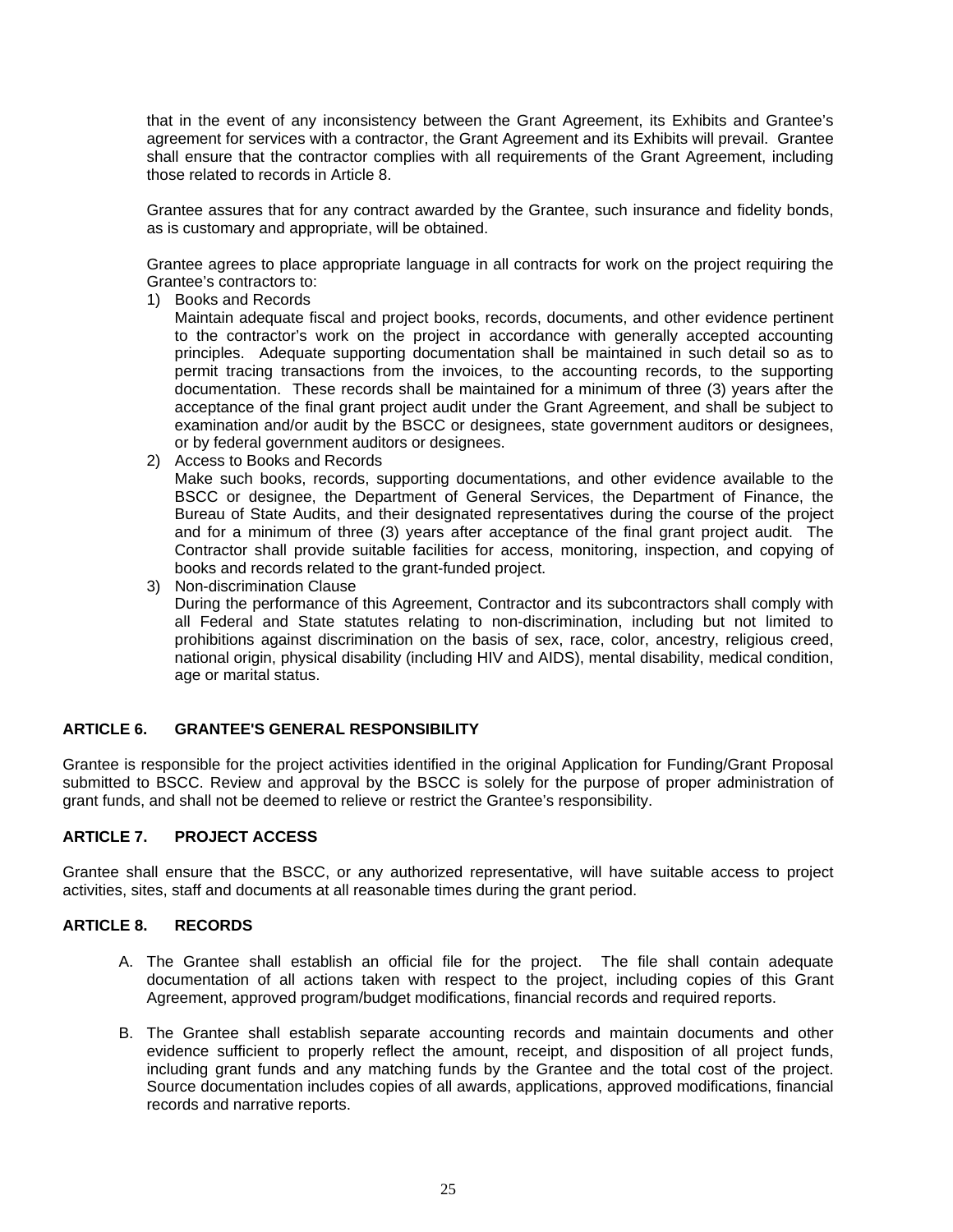- C. Personnel and payroll records shall include the time and attendance reports for all individuals reimbursed under the grant, whether they are employed full-time or part-time. Time and effort reports are required for consultants (contractors).
- D. The grantee shall maintain documentation of donated goods and/or services, including the basis for valuation.
- E. Grantee agrees to protect records adequately from fire or other damage. When records are stored away from the Grantee's principal office, a written index of the location of records stored must be on hand and ready access must be assured.
- F. All Grantee records relevant to the project must be preserved a minimum of three (3) years after closeout of the grant project and shall be subject at all reasonable times to inspection, examination, monitoring, copying, excerpting, transcribing, and auditing by the BSCC or designees. If any litigation, claim, negotiation, audit, or other action involving the records has been started before the expiration of the three-year period, the records must be retained until the completion of the action and resolution of all issues which arise from it or until the end of the regular three-year period, whichever is later.

#### **ARTICLE 9. ACCOUNTING AND AUDIT REQUIREMENTS**

- A. Grantee agrees that accounting procedures for grant funds received pursuant to this Grant Agreement shall be in accordance with generally accepted government accounting principles and practices, and adequate supporting documentation shall be maintained in such detail as to provide an audit trail. Supporting documentation shall permit the tracing of transactions from such documents to relevant accounting records, financial reports and invoices.
	- B. The BSCC reserves the right to call for a program or financial audit at any time between the execution of this Grant Agreement and 60 days following the end of the grant period. At any time, the BSCC may disallow all or part of the cost of the activity or action determined to not be in compliance with the terms and conditions of this Grant Agreement, or take other remedies legally available.

#### **ARTICLE 10. CHANGES**

- A. Grantee shall immediately advise the BSCC of any significant problems or changes that arise during the course of the project.
- B. No change or modification in the project will be permitted without prior written approval from the BSCC. Changes may include modification to project scope, changes to performance measures, compliance with collection of data elements, and other significant changes in the budget or program components contained in the Application for Funding. Changes shall not be implemented by the project until authorized by the BSCC.
- C. Under no circumstances will any budget item changes be authorized which would cause the project to exceed the amount of the grant award identified in this Grant Agreement. Further, in no event shall changes be authorized for the Indirect Costs/Administrative Overhead line item that would result in that item exceeding ten percent (10%) of the grant award.

#### **ARTICLE 11. DISBURSEMENT**

The Grantee shall be paid in arrears on invoices submitted to the BSCC on the forms or processes determines by the BSCC, certifying the accuracy of the reports in accordance with generally accepted governmental accounting principles and BSCC regulations, guidelines, policies and procedures.

#### **ARTICLE 12. WITHHOLDING OF GRANT DISBURSEMENTS**

A. The BSCC may withhold all or any portion of the grant funds provided by this Grant Agreement in the event that the Grantee has materially and substantially breached the terms and conditions of this Grant Agreement.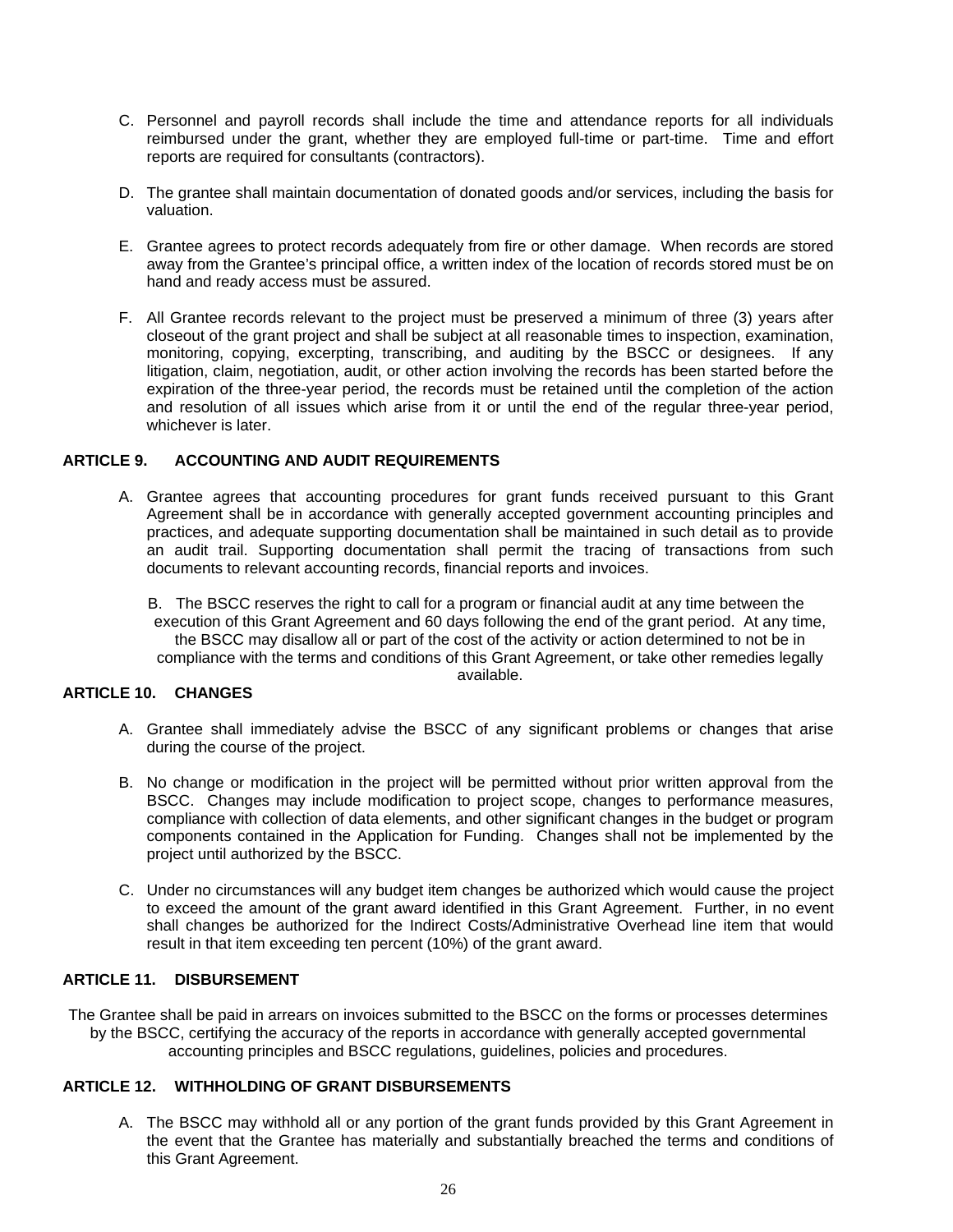- B. At such time as the balance of state funds allocated to the Grantee reaches five percent (5%), the BSCC shall withhold that amount as security, to be released to the Grantee upon compliance with all grant provisions, including: 1) submittal and approval of the final invoice; 2) submittal and approval of the final progress report; 3) submittal and approval of any additional required reports; and 4) submittal and approval of the final audit.
- C. The BSCC will not reimburse Grantee for costs identified as ineligible for grant funding. If grant funds have been provided for costs subsequently discovered to be ineligible, the BSCC may either withhold an equal amount from future payments to the Grantee or require repayment of an equal amount to the State by the Grantee.
- D. In the event that grant funds are withheld from the Grantee, the BSCC's Executive Director or designee shall notify the Grantee of the reasons for withholding and advise the Grantee of the time within which the Grantee may remedy the failure or violation leading to the withholding.

## **ARTICLE 13. TERMINATION**

- A. This Grant Agreement may be terminated at any time by the BSCC, where it appears that there will be lack of grant funds available to fulfill this Grant Agreement, provided that after such termination, the Grantee shall be entitled to an amount that equals the eligible project costs that have been incurred by the Grantee prior to such termination.
- B. This Grant Agreement may be terminated after the award of the Grant Agreement but prior to completion of the project, by the BSCC, upon action or inaction by the Grantee that constitutes a material and substantial breach of this Grant Agreement. Such action or inaction by the Grantee includes but is not limited to:
	- 1) Substantial alteration of the scope of the grant project without the prior written approval of the BSCC;
	- 2) Refusal or inability to complete the grant project in a manner consistent with the Application for Funding/Grant Proposal or approved modifications;
	- 3) Failure to provide the required local match share of the total project costs.
	- 4) Failure to meet prescribed assurances, commitments, Grant Agreement, and recording, accounting, auditing, and reporting requirements.
- C. Prior to terminating the Grant Agreement under this provision, the BSCC shall provide the Grantee at least 30 days written notice stating the reasons for termination and effective date thereof. The Grantee may appeal the termination decision in accordance with Article 14.

#### **ARTICLE 14. DISPUTES**

- A. Grantee shall continue with the responsibilities under this Agreement during any dispute.
- B. The Grantee may appeal a BSCC staff decision on the basis of alleged misapplication, capricious interpretation of the regulations, policies and procedures, or substantial differences of opinion concerning the proper application of regulations, policies or procedures.
- C. If the Grantee is dissatisfied with an action of BSCC staff, the Grantee may appeal to the Deputy Director of the Corrections Planning and Programs Division of the BSCC. Such appeals shall be filed within 30 calendar days of the notification of action with which the Grantee is dissatisfied. The appeal shall be in writing, and shall:
	- State the basis for the dissatisfaction;
	- State the action being requested of the Deputy Director; and,
	- Include any correspondence/documentation related to the cause for dissatisfaction.
- D. The Deputy Director will review the correspondence and related documentation and render a decision on the appeal within 30 calendar days, except in those cases where the Grantee withdraws or abandons the appeal. The procedural time requirement may be waived with the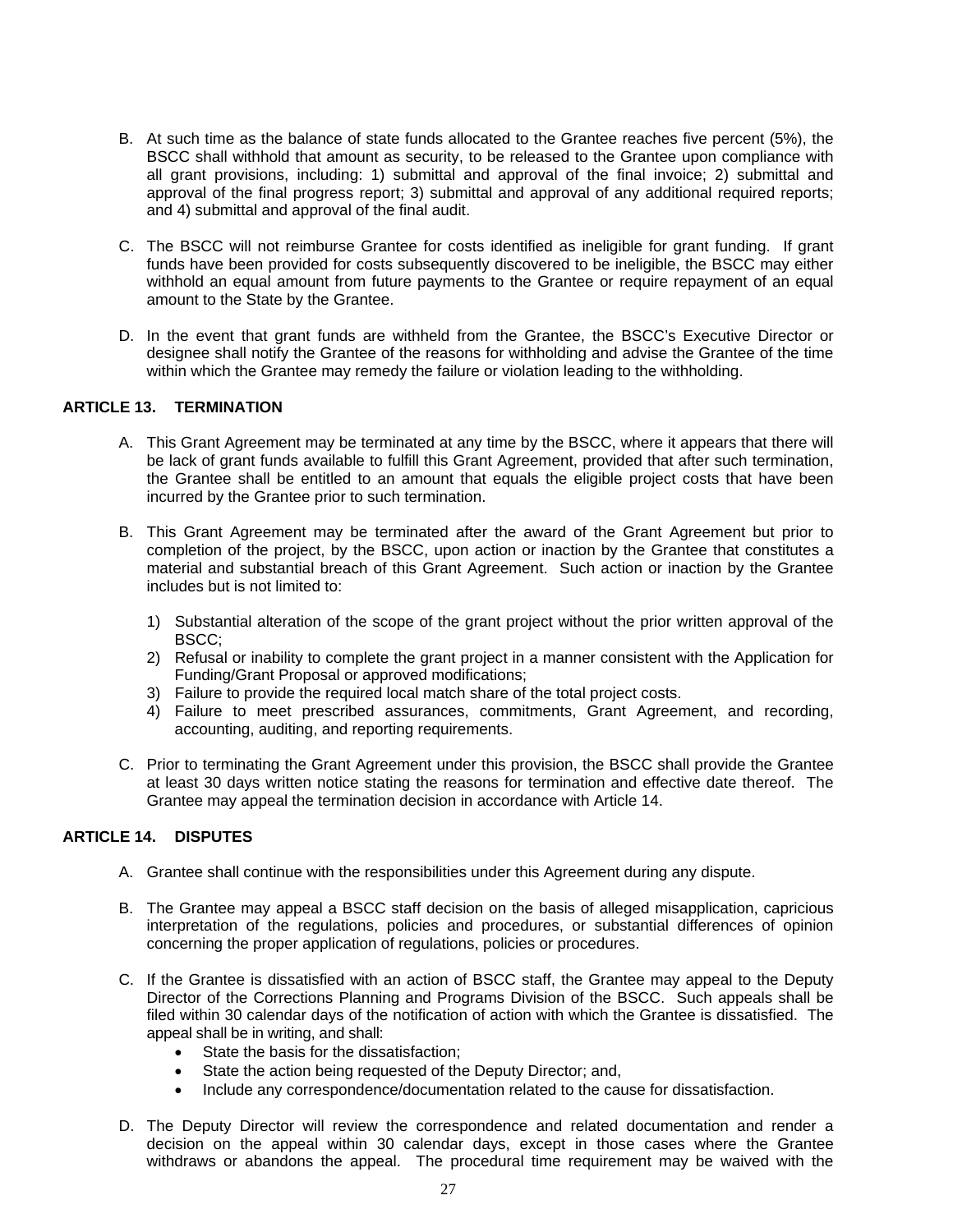mutual consent of the Grantee and the Deputy Director.

- E. The Deputy Director may render a decision based on the correspondence and related documentation submitted by the Grantee and may consider other relevant sources of information deemed appropriate. The decision of the Deputy Director shall be in writing and shall provide the rationale for the decision.
- F. If the Grantee is dissatisfied with the decision of the Deputy Director, the Grantee may file a request for review by the BSCC Executive Director. Such a request shall be filed within 30 calendar days after receipt of the Deputy Director's decision. The requested review shall be in writing, and shall:
	- State the basis for the dissatisfaction;
	- State the action being requested of the Executive Director; and
	- Include any correspondence/documentation related to the appeal.
- G. The Executive Director, after reviewing the appeal and the correspondence related to the review, may decide the matter on the record or request additional information. After a decision is made by the Executive Director, notice of the decision shall be mailed to the Grantee. The decision of the Executive Director shall be final.

#### **ARTICLE 15. WAIVER**

The parties hereto may waive any of their rights under this Grant Agreement unless such waiver is contrary to law, provided that any such waiver shall be in writing and signed by the party making such waiver.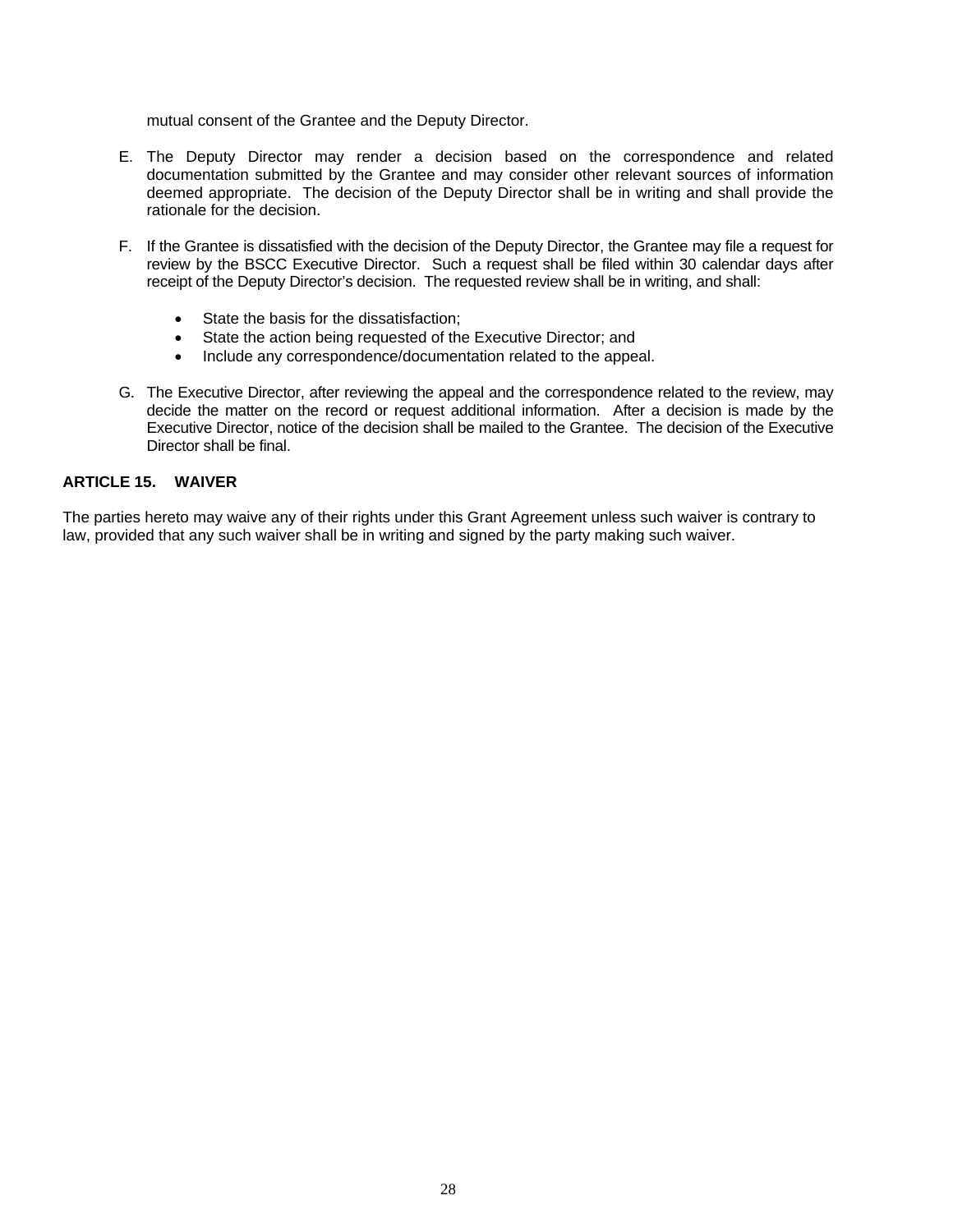#### **CONTRACT EXHIBIT B GENERAL TERMS AND CONDITIONS**

1. APPROVAL: This Agreement is of no force or effect until signed by both parties and approved by the Department of General Services, if required. Contractor may not commence performance until such approval has been obtained.

2. AMENDMENT: No amendment or variation of the terms of this Agreement shall be valid unless made in writing, signed by the parties and approved as required. No oral understanding or Agreement not incorporated in the Agreement is binding on any of the parties.

3. ASSIGNMENT: This Agreement is not assignable by the Contractor, either in whole or in part, without the consent of the State in the form of a formal written amendment.

4. AUDIT: Contractor agrees that the awarding department, the Department of General Services, the Bureau of State Audits, or their designated representative shall have the right to review and to copy any records andsupportingdocumentationpertaining to the performance of this Agreement. Contractor agrees to maintain such records for possible audit for a minimum of three (3) yearsafter final payment, unless a longer period of records retention is stipulated. Contractor agrees to allow the auditor(s) access to such records during normal business hours and to allow interviews of any employees who might reasonably have information related to such records. Further, Contractor agrees to include a similar right of the State to audit records and interview staff in any subcontract related to performance of this Agreement. (Gov. Code §8546.7, Pub. Contract Code §10115 et seq., CCR Title 2, Section 1896).

5. INDEMNIFICATION: Contractor agrees to indemnify, defend and save harmless the State, its officers, agents and employees from any and all claims and losses accruing or resulting to any and all contractors, subcontractors, suppliers, laborers, and any other person, firm or corporation furnishing or supplying work services, materials, or supplies in connection with the performance of this Agreement, and from any and all claims and losses accruing or resulting to any person, firm or corporation who may be injured or damaged by Contractor in the performance of this Agreement.

6. DISPUTES: Contractor shall continue with the responsibilities under this Agreement during any dispute.

7. TERMINATION FOR CAUSE: The State may terminate this Agreement and be relieved of any payments should the Contractor fail to perform the requirements of this Agreement at the time and in the manner herein provided. In the event of such termination the State may proceed with the work in any manner deemed proper by the State. All costs to the State shall be deducted from any sum due the Contractor under this Agreement and the balance, if any, shall be paid to the Contractor upon demand.

8. INDEPENDENT CONTRACTOR*:* Contractor, and the agents and employees of Contractor, in the performance of this Agreement, shall act in an independent capacity and not as officers or employees or agents of the State.

9. RECYCLING CERTIFICATION: TheContractor shall certify in writing under penalty of perjury, the minimum, if not exact, percentage of post-consumer material as defined in the Public Contract Code Section 12200, in products, materials, goods, or supplies offered or sold to the State regardless of whether the product meets the requirements of Public Contract Code Section 12209. With respect to printer or duplication cartridges that comply with the requirements of Section 12156(e), the certification required by this subdivision shall specify that the cartridges so comply (Pub. Contract Code §12205).

10. NON-DISCRIMINATION CLAUSE: During the performance of this Agreement, Contractor and its subcontractor*s* shall not unlawfully discriminate, harass, or allow harassment against any employee or applicant for employment because of age, ancestry, color, disability (mental and physical), exercising the right to family care and medical leave, gender, gender expression, gender identity, genetic information, marital status, medical condition, military or veteran status, national origin, political affiliation, race, religious creed, sex (includes pregnancy, childbirth, breastfeeding and related medical conditions), and sexual orientation.. Contractor and subcontractor*s* shall insure that the evaluation and treatment of their employees and applicants for employment are free from such discrimination and harassment. Contractor and subcontractors shall comply with the provision*s* of the Fair Employment and Housing Act [Gov. Code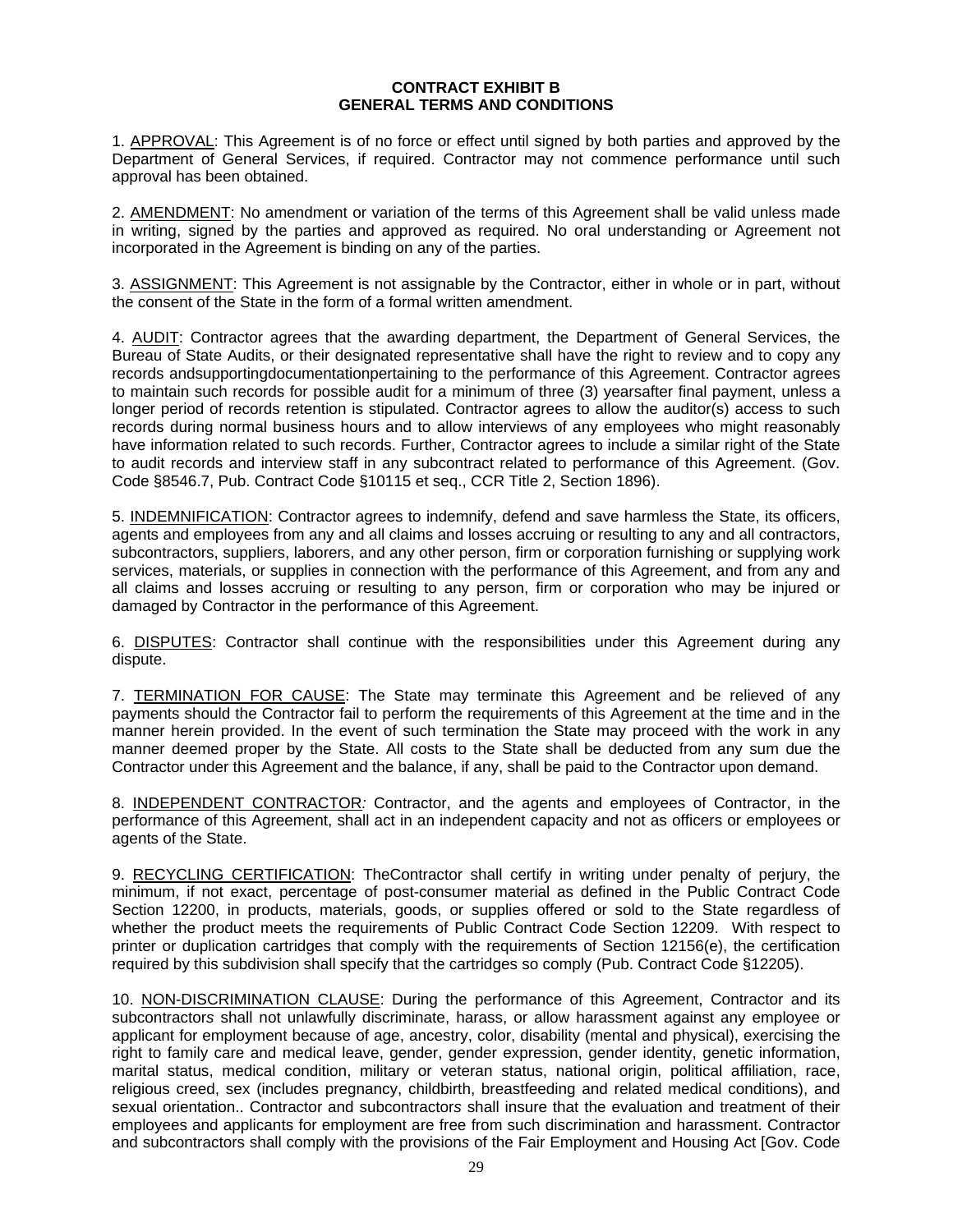§12990 (a-f) et seq.] and the applicable regulations promulgated thereunder (CaliforniaCode of Regulations, Title 2, Section 7285 et seq.). The applicable regulations of the Fair Employment and Housing Commission implementing Government Code Section12990 (a-f), set forth in Chapter 5 of Division 4 of Title 2 of the California Code ofRegulations,are incorporated into this Agreement by reference and made a part hereof as if set forth in full. Contractor and its subcontractor*s* shall give written notice of their obligations under this clause to labor organizations with which they have a collective bargaining or other Agreement.

Contractor shall include the nondiscrimination and compliance provisions of this clause in all subcontracts to perform work under the Agreement.

11. CERTIFICATION CLAUSES: The CONTRACTOR CERTIFICATION CLAUSES contained in the document CCC 307 are hereby incorporated by reference and made a part of this Agreement by this reference as if attached hereto.

12. TIMELINESS: Time is of the essence in this Agreement.

13. COMPENSATION: The consideration to be paid Contractor, as provided herein, shall be in compensation for all of Contractor's expenses incurred in the performance hereof, including travel, per diem, and taxes, unless otherwise expressly so provided.

14. GOVERNING LAW: This contract is governed by and shall be interpreted in accordance with the laws of the State of California.

15.ANTITRUST CLAIMS:The Contractor by signing this agreement hereby certifies that if these services or goods are obtained by means of a competitive bid, the Contractor shall comply with the requirements of the Government Code Sections set out below.

a. The Government Code Chapter on Antitrust claims contains the following definitions:

1) "Public purchase" means a purchase by means of competitive bids of goods, services, or materials by the State or any of its political subdivisions or public agencies on whose behalf the Attorney General may bring an action pursuant to subdivision (c) of Section 16750 of the Business and Professions Code. 2) "Public purchasing body" means the State or the subdivision or agency making a public purchase. Government Code Section 4550.

b. In submitting a bid to a public purchasing body, the bidder offers and agrees that if the bid is accepted, it will assign to the purchasing body all rights, title, and interest in and to all causes of action it may have under Section 4 of the Clayton Act (15 U.S.C. Sec. 15) or under the Cartwright Act [Chapter 2 (commencing with Section 16700) of Part 2 of Division 7 of the Business and Professions Code], arising from purchases of goods, materials, or services by the bidder for sale to the purchasing body pursuant to the bid. Such assignment shall be made and become effective at the time the purchasing body tenders final payment to the bidder. Government Code Section 4552.

c. If an awarding body or public purchasing body receives, either through judgment or settlement, a monetary recovery for a cause of action assigned under this chapter, the assignor shall be entitled to receive reimbursement for actual legal costs incurred and may, upon demand, recover from the public body any portion of the recovery, including treble damages, attributable to overcharges that were paid by the assignor but were not paid by the public body as part of the bid price, less the expenses incurred in obtaining that portion of the recovery. Government Code Section 4553.

d. Upon demand in writing by the assignor, the assignee shall, within one year from such demand, reassign the cause of action assigned under this part if the assignor has been or may have been injured by the violation of law for which the cause of action arose and (a) the assignee has not been injured thereby, or (b) the assignee declines to file a court action for the cause of action. See Government Code Section 4554.

16. CHILD SUPPORT COMPLIANCE ACT:For any Agreement in excess of \$100,000, the contractor acknowledges in accordance with Public Contract Code 7110, that:

a. The contractor recognizes the importance of child and family support obligations and shall fully comply with all applicable state and federal laws relating to child and family support enforcement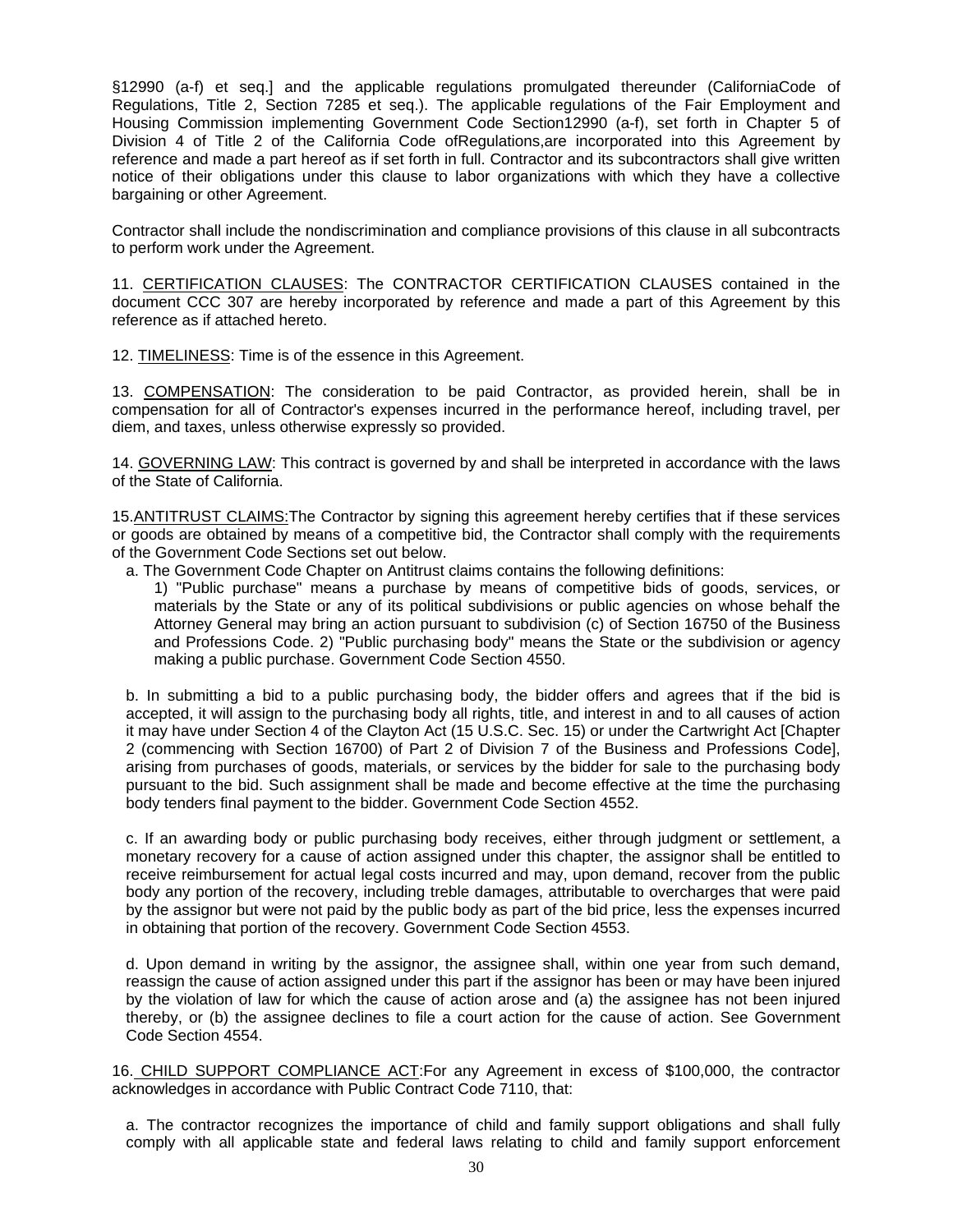including, but not limited to, disclosure of information and compliance with earnings assignment orders, as provided in Chapter 8 (commencing with section 5200) of Part 5 of Division 9 of the Family Code; and

b. The contractor, to the best of its knowledge is fully complying with the earnings assignment orders of all employees and is providing the names of all new employees to the New Hire Registry maintained by the California Employment Development Department.

17. UNENFORCEABLE PROVISION: In the event that any provision of this Agreement is unenforceable or held to be unenforceable, then the parties agree that all other provisions of this Agreement have force and effect and shall not be affected thereby.

18. PRIORITY HIRING CONSIDERATIONS: If this Contract includes services in excess of \$200,000, the Contractor shall give priority consideration in filling vacancies in positions funded by the Contract to qualified recipients of aid under Welfare and Institutions Code Section 11200 in accordance with Pub. Contract Code §10353.

#### 19. SMALL BUSINESS PARTICIPATION AND DVBE PARTICIPATION REPORTING REQUIREMENTS**:**

- a. If for this Contract Contractor made a commitment to achieve small business participation, then Contractor must within 60 days of receiving final payment under this Contract (or within such other time period as may be specified elsewhere in this Contract) report to the awarding department the actual percentage of small business participation that was achieved. (Govt. Code § 14841.)
- b. If for this Contract Contractor made a commitment to achieve disabled veteran business enterprise (DVBE) participation, then Contractor must within 60 days of receiving final payment under this Contract (or within such other time period as may be specified elsewhere in this Contract) certify in a report to the awarding department: (1) the total amount the prime Contractor received under the Contract; (2) the name and address of the DVBE(s) that participated in the performance of the Contract; (3) the amount each DVBE received from the prime Contractor; (4) that all payments under the Contract have been made to the DVBE; and (5) the actual percentage of DVBE participation that was achieved. A person or entity that knowingly provides false information shall be subject to a civil penalty for each violation. [Mil. & Vets. Code § 999.5(d); Govt. Code § 14841.]
- 20. LOSS LEADER:

If this contract involves the furnishing of equipment, materials, or supplies then the following statement is incorporated: It is unlawful for any person engaged in business within this state to sell or use any article or product as a "loss leader" as defined in Section 17030 of the Business and Professions Code. [PCC 10344(e).]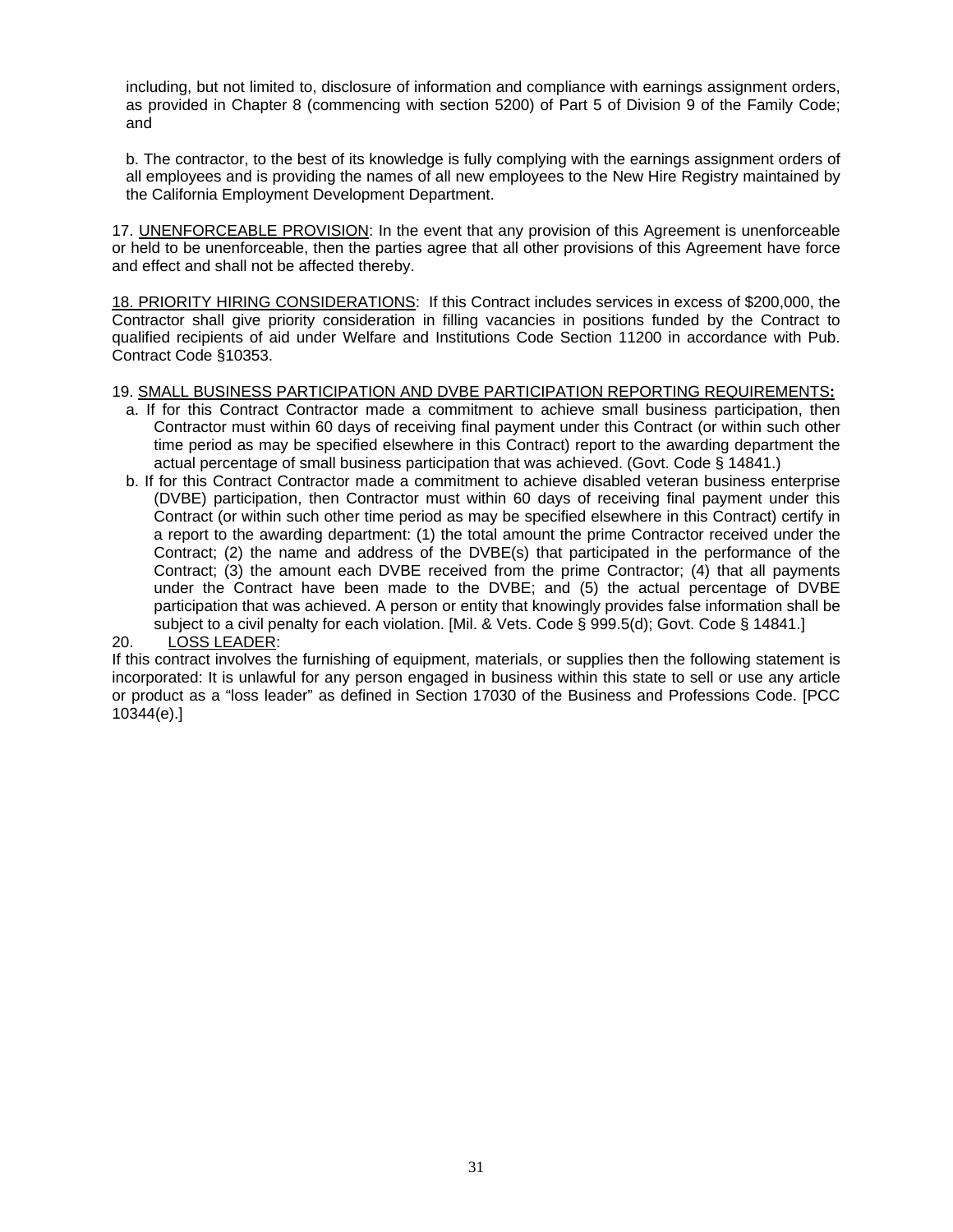#### **APPENDIX E SAMPLE RESOLUTION OF THE GOVERNING BOARD**

Each grantee must submit a resolution from their Governing Board that includes, at a minimum, the assurances outlined in the sample below. Applicants are encouraged to submit the Resolution with their proposal. Awardees must have a resolution on file before a fully executed grant agreement can be completed.

 WHEREAS the (*insert name of applicant, county department*) desires to participate in the Mentally Ill Offender Crime Reduction Grant Program, funded through the State Recidivism Reduction Fund and administered by the Board of State and Community Corrections (hereafter referred to as BSCC).

 NOW, THEREFORE, BE IT RESOLVED that the (*insert title of designated official)* is authorized on behalf of this Governing Board to submit the grant proposal for this funding and sign the Grant Agreement with the BSCC, including any amendments thereof.

 BE IT FURTHER RESOLVED that state grant funds received hereunder shall not be used to supplant expenditures controlled by this body.

 BE IT FURTHER RESOLVED that *(insert county department*) agrees to provide all matching funds required for said project and abide by the statutes and regulations governing the State Grants Program (including General Terms and Condition 610) as well as the terms and conditions of the Grant Agreement as set forth by the BSCC.

 Passed, approved, and adopted by the Governing Board of (*name of board)*) in a meeting thereof held on (insert date) by the following:

Ayes:

Notes:

Absent:

| Date: ____________________                                                                                                                                                                                                     |
|--------------------------------------------------------------------------------------------------------------------------------------------------------------------------------------------------------------------------------|
|                                                                                                                                                                                                                                |
| Date: the contract of the contract of the contract of the contract of the contract of the contract of the contract of the contract of the contract of the contract of the contract of the contract of the contract of the cont |
|                                                                                                                                                                                                                                |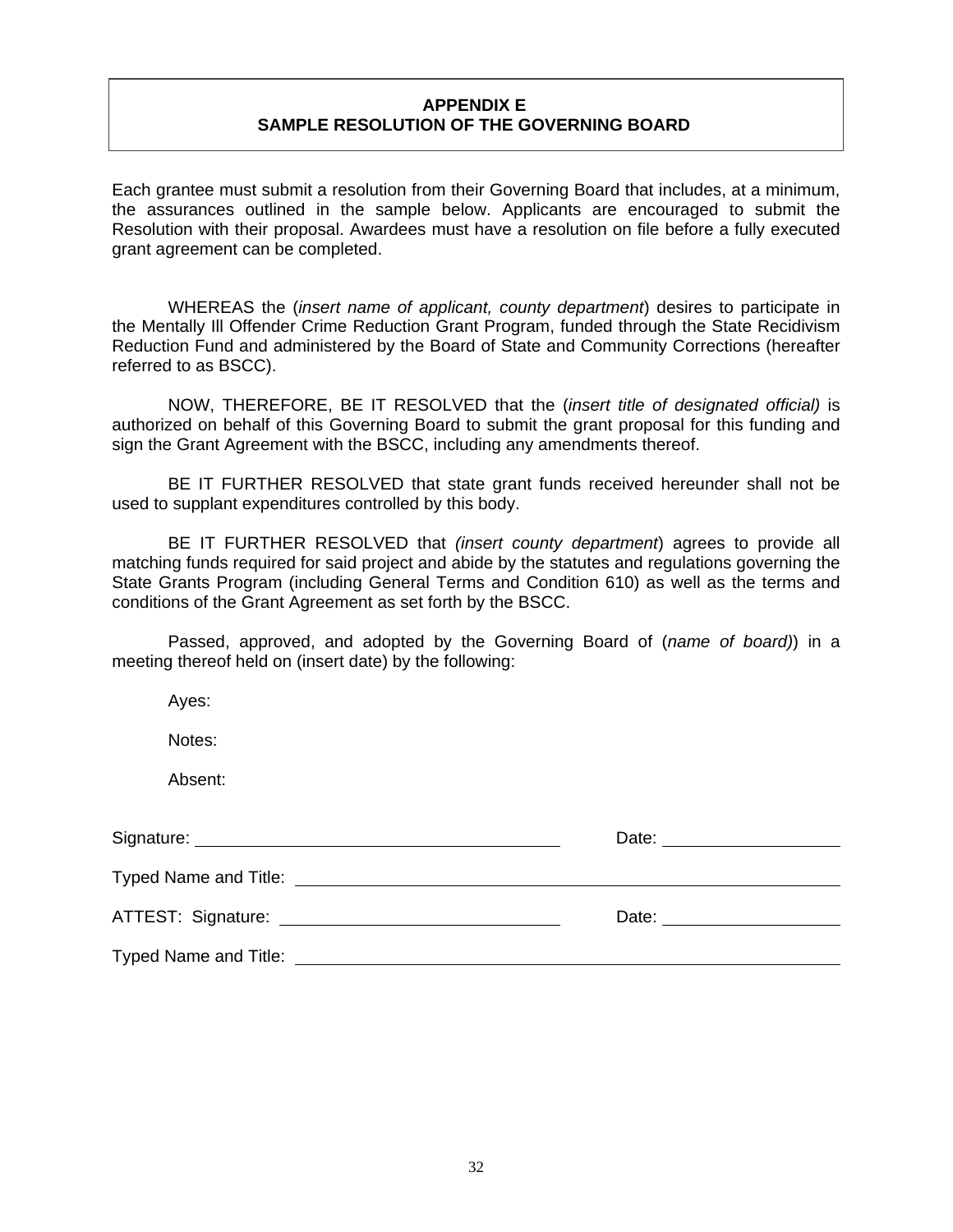## **APPENDIX F EXAMPLES OF ELIGIBLE AND INELIGIBLE PROJECT COSTS**

## **Eligible Project Costs**

The following project-related costs are eligible for reimbursement if paid for with grant funds. These costs may also be claimed as match. Grantees must maintain adequate supporting documentation for all costs, both grant and match, claimed on invoices.

- 1. Salaries and benefits for project staff;
- 2. Services and supplies directly associated with the project;
- 3. Travel necessary for the success of the project;
	- In-state travel costs incurred by city/county employees will be reimbursed in accordance with city/county travel policy. In-state travel costs incurred by staff of community-based organizations or other subcontractors will be reimbursed in accordance with the State of California's travel policy.
	- Out-of-state travel is restricted and only allowed in exceptional situations. Grantees must obtain prior approval from the BSCC for any out-of-state travel by submitting an out-of-state travel justification, detailing travel agenda and scope. The justification must be complete and show the benefits to the project in terms of the relationship to the projects goals, objectives, and activities.
- 4. Professional or consultant services, including services provided by community-based organizations and auditing agencies, associated with the project. Any services provided must meet all state and local licensing requirements;
- 5. Fixed assets necessary for the project. Note: The expenditure of grant funds for fixed assets exceeding \$2,000 per item requires prior approval from the BSCC. The project manager must submit a written declaration that the equipment to be purchased is: 1) to be used for services directly associated with the project, 2) essential to the success of the project, and 3) less expensive than leasing or renting the equipment for the grant period (based on a thorough investigation of lease and rental options);
- 6. Lease payments for office space and/or equipment needed for the project;
- 7. Miscellaneous costs for stipends, transportation, books and supplies, special equipment, job related/training materials, and apprenticeship costs for program participants;
- 8. Purchase or lease of a vehicle necessary for the project. Note: The expenditure of grant funds to purchase or lease a vehicle requires prior approval from the BSCC. The project manager must submit a request describing the need for the vehicle, the anticipated impact on the project if the request is not approved, and the agency that will operate the vehicle, provide insurance, and assume liability; and
- 9. Indirect costs necessary to the operation of the organization and performance of the project. The cost of operating and maintaining facilities, depreciation, and administrative salaries are examples of indirect costs. The percentage of federal funds that can be expended on indirect costs varies by program and is stipulated in the grant agreement.

## **Ineligible Project Costs**

Ineligible project costs include but are not limited to:

- 1. Site acquisition and/or construction costs;
- 2. Fixed assets over \$2,000 per item, unless the BSCC approves a written declaration from the Project Manager as described under Eligible Project Costs;
- 3. Supplanting existing programs, projects, resources, or personnel;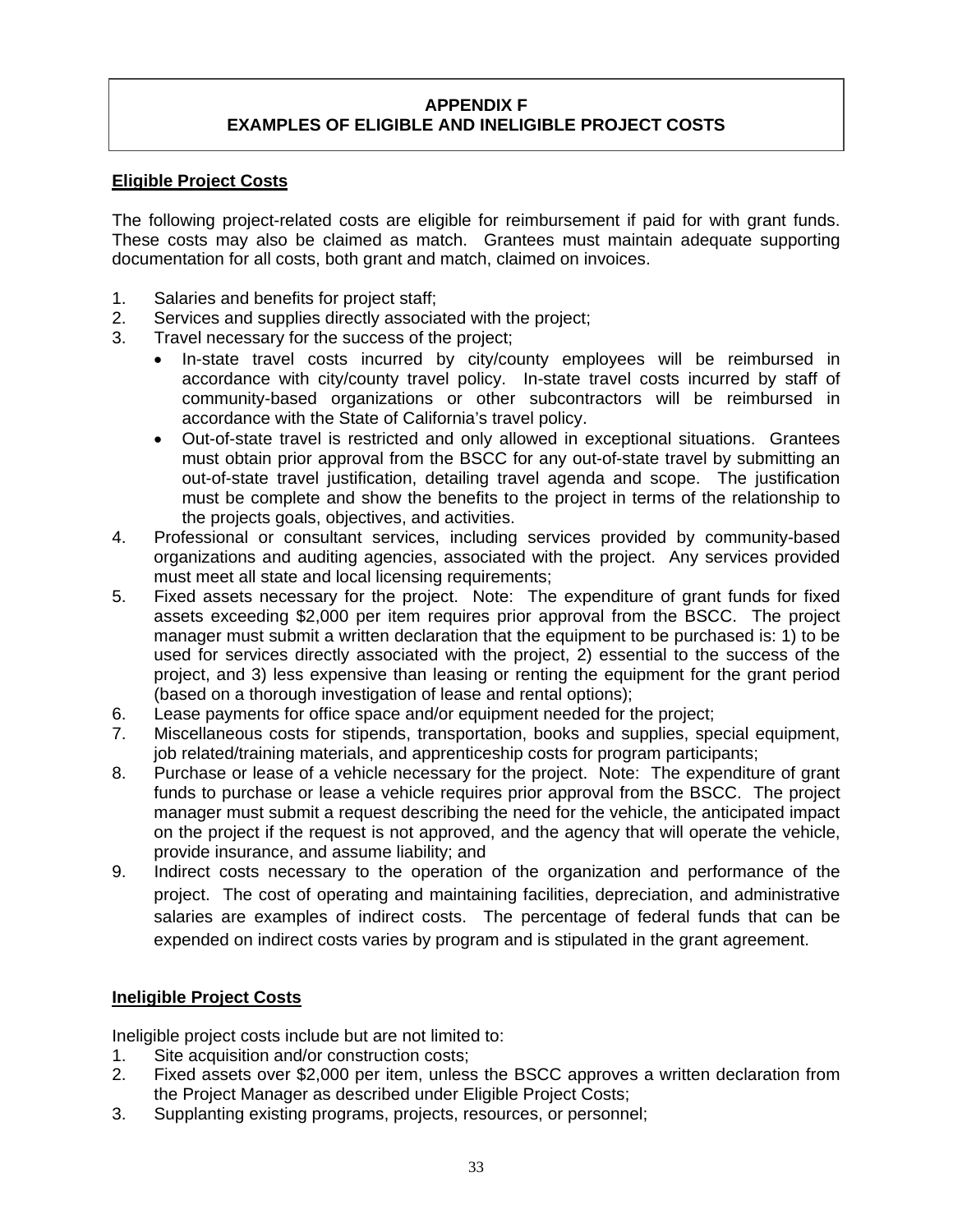- 4. Personal injury compensation or damages arising out of or connected with the project, whether determined by adjudication, arbitration, negotiation, or otherwise;
- 5. Fines and penalties due to violation of or failure to comply with federal, state, or local laws and ordinances;
- 6. Costs outside the scope of the approved project or activities not directly related to the approved project;
- 7. Interest on bonds or any other form of indebtedness required to finance project costs;
- 8. All costs incurred in violation of the terms, provisions, conditions, or commitments of the grant agreement;
- 9. All costs arising out of or attributable to grantee's malfeasance, misfeasance, mismanagement or negligence;
- 10. All costs arising out of or connected with subcontract claims against the grantee, or those persons for whom the grantee may be vicariously liable, including, but not limited to, any and all costs related to defense or settlement of such claims;
- 11. Guns, ammunition, and body armor;
- 12. Use of grant funds to "buy-out" unused sick leave, vacation/administrative leave time not accrued during the grant period. Grant funds may only be used to "buy-out" any period of time an employee was assigned to the program and paid with grant fund;
- 13. Use of grant funds for out-of-state travel, unless approved by BSCC on a case-by-case basis;
- 14. Bonuses or commissions;
- 15. Purchase of military-type of equipment;
- 16. Lobbying activities;
- 17. Fund raising activities; and
- 18. Costs incurred outside the grant period.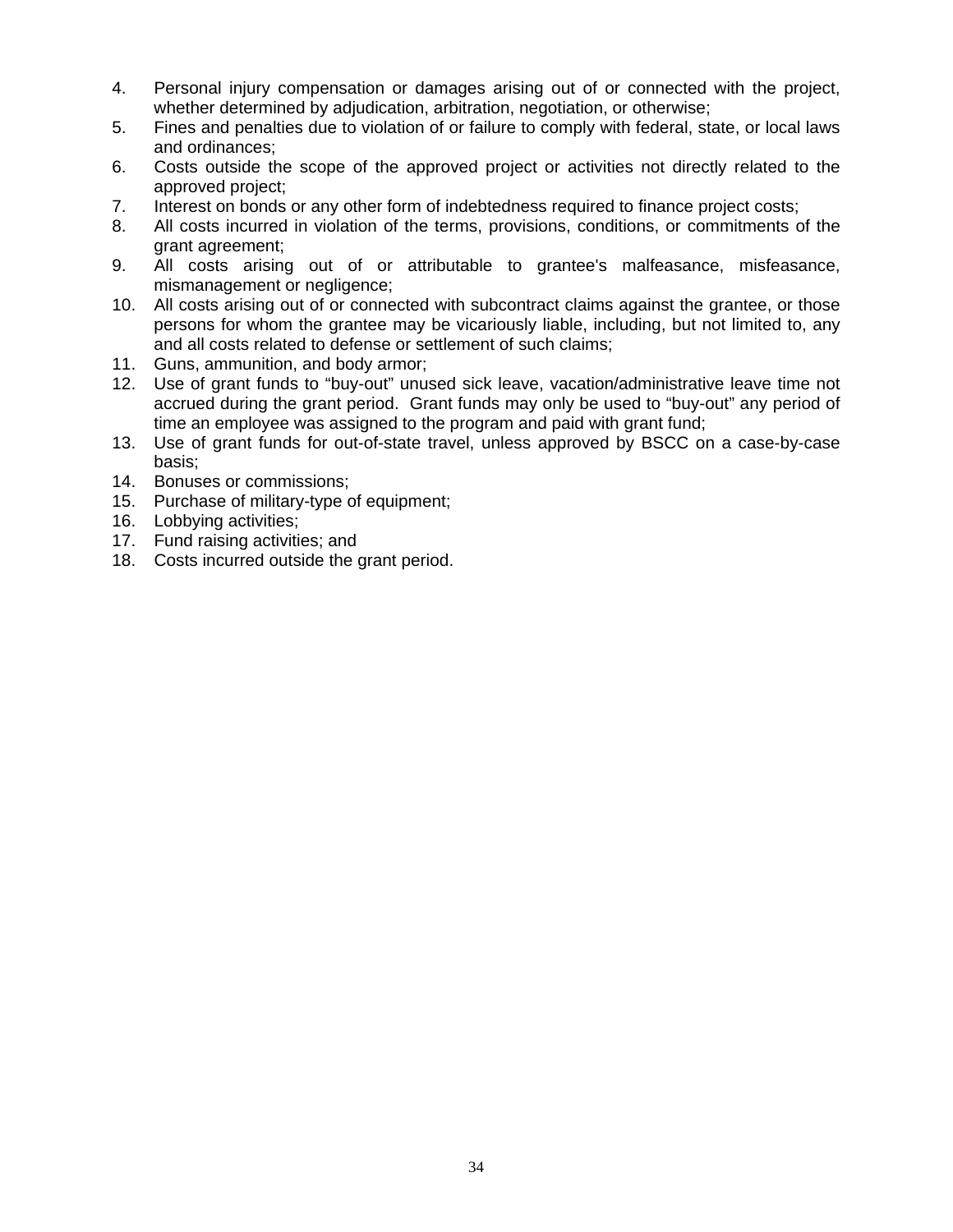## **APPENDIX G BSCC MONITORING / SITE VISIT REPORT TEMPLATE**

## **ADMINISTRATIVE REVIEW**

## **Section 1- General**

- 1. Does the project have a copy of the fully executed Standard Agreement in the official file?
- 2. Does the project have a copy of the Grant Administration and Audit Guide in the official file?

3. Does the agency have an organizational chart for each department involved with the program?

4. Does the project maintain duty statements for staff paid with grant funds?

\*Duty statements must be specific to the activities performed in relationship to the grant.

5. Does the project maintain time sheets on all staff charged to the grant?

6. Does the project maintain functional timesheets or conduct time studies for split-funded positions?

\*Estimates and/or percentages are not acceptable.

7. Can salaries and benefits be easily tied back to reimbursement invoices?

8. Does the project verify that salaries and benefits are not also claimed or reimbursed under another separate agreement or funding stream?

- 9. Are all authorized positions filled and performing grant-related duties?
- 10. Are there any anticipated changes to staff or the project? If yes, explain:
- 11. Does this grant provide for contracted services?
- 12. Are copies of the subcontract awards contained within the official project file?

13. Do subcontracts contain the required language (i.e., access to program and fiscal records, access to facility, access to program participants, Non-Discrimination clause, Civil Rights compliance)? If no, what is missing/incomplete?

14. What type of documentation detail does the agency keep for contractor service delivery billing (e.g., client sign-in logs, time/duration of services)?

- 15. Are copies of project budget modifications contained in the official file?
- 16. Were there any substantial modifications made that were not approved by the BSCC?
- 17. Did the project provide a Fidelity Bond, if applicable?

18. Does the grantee have a sustainability plan to continue service deliveryafter grant funds expire?If yes, what sources for continuation funds are already secured, leveraged or possible?

## **Section 2 – Civil Rights Compliance***(as applicable to state funded programs)*

19. Does the grantee have an Equal Employment Opportunity Plan (EEOP) on file for review? If yes, on what date did the grantee prepare the EEOP?

20. Has the grantee submitted an EEOP Short Form to the Office for CivilRights (OCR), U.D. Department of Justice (DOJ), if applicable?

21. How does the grantee notify program participants and beneficiaries that it does not discriminate on thebasis of race, color, national origin, religion, sex, disability, and age in the delivery of services (e.g., posters,inclusion in program brochures, program materials, etc.)?

22. How does the grantee notify employees that it does not discriminate on the basis of race, color, nationalorigin, religion, sex, disability, and age in the delivery of services (e.g., posters, dissemination of relevantorders or policies, recruitment materials, etc.)?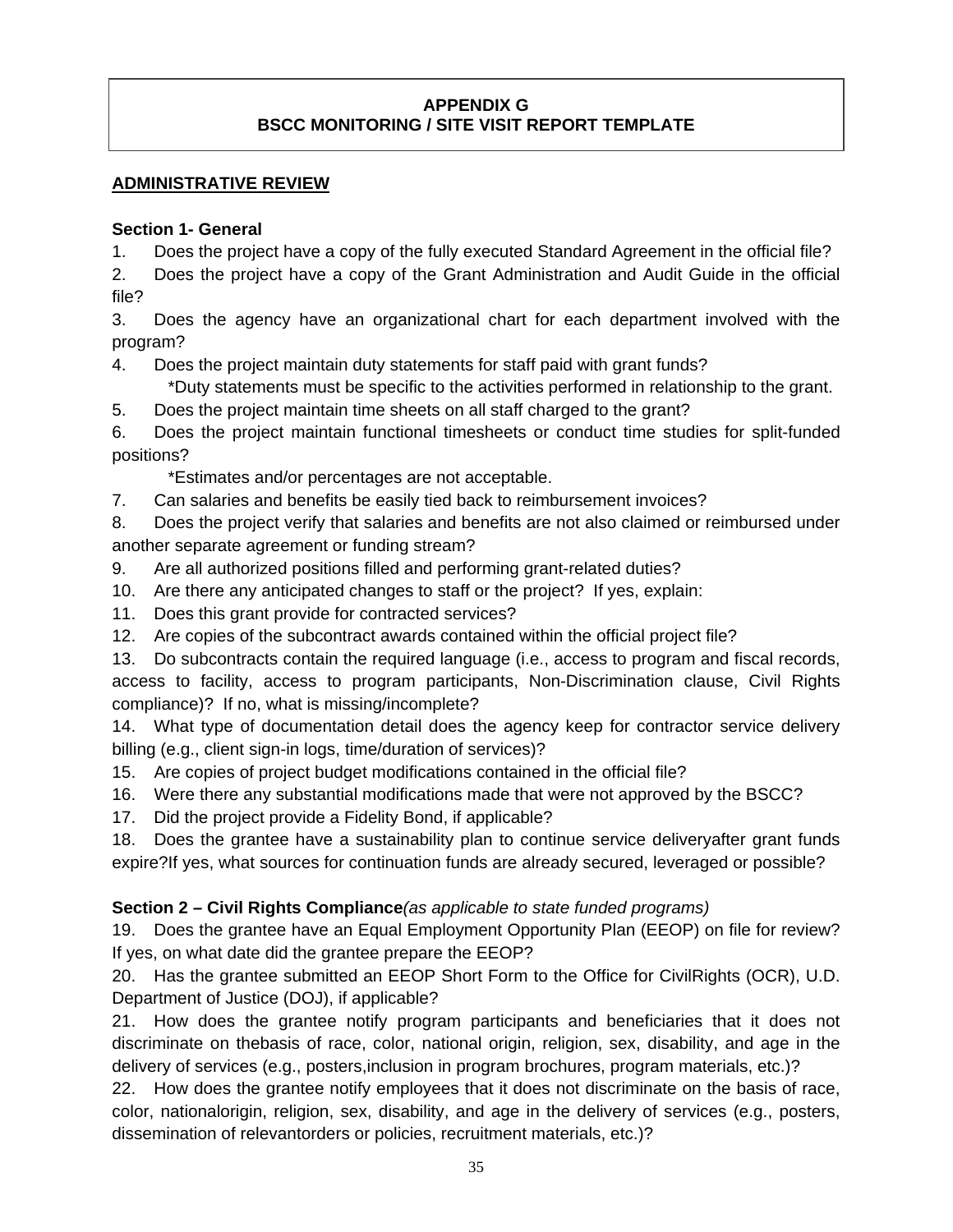23. Are there written policies or procedures in place for notifying programbeneficiaries how to file complaints alleging discrimination by the granteewith the BSCC or the OCR?

24. If the grantee has 50 or more employees and receives DOJ funding of \$25,000 or more, has the grantee:

- a. Adopted grievance procedures that incorporate due process standards and provide for prompt and equitable resolution of complaints alleging a violation of DOJ regulations prohibits discrimination on the basis of a disability in employment practices andthe delivery of services?
- b. Designated a person to coordinate compliance with prohibitionsagainst disability discrimination?
- c. Notified participants, beneficiaries, employees, applicants, and othersthat the grantee does not discriminate on the basis of disability?

25. If the grantee operates an education program or activity, have they taken the following actions?

- a. Adopted grievance procedures that provide for the prompt and equitable resolution of complaints alleging a violation of the DOJregulations which prohibits discrimination on the basis of sex?
- b. Designated a person to coordinate compliance with the prohibitionsagainst sex discrimination?
- c. Notified applicants for admission and employment, employees, students, parents, and others that the grantee does not discriminateon the basis of sex in its educational programs or activities?

26. Has the grantee complied with the requirement to submit to the OCR anyfindings of discrimination against the grantee issued by a federal or statecourt, or federal or state administering agency, on the grounds of race,color, religion, national origin, or sex?

27. What steps have been taken to provide meaningful access to its programs and activities to person whohave limited English proficiency (LEP)? Include whether the grantee has developed a written policy onproviding language access services to LEP persons.

28. Are training conducted for its employees on the requirements underfederal civil rights laws?

29. If the grantee conducts religious activities as part of its program or services, do they:

- a. Provide services to everyone regardless of religion or religious belief?
- b. Ensure it does not use federal funds to conduct inherently religiousactivities (such as prayer, religious instruction, or attempt to convertparticipants to another religion) and that such activities are keptseparate in time or place from federally-funded activities?
- c. Ensure participation in religious activities is voluntary for beneficiariesof federally-funded programs?

## **FISCAL REVIEW**

- 1. Does the agency maintain an official budget file for the project?
- 2. Are there written fiscal policies and procedures?
- 3. Do the procedures provide for internal control processes for:
	- a. Agreement receipts and deposits?
	- b. Agreement disbursements?
	- c. Invoicing including how amounts are computed for BSCC invoices?
- 4. Are financial invoices current?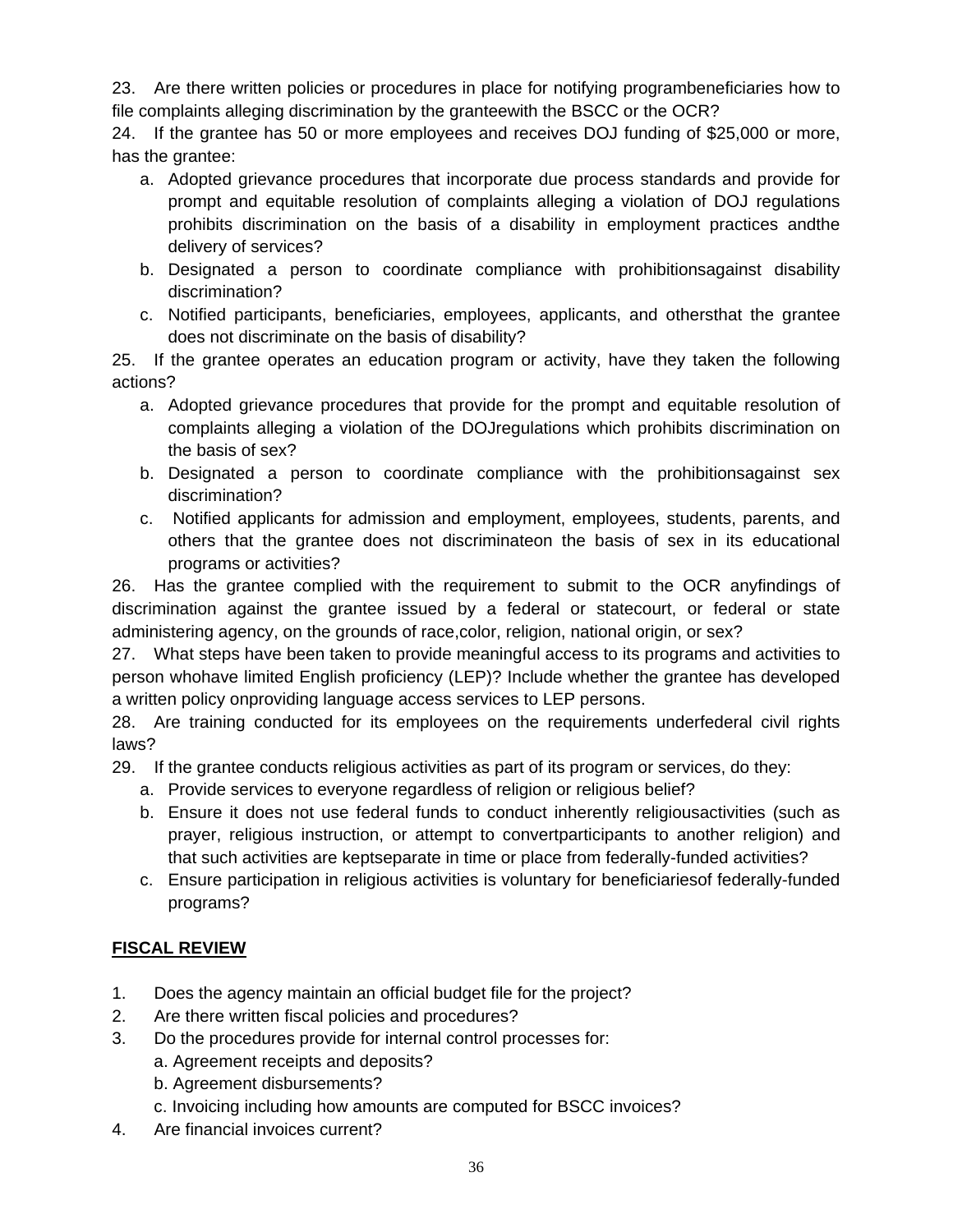5. Are copies of the invoices for reimbursement within the official file?

6. Do fiscal accounting records reviewed contain adequate supportingdocumentation for all claims on invoices?

7. Does the source documentation reviewed appear to support amountsinvoiced?

8. Does the program/agency maintain supporting documentation orcalculation overview for the administrative overhead line item?

9. Do expenditures appear to meet contract eligibility, as defined in theBSCC Contract Administration and Audit Guide?

10. Are BSCC contract funds deposited into separate fund accounts or codedto distinguish grant funds from other fund sources?

11. Does the agency maintain a tracking system for the receipts anddisbursements related to the grant program?

a. Are the tracking reports reviewed by management and/or programstaff?

b. How are discrepancies, if any, investigated and resolved?

12. Can the project/agency provide general ledgers documenting the entriesfor receipts and disbursements?

13. Did the project purchase or lease equipment/fixed assets with contractfunds during the monitoring period?

- a. If the equipment/fixed assets purchased were more than \$2,000 per item, is there an approval of purchase by the BSCC?
- b. Was the equipment in the budget or in a Budget Modification?
- c. Is there an inventory list of equipment/fixed assets purchased withgrant funds?
- d. Does the project maintain proof of receipt of goods?

14. Does the project verify that expenditures submitted for grantreimbursement are not also claimed/reimbursed under another separateagreement or funding stream?

- 15. Does the project comply with the match requirement?
	- a. If the project is currently under-matched, is there a plan to meet thecontractually obligated match amount?
- 16. Does the project generate income from grant funds?
	- a. If yes, has the project submitted a Project Income Reporting form?

b. If project income is generated, will any be reverted to the BSCC?

17. Does the project conduct desk audits of subcontract agencies?

18. Does the project require subcontract agencies to submit sourcedocumentation with their billing invoice?

19. What type of audit will the project submit?

20. Does the agency have audit reports covering the agency's internalcontrol structure within the last two years?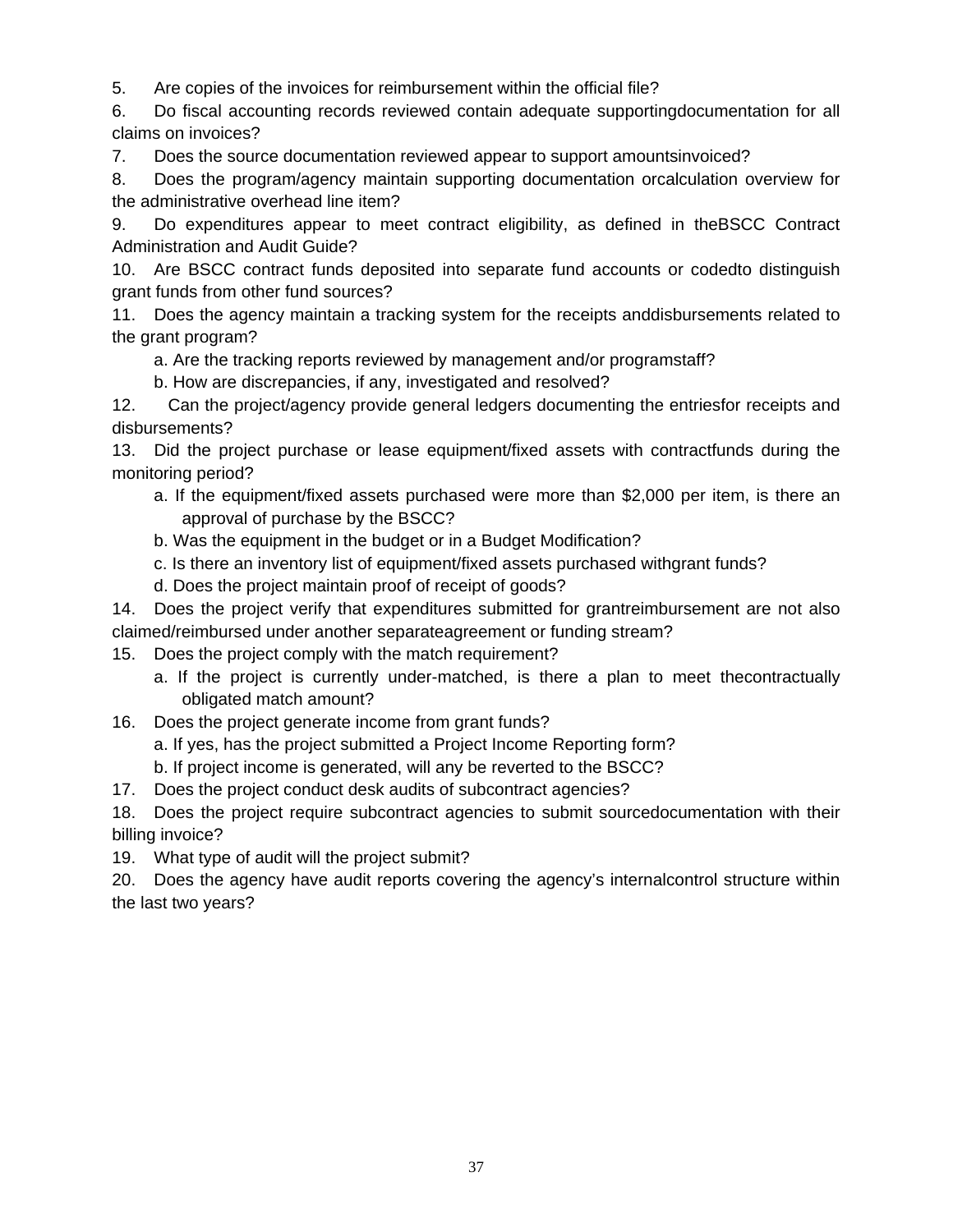## **PROGRAM REVIEW**

1. Does the project maintain source documentation (e.g. case records, files,sign-up sheets, etc.) for the clients served?

2. Do the project records reviewed provide sufficient detail to supportinformation reported in Progress Reports?

- 3. Are Progress Reports current?
- 4. Has the project experienced operational or service delivery problems?

## **PROGRAM DATA AND OUTCOMES**

1. What is the plan for collecting and evaluating data to measure performance and outcomes of projectactivity?

2. Who is the contact person responsible for collecting and evaluating the data?

3. Are there any preliminary findings or evidence of project impact?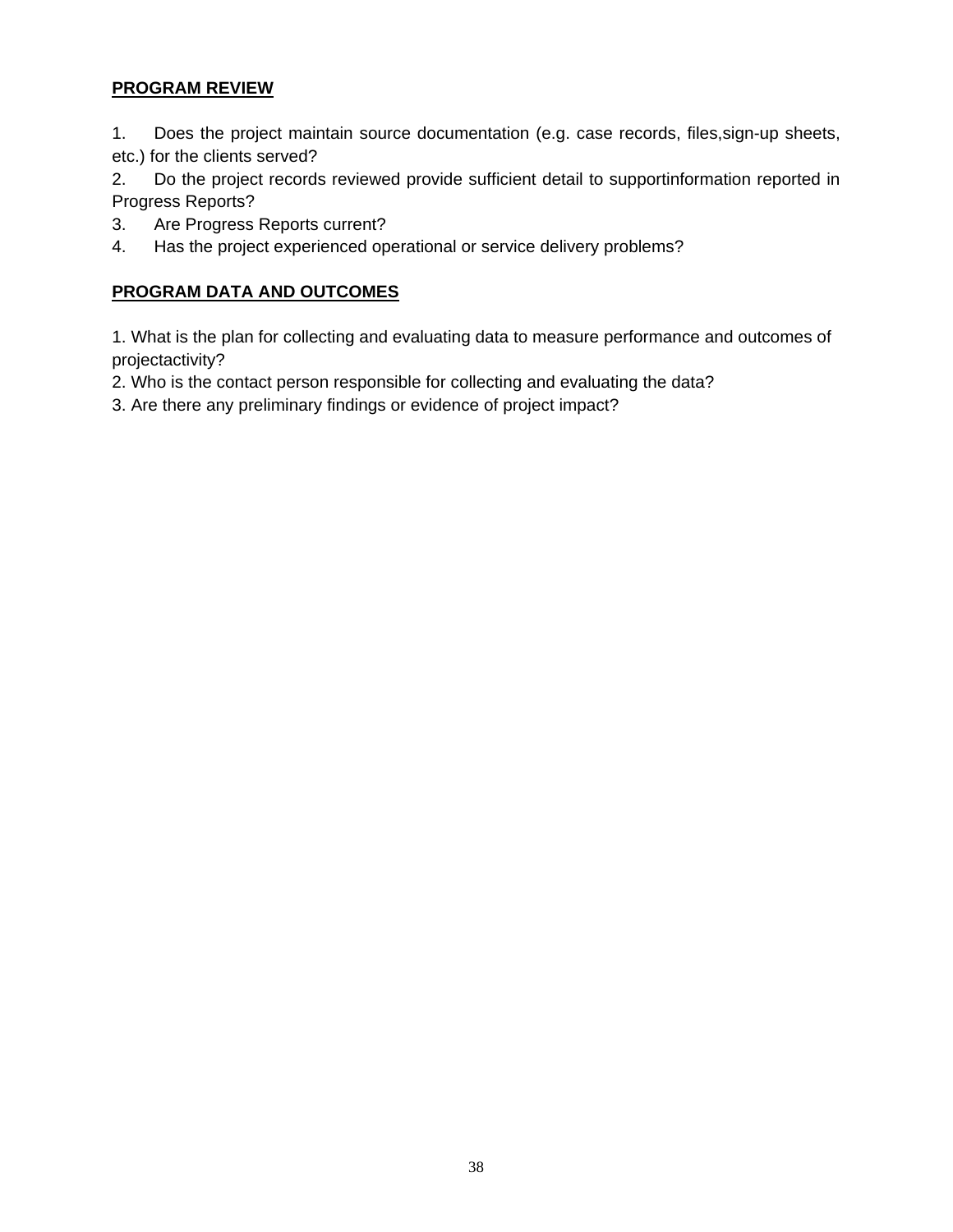## **APPENDIX H ASSESSMENT OF EFFECTIVE CORRECTIONAL PRACTICES**

Recent legislative changes have required the BSCC to assume new roles and responsibilities in providing leadership to local agencies and service providers, identifying information and data regarding evidence-based practices (EBP), and providing technical assistance concerning the implementation of effective correctional practices known to reduce recidivism. To support these efforts, the BSCC sought the assistance of Dr. Edward Latessa from the University of Cincinnati, a nationally recognized EBP expert, to train and certify BSCC staff in the use of an assessment tool called the Evidence-based Correctional Program Checklist (CPC).

The CPC is a tool developed by the University of Cincinnati for assessing correctional intervention programs. It is used to ascertain how closely correctional projects meet the known principles of effective intervention correlated toa reduction in recidivism. The CPC is applicable to a wide range of programs (adult, juvenile, community, institutional, etc.). All of the indicators included in the CPC are correlated with reductions in recidivism and the assessment process helps agencies understand the relationship between program integrity and recidivism reduction. The results of the assessment are obtained relatively quickly; usually the assessment takes a day or two onsite with each project and a follow-up report is generated within a few weeks. The report identifies both the strengths and weaknesses of a program, and provides specific recommendations designed to increase effectiveness.

Grantees awarded MIOCR funding may receive a CPC assessment by certified BSCC staff in the first and third years of their project. Once the assessment is completed and scored, evaluators will produce a report which provides feedback on what is working well and areas of needed improvement. The report will also detail specific recommendations which can act as a blueprint for future growth, improving program integrity, and increasing effectiveness. It is not the intention of the BSCC to use the information contained in the CPC report to hold projects accountable to a standard outside of the MIOCR grant agreement, nor will the results of the CPC have any impact on grant funding. The goal of the process is to provide feedback and recommendations for project staff to consider when attempting to align their correctional practices with recidivism reduction. Follow-up training and technical assistance sessions will be provided to MIOCR projects; focus will be on the report recommendations, identifying effective correctional practices, prioritizing need areas and developing action plans with each agency to systematically address such needs.

The CPC is divided into two basic areas: content and capacity;these two areas cover a total of five domains. The capacity area is designed to measure the capability of the program to deliver evidence-based interventions and services to offenders. There are three domains within the capacity area including: Leadership and Development; Staff; and Quality Assurance. The content area focuses on how well the program meets the principles of risk, need, responsivity, and treatment, and covers the two domains of Offender Assessment and Treatment. Listed below are some of the indicators within each domain associated with the CPC.

#### PROGRAM LEADERSHIP AND DEVELOPMENT DOMAIN

This section examines such issues as: the project director's education level and experience; involvement in hiring, supervision, and training; provision of direct services; use of research and pilot programming; and funding.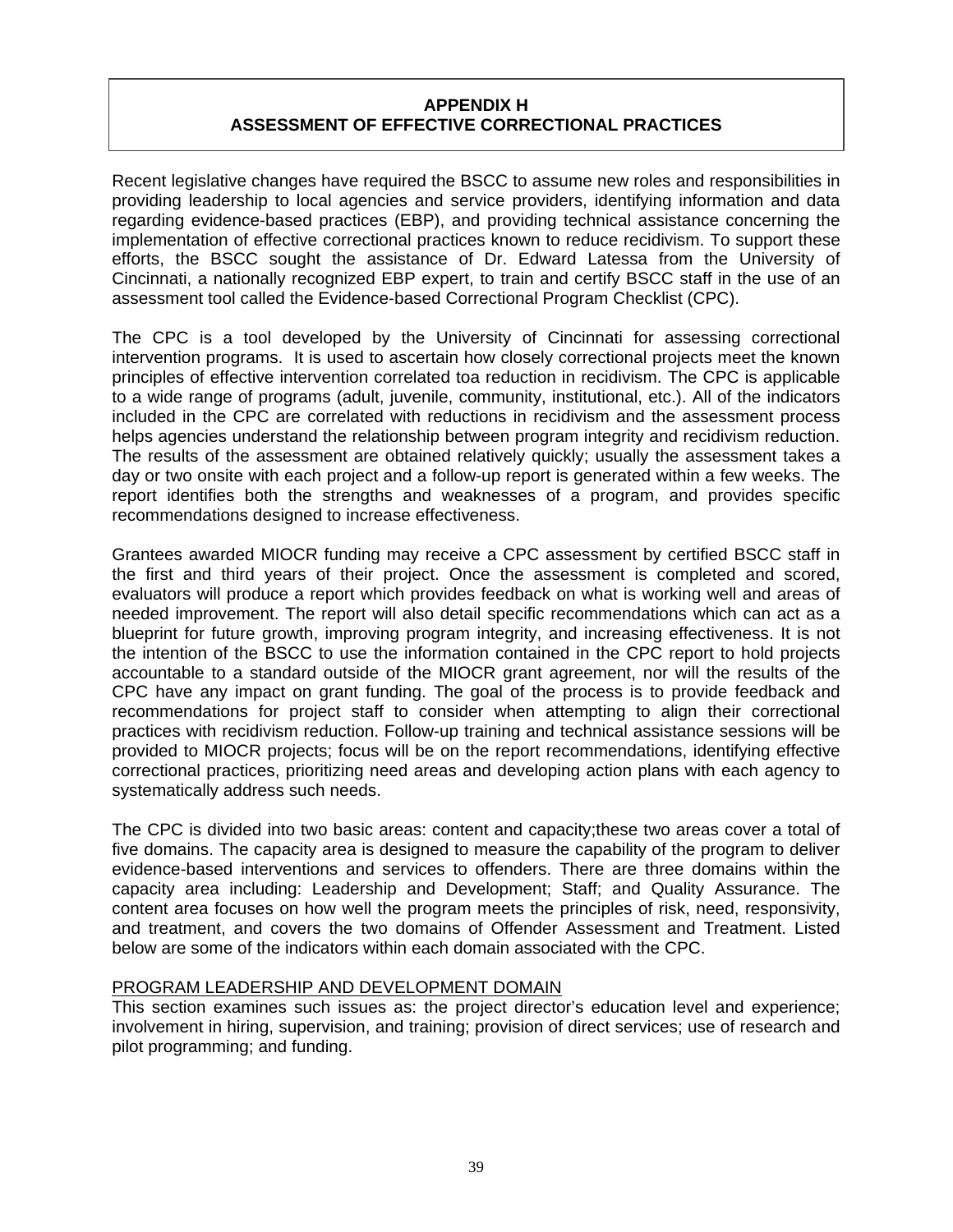### **STAFF CHARACTERISTICS DOMAIN**

This section examines such issues as: qualifications of staff who work in offender treatment programs; clinical supervision provided to staff running groups/classes or providing interventions; educational level or certification of the supervisor; staff meetings; and new and ongoing staff training.

#### OFFENDER ASSESSMENT DOMAIN

This section examines such issues as:inclusion and exclusion criteria for program participants, use of risk, need, and responsivity assessments, and the risk level of the offenders served by the program.

#### TREATMENT CHARACTERISTICS

This section examines such issues as: needs or behaviors targeted; treatment modalities used; length of program; use of manuals; hours of structured therapeutic tasks; services to low-risk offenders; intensity of treatment; assignment of offenders to staff and services; use of rewards and punishers; progression criteria; structured skill building; program completion; services to family members; discharge planning, and aftercare.

#### QUALITY ASSURANCE

This section examines such issues as: quality assurance mechanisms; measurement of offender progress; recidivism rates; formal outcome evaluations; and ongoing research and evaluation of program.

The BSCC believes the CPC assessment process, as well as the follow-up report, recommendations, and technical assistance will be helpful to grantees in advancing their local efforts to implement effective correctional practices aimed at reducing recidivism. Additionally, a re-assessment in the third year will provide valuable feedback to grantees on gains made over time and support each project's long-range plan to develop a justice investment strategy that is consistent with the statewide goal of improved public safety through cost-effective, promising and evidence-based practices for managing criminal justice populations.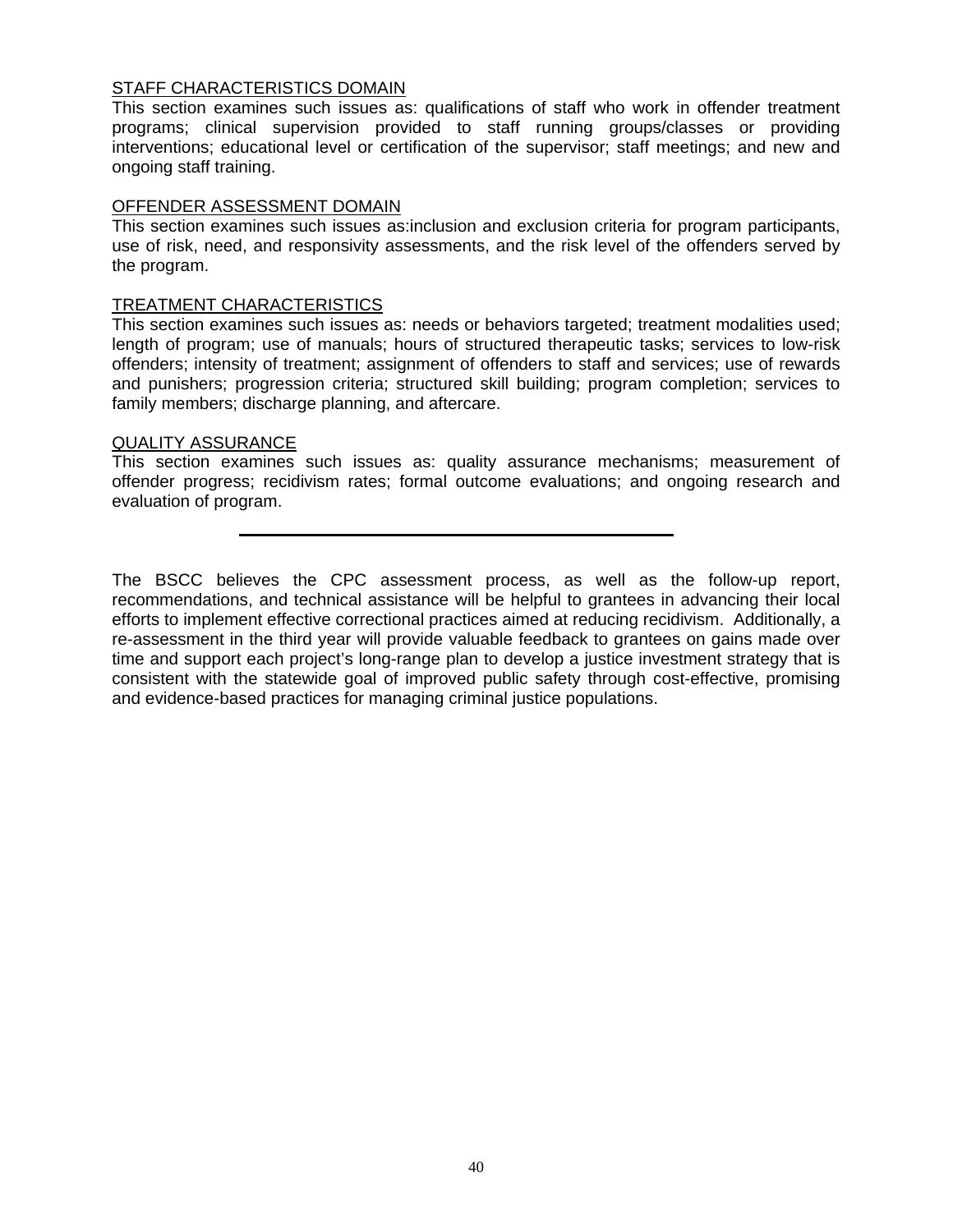## **APPENDIX I TECHNICAL COMPLIANCE REVIEW**

Proposal Submission-

- Application was received at the BSCC by 5:00 p.m., Friday, April 3, 2015.
- Package includes 1 original signed proposal marked "Original Copy" and seven copies of the application submittal.
- Proposal is on  $8\frac{1}{2}$  " x 11" single-sided white paper.
- Copies are assembled separately, each fastened in the upper left corner with a binder clip, each is 3-hole punched and all are packaged together with a rubber band.

Section I: Applicant Information-

- Section I was completed with all required information.
- Section I was signed by an authorized representative of the county.
- Project Abstract is within the 1-page limit.

Sections II - VIII: Proposal Narratives-

- BSCC format has been followed: Arial 12-point font, 1.5 line spaced, one inch margins.
- Proposal narrative sections do not exceed 20 pages in totality (excluding a single graph/chart page, if applicable, Attachment A).

Section IX: Proposed Budget-

- Requested funding is under \$950,000.
- If not, is narrative provided stating why the requested grant amount is over the "targeted cap"/funding request guideline?
- Budget chart and line item totals for 3-Year Grant Budget Table are:
	- o complete, identified in whole dollars;
	- o are calculated accurately for column and row totals; and
	- o the total grant funds requested and proposed match amountequals the amountsprovided in Section I, (B) & (C).
- The Indirect Cost/Administrative Overhead line item does not exceed 10% of the state grant fund requested.
- Match is documented at a minimum of 25 percent (25%) of the grant funds requested.
- Budget chart and line item totals for Year 1 Grant Budget Table are:
	- o complete, identified in whole dollars; and
	- o are calculated accurately for column and row totals.
- Budget narrative is provided and includes both grant funds requested and match funding information.
- Ten (10) funding and/or revenue streams are provided.

Section X: Proposed Timeline-

• Section was completed.

Section XI: Strategy Committee's Collaborative Efforts-

- Strategy Committee information has been submitted and:
	- o Is comprised of required representatives;
	- o Members are identified by name, title and organization; and
	- o Collaborative Efforts narrative does not exceed 2 single-sided pages.
	- o Committee member sign-in sheets for Strategy Committee are provided as Attachment B.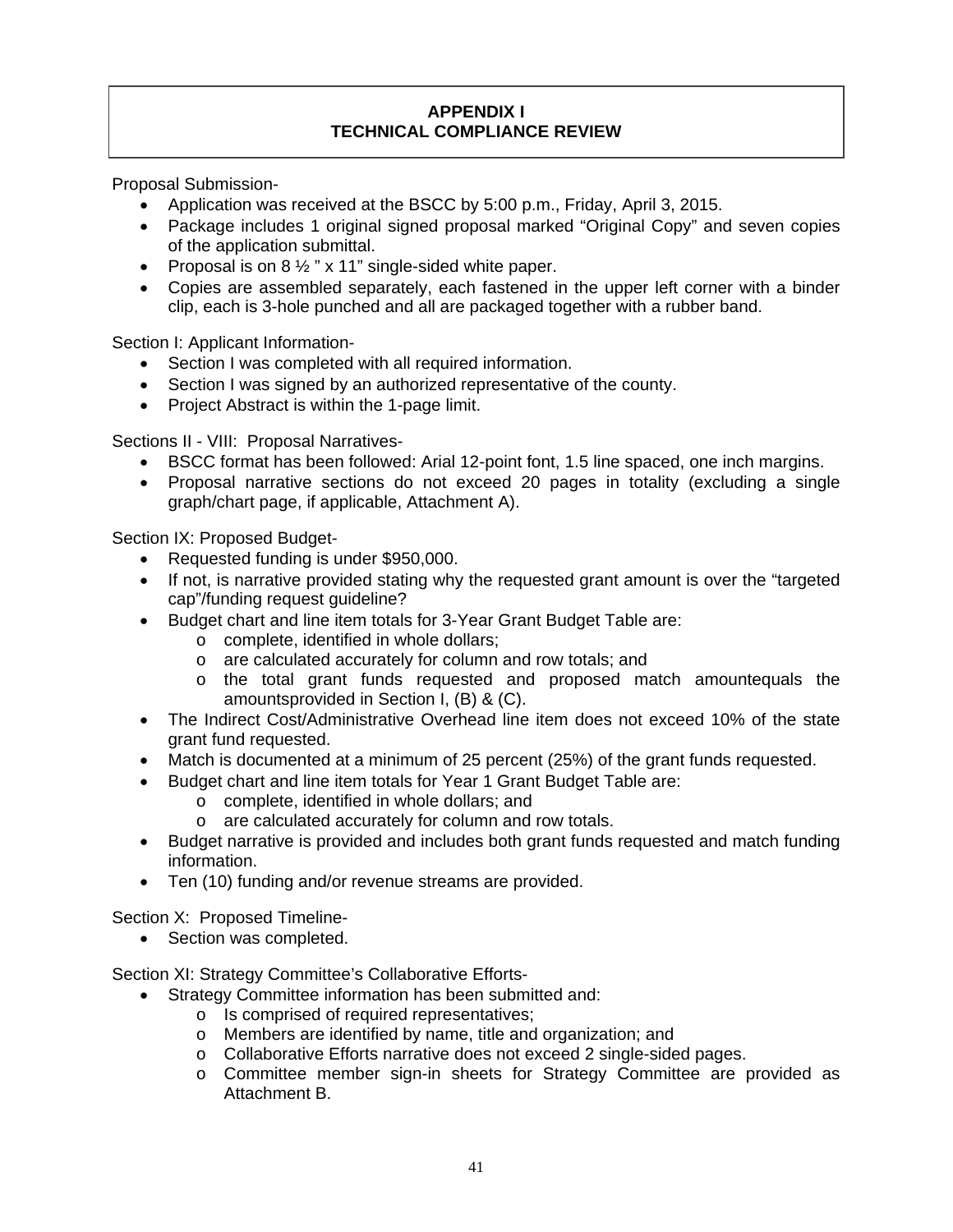## **APPENDIX J MIOCR GRANT PROPOSAL RATING CRITERIA**

## **Need Statement – Maximum 50 points**

The proposal describes the probable/potential impact of the grant on reducing the number or percent of mentally ill adult offenders or mentally ill juvenile offenders who are incarcerated or detained in local adult or juvenile correctional facilities and, as relevant for juvenile offenders, in probation out-of-home placements. The proposal identifies the local need(s) to be addressed with grant funds and demonstrates the need(s) by including local data to support the described impact. The proposal describes how the program shall support prevention, intervention, supervision, and/or incarceration-based services and strategies to reduce recidivism and to improve outcomes for mentally ill juvenile and adult offenders. Additionally, the proposal explains why existing resources, both state and local, are inadequate to address the identified need.

## **Project Design- Maximum 75 points**

The proposal describes how the project would demonstrate the ability to develop effective responses and to provide effective treatment and stability for mentally ill adult offenders or mentally ill juvenile offenders based on evidence-based treatment models, specific services to be provided, where and when service delivery would occur, and who would provide these services (i.e., project staff). The proposal identifies the project's target population and program eligibility criteria (e.g., estimated number and type of offenders to be served, criminal history, diagnostic categories, etc.). The proposal communicates a direct and well-articulated relationship/nexus between the project design and identified need(s).

## **County Plan / Strategy -Maximum 125 points**

The proposal describes a comprehensive county plan for providing a cost-effective continuum of responses and services for mentally ill adult offenders or mentally ill juvenile offenders, including prevention, intervention, and incarceration-based services, as appropriate; cite research to support the proposed services' cost-effectiveness within the criminal and juvenile justice system. The plan must describe how the responses and services included in the plan have been proven to be or are designed to be effective in addressing the mental health needs of the target offender population, while also reducing recidivism and custody levels for mentally ill offenders in adult or juvenile detention or correctional facilities. Strategies for prevention, intervention, and incarceration-based services in the plan shall include, but are not be limited to, all of the following:

(1) Mental health and substance abuse treatment for mentally ill adult offenders or mentally ill juvenile offenders who are presently placed, incarcerated, or housed in a local adult or juvenile detention or correctional facility or who are under supervision by the probation department after having been released from a state or local adult or juvenile detention or correctional facility.

(2) Prerelease, reentry, continuing, and community-based services designed to provide long-term stability for juvenile or adult offenders outside of the facilities of the adult or juvenile justice systems, including services to support a stable source of income, a safe and decent residence, and a conservator or caretaker, as needed in appropriate cases.

(3) For mentally ill juvenile offender applications, one or more of the following strategies that has proven to be effective or has evidence-based support for effectiveness in the remediation of mental health disorders and the reduction of offending: short-term and familybased therapies, collaborative interagency service agreements, specialized court-based assessment and disposition tracks or programs, or other specialized mental health treatment and intervention models for juvenile offenders that are proven or promising from an evidence-based perspective.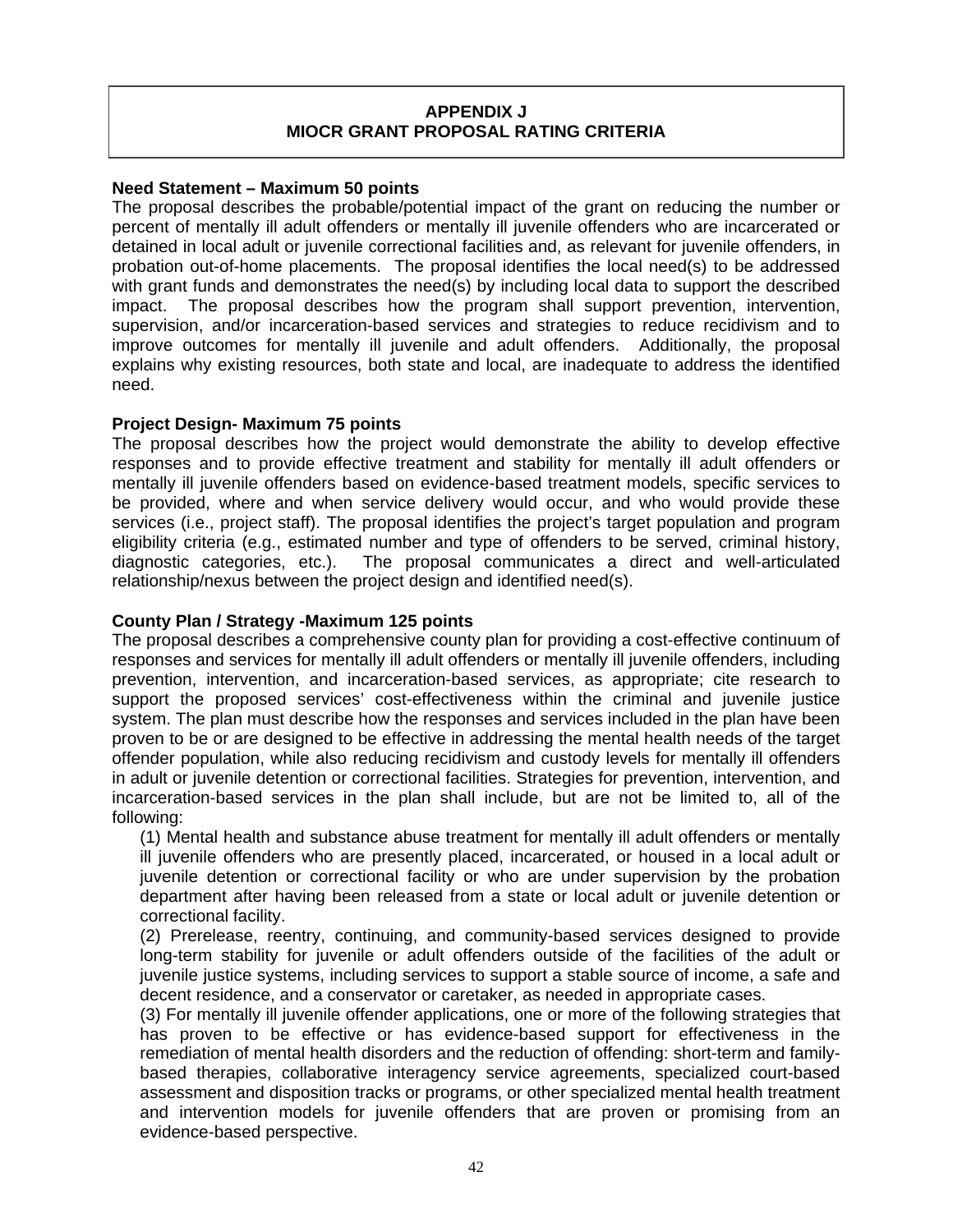The plan shall include the identification of specific outcome and performance measures and for annual reporting on grant performance and outcomes to the board that will allow the board to evaluate, at a minimum, the effectiveness of the strategies supported by the grant in reducing crime, incarceration, and criminal justice costs related to mentally ill offenders.

#### **Collaboration- Maximum 100 points**

The proposal demonstrates the applicant's ability to provide for interagency collaboration to ensure the effective coordination and delivery of the strategies, programs, and/or services described in the application. The proposal describes the coordinated planning process undertaken by the local Strategy Committee to develop the proposal. The proposal includes evidence that ongoing collaboration among the Strategy Committee participants (i.e., agencies/community-based organizations) will continue in the implementation and operation of the project as well as describing each entity's role in the 4-year project and beyond. The proposal describes the applicant's involvement in other collaborative efforts involving treatment and support services for mentally ill offenders. In addition, the proposal provides dates and times of the Strategy Committee meetings and includes key decisions made, including but not limited to implementation and sustainability planning.

#### **Probability of Success- Maximum 40 points**

The proposal demonstrates the applicant's ability to administer the proposed grant project, including any past experience in the administration of a prior mentally ill offender crime reduction grant. The proposal describes the likelihood the project would succeed due to the proven effectiveness of its design for the target population and includes evidence of researchbased results. The proposal illustrates the applicant's demonstrated history of maximizing federal, state, local, and private funding sources to address the needs of the grant service population. This includes implementing and managing grant-funded projects in an efficient, effective and evidence-based manner. In addition, the timeline of activities for the proposed project is reasonable, given the nature and scope provided.

## **Evaluation- Maximum 25 points**

The proposal describes project goals, the strategy/methodology for evaluating whether or not the project objectives were achieved, the plan for collecting data that supports the evaluation goals, and the manner in which the project evaluation will be documented and reported such as assessing the effectiveness of the program in reducing crime, adult and juvenile offender incarceration and placement levels, early releases due to jail overcrowding, and local criminal and juvenile justice costs. The proposal describes measures to be used to show successful outcomes, in addition to those provided in the application.

## **Sustainability- Maximum 30 points**

The proposal clearly describes how the program will be funded during the fourth year including a list of those funding source(s). The proposed project illustrates the likelihood that the program will continue to operate after state grant funding ends, including the applicant's demonstrated history of maximizing federal, state, local, and private funding sources to address the needs of the grant service population.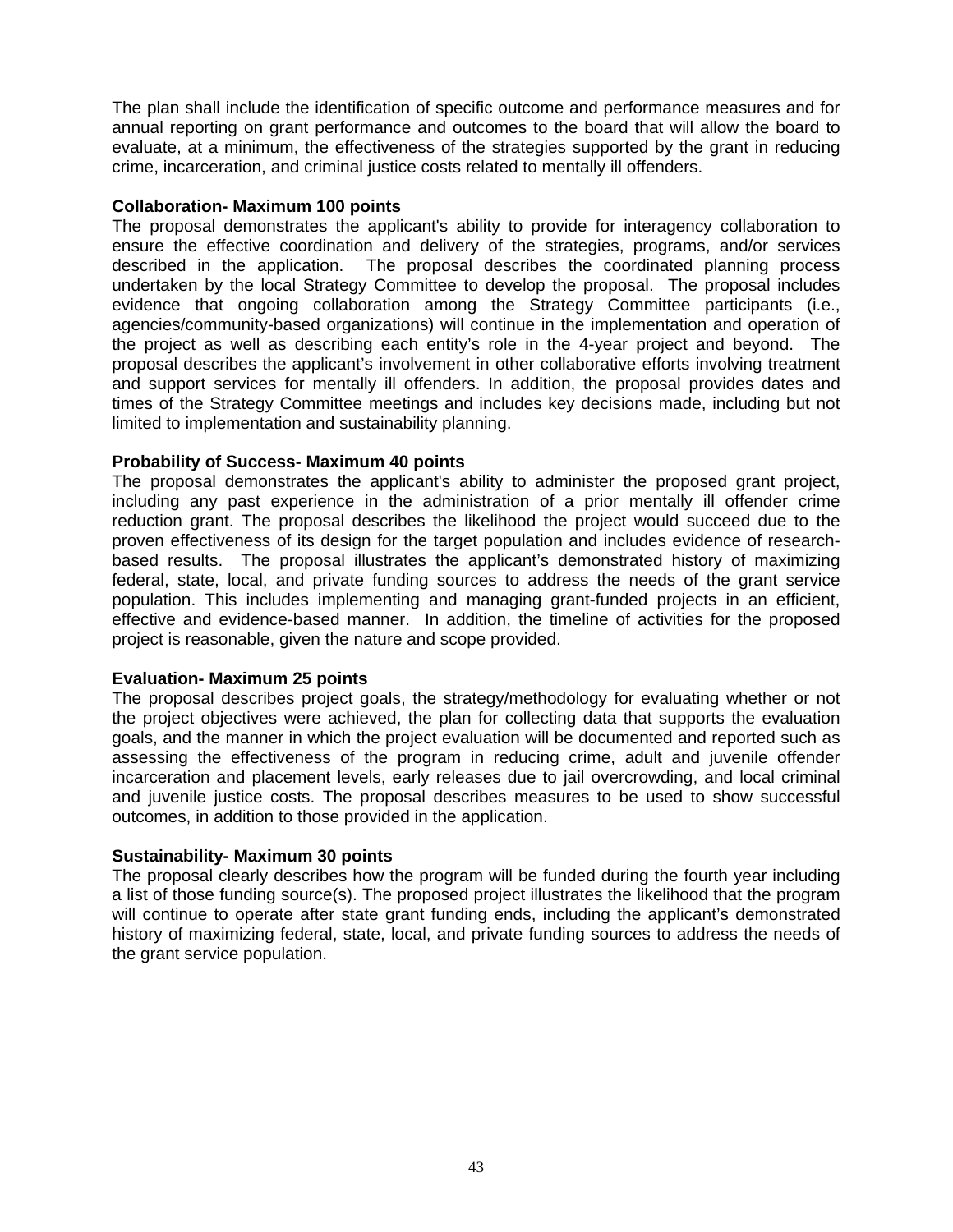#### **Budget Appropriateness- Maximum 30 points**

The proposal includes sufficient detail regarding how state grant and match funds will be expended to implement and operate the proposed project. The proposal provides justification that the amount of grant funds requested is reasonable and appropriate given the proposed project's design and scope, and describes other funding streams that may be used to support the proposed project. The proposal must name the sources to be applied as matching funds and describe how these sources of match will be utilized for the success of the proposed project.

#### **Overall Proposal QualityMaximum 25 points**

The proposal presents information in a clear, well-organized, concise, and compelling manner.

#### **Preference Points (if match exceeds the 25% minimum) – 5 points**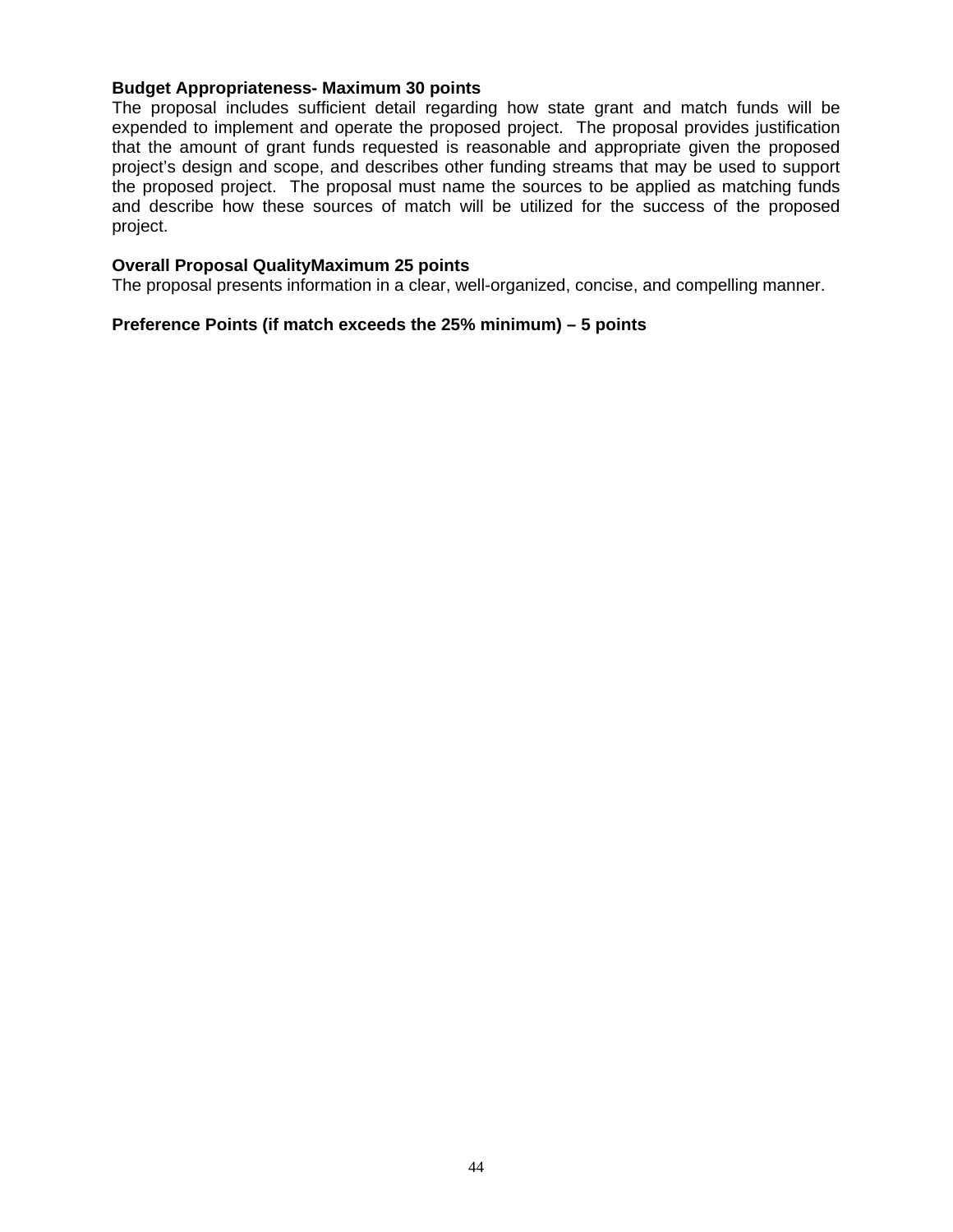## **APPLICATION INSTRUCTIONS**

Proposal Sections I, IX, X, and XI are to be completed by submitting the required information in the tables and fields provided within the application.

Proposal Sections II through VIII are to be competed in the narrative format provided and may not exceed **20 pages** in total (excluding a graph/chart, single page addendum provided as Attachment A, if desired). It is at the discretion of the Strategy Committee to determine how to utilize the total page limit in addressing each narrative section; however, as a guide, the Committee may want to review the point value weight given to each narrative section in the rating factor table on the previous page. These sections are set in Arial 12-point font, 1.5 line spaced, one inch margins in a fill-in format; proposal submittals must be single-sided pages on plain white 8  $\frac{1}{2}$ " x 11" paper. Applications that deviate from the BSCC format will automatically be disqualified from the process.

In addition to the proposal narrative sections, Section XI: Strategy Committee's Collaborative Efforts must be completed and will be a part of the "Collaboration" evaluation rating factor and scored as such. This section includes the Strategy Committee Membership and Collaborative Efforts (2-page maximum) subsections. As part of meeting this section's requirement, Strategy Committee member sign-in sheets for the meetings listed should accompany this application as Attachment B.

The applicant must submit **one original signed and seven copies** of the proposal, and the 'Original Copy' must be marked as such. Copies of the proposal must be assembled as separate packets and individually fastened in the upper left corner with a binder clip. All proposals are to be three-hole punched and all copy packages bound together by rubber bands. Do not bind proposals.No staples are to be used.Any costs incurred to develop and submit the proposal are entirely the responsibility of the applicant and shall not be charged to the State of California.

A proposal packet includes:

- Sections I through XI, completed
- Attachment A (referenced graphs/charts; single-page), if applicable
- Attachment B (Strategy Committee Meeting sign-in sheets), mandatory
- Board of Supervisors' Resolution, if available prior to application submission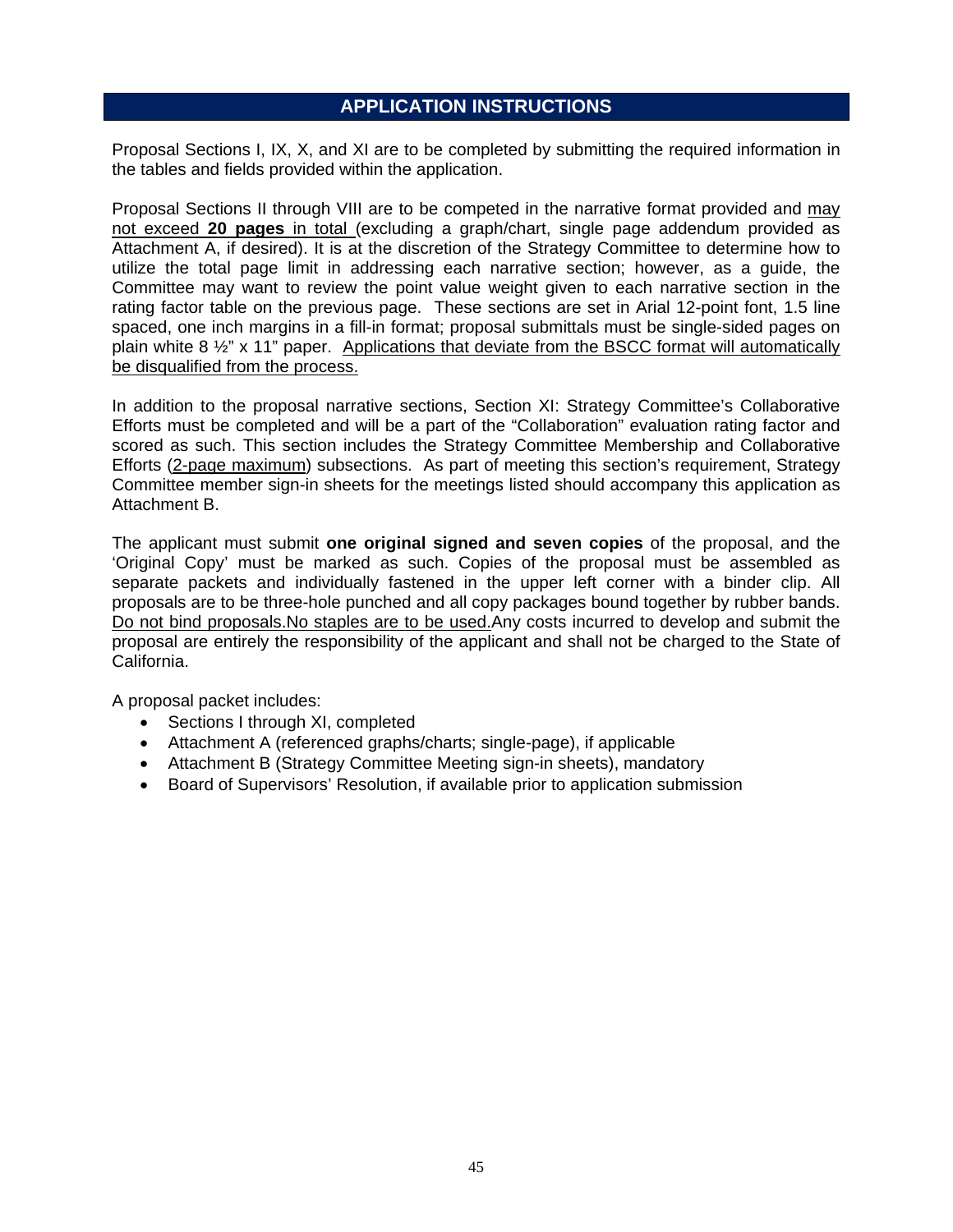| <b>MENTALLY ILL OFFENDER CRIME REDUCTION GRANT PROGRAM</b><br><b>JUVENILE PROJECT APPLICATION</b>                                                                               |              |                 |                                         |                       |                                          |          |
|---------------------------------------------------------------------------------------------------------------------------------------------------------------------------------|--------------|-----------------|-----------------------------------------|-----------------------|------------------------------------------|----------|
|                                                                                                                                                                                 |              |                 | <b>SECTION I: APPLICANT INFORMATION</b> |                       |                                          |          |
| A. APPLICANT/DEPARTMENT IMPLEMENTING THE GRANT                                                                                                                                  |              |                 |                                         |                       |                                          |          |
| COUNTY:                                                                                                                                                                         |              |                 | COLLABORATING COUNTY (if applicable):   |                       |                                          |          |
| <b>IMPLEMENTING AGENCY</b>                                                                                                                                                      |              |                 | DUN AND BRADSTREET NUMBER               |                       | <b>TELEPHONE NUMBER</b>                  |          |
|                                                                                                                                                                                 |              | (if applicable) |                                         |                       |                                          |          |
| <b>STREET ADDRESS</b>                                                                                                                                                           |              | <b>CITY</b>     |                                         |                       | <b>STATE</b>                             | ZIP CODE |
| <b>MAILING ADDRESS</b>                                                                                                                                                          |              | <b>CITY</b>     |                                         |                       | <b>STATE</b>                             | ZIP CODE |
| <b>B.GRANT AMOUNT REQUESTED</b>                                                                                                                                                 |              |                 |                                         |                       | <b>C.PROPOSED MATCH</b><br><b>AMOUNT</b> |          |
| \$                                                                                                                                                                              |              |                 |                                         |                       | \$                                       |          |
| <b>D.APPLICANT PROJECT DIRECTOR</b>                                                                                                                                             |              |                 |                                         |                       |                                          |          |
| NAME AND TITLE                                                                                                                                                                  |              |                 |                                         |                       | <b>TELEPHONE NUMBER</b>                  |          |
| <b>STREET ADDRESS</b>                                                                                                                                                           |              |                 |                                         | <b>FAX NUMBER</b>     |                                          |          |
| <b>CITY</b>                                                                                                                                                                     | <b>STATE</b> |                 | ZIP CODE                                | <b>E-MAIL ADDRESS</b> |                                          |          |
| E. APPLICANT PROJECT FINANCIAL OFFICER                                                                                                                                          |              |                 |                                         |                       |                                          |          |
| <b>NAME AND TITLE</b>                                                                                                                                                           |              |                 |                                         |                       | <b>TELEPHONE NUMBER</b>                  |          |
| <b>STREET ADDRESS</b>                                                                                                                                                           |              |                 |                                         | <b>FAX NUMBER</b>     |                                          |          |
| <b>CITY</b>                                                                                                                                                                     | <b>STATE</b> |                 | <b>ZIP CODE</b>                         | <b>E-MAIL ADDRESS</b> |                                          |          |
| F. APPLICANT DAY-TO-DAY CONTACT PERSON                                                                                                                                          |              |                 |                                         |                       |                                          |          |
| NAME AND TITLE                                                                                                                                                                  |              |                 |                                         |                       | <b>TELEPHONE NUMBER</b>                  |          |
| <b>EMAIL ADDRESS</b>                                                                                                                                                            |              |                 |                                         |                       |                                          |          |
| <b>G. APPLICANT'S AGREEMENT</b><br>By signing this application, the applicant assures that the grantee will abide by the laws, policies, and procedures governing this funding. |              |                 |                                         |                       |                                          |          |
| NAME AND TITLE OF PERSON AUTHORIZED TO SIGN AGREEMENT                                                                                                                           |              |                 |                                         |                       |                                          |          |
| STREET ADDRESS                                                                                                                                                                  | <b>STATE</b> |                 | ZIP CODE                                |                       | <b>TELEPHONE NUMBER</b>                  |          |
| APPLICANT'S SIGNATURE                                                                                                                                                           |              |                 |                                         |                       | <b>DATE</b>                              |          |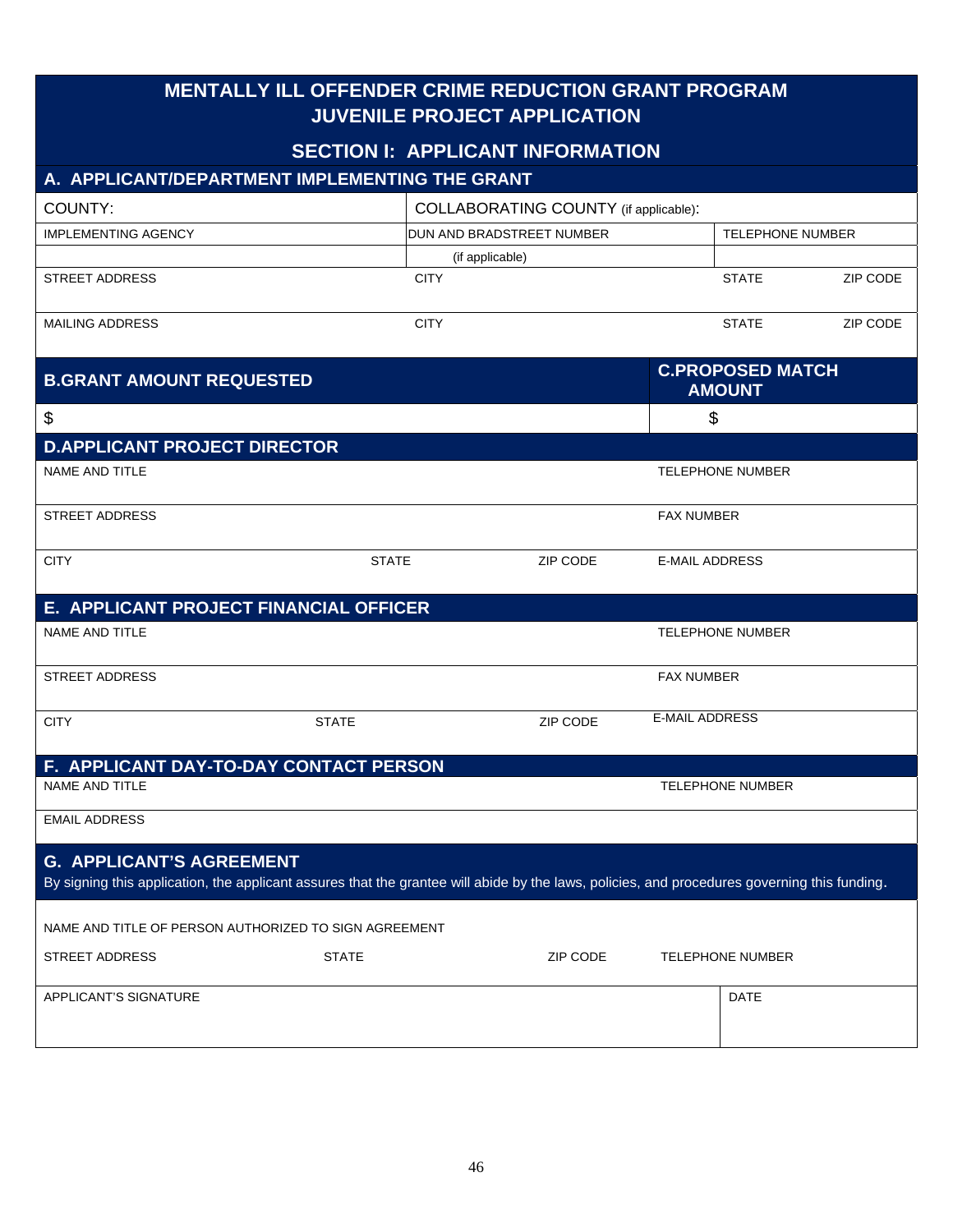# **PROJECT ABSTRACT**

Please provide a brief summary of the proposed project in the space provided below; narrative must not be more than a single page in length.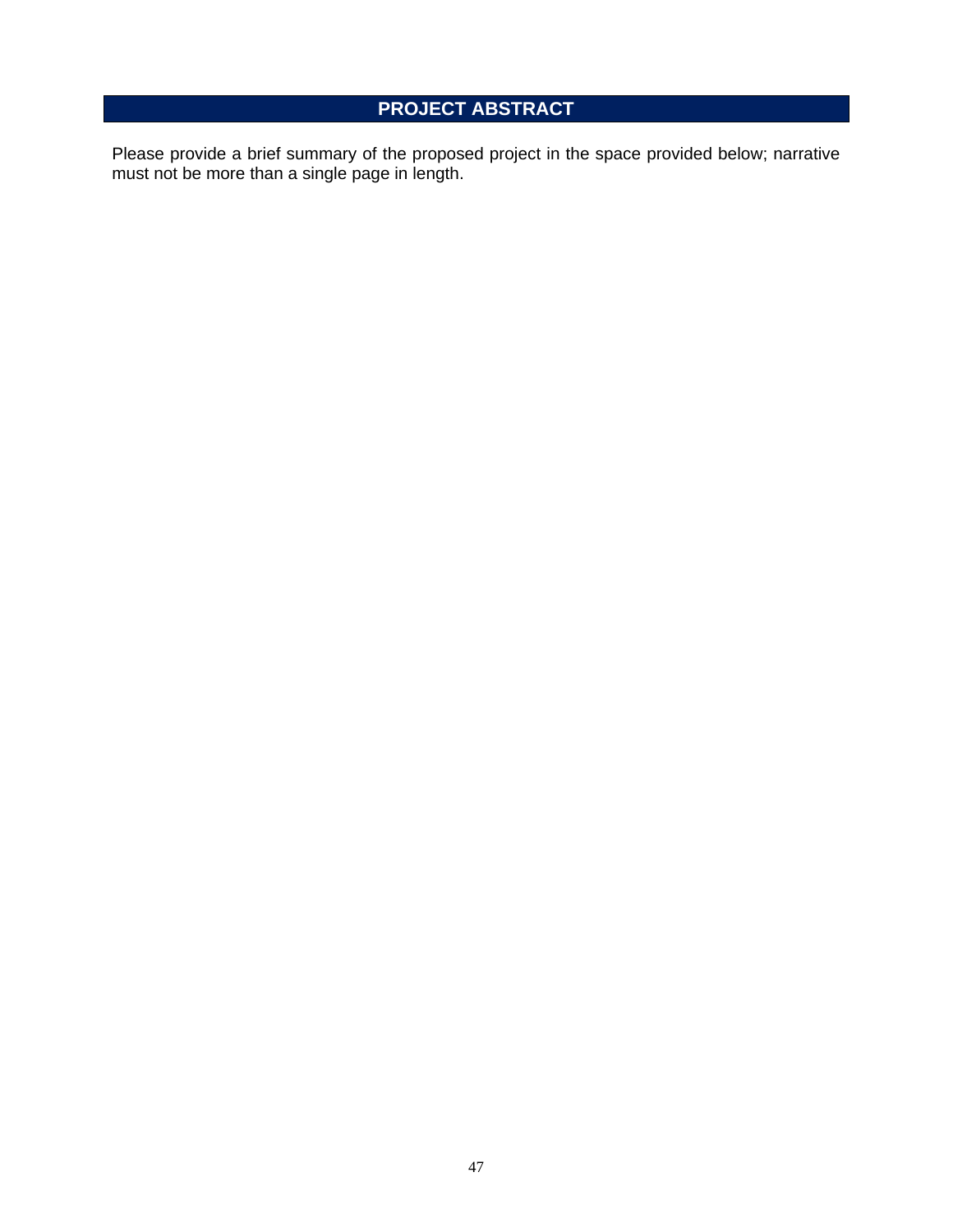## **NARRATIVE SECTIONS**

Note: Sections II – VIII are to be competed in a narrative format (see instructions on page 45). Rating factors will be evaluated regarding the extent to which a proposal adequately addresses the topics listed under the section titles below. If a sub-element does not apply, the applicant should clearly state as such and provide the reason. Omission or lack of clarity for any section is likely to result in a reduction of allowable points. The total combined page limit for narrative Sections II – VIII is **20** pages within the required format; these sections begin on page 51.

## **SECTION II: NEED STATEMENT**

### *Address the following in narrative form:*

The proposal describes the probable/potential impact of the grant on reducing the number or percent of mentally ill adult offenders or mentally ill juvenile offenders who are incarcerated or detained in local adult or juvenile correctional facilities and, as relevant for juvenile offenders, in probation out-of-home placements. The proposal identifies the local need(s) to be addressed with grant funds and demonstrates the need(s) by including local data to support the described impact. The proposal describes how the program shall support prevention, intervention, supervision, and/or incarceration-based services and strategies to reduce recidivism and to improve outcomes for mentally ill juvenile and adult offenders. Additionally, the proposal explains why existing resources, both state and local, are inadequate to address the identified need.

*If graphs and/or charts are necessary to provide information for this section, the applicant may attach one (1) additional single-sided 8 ½" x 11" sheet of paper containing only graphs/charts (referenced as Attachment A); references to any graphs/charts must be clearly identified in the narrative.* 

## **SECTION III: PROJECT DESIGN**

## *Address the following in narrative form:*

The proposal describes how the project would demonstrate the ability to develop effective responses and to provide effective treatment and stability for mentally ill adult offenders or mentally ill juvenile offenders based on evidence-based treatment models, specific services to be provided, where and when service delivery would occur, and who would provide these services (i.e., project staff). The proposal identifies the project's target population and program eligibility criteria (e.g., estimated number and type of offenders to be served, criminal history, diagnostic categories, etc.). The proposal communicates a direct and well-articulated relationship/nexus between the project design and identified need(s).

## **SECTION IV: COUNTY PLAN / STRATEGY**

#### *Address the following in narrative form:*

The proposal describes a comprehensive county plan for providing a cost-effective continuum of responses and services for mentally ill adult offenders or mentally ill juvenile offenders, including prevention, intervention, and incarceration-based services, as appropriate; cite research to support the proposed services' cost-effectiveness within the criminal and juvenile justice system. The plan must describe how the responses and services included in the plan have been proven to be or are designed to be effective in addressing the mental health needs of the target offender population, while also reducing recidivism and custody levels for mentally ill offenders in adult or juvenile detention or correctional facilities. Strategies for prevention, intervention, and incarceration-based services in the plan shall include, but are not be limited to, all of the following: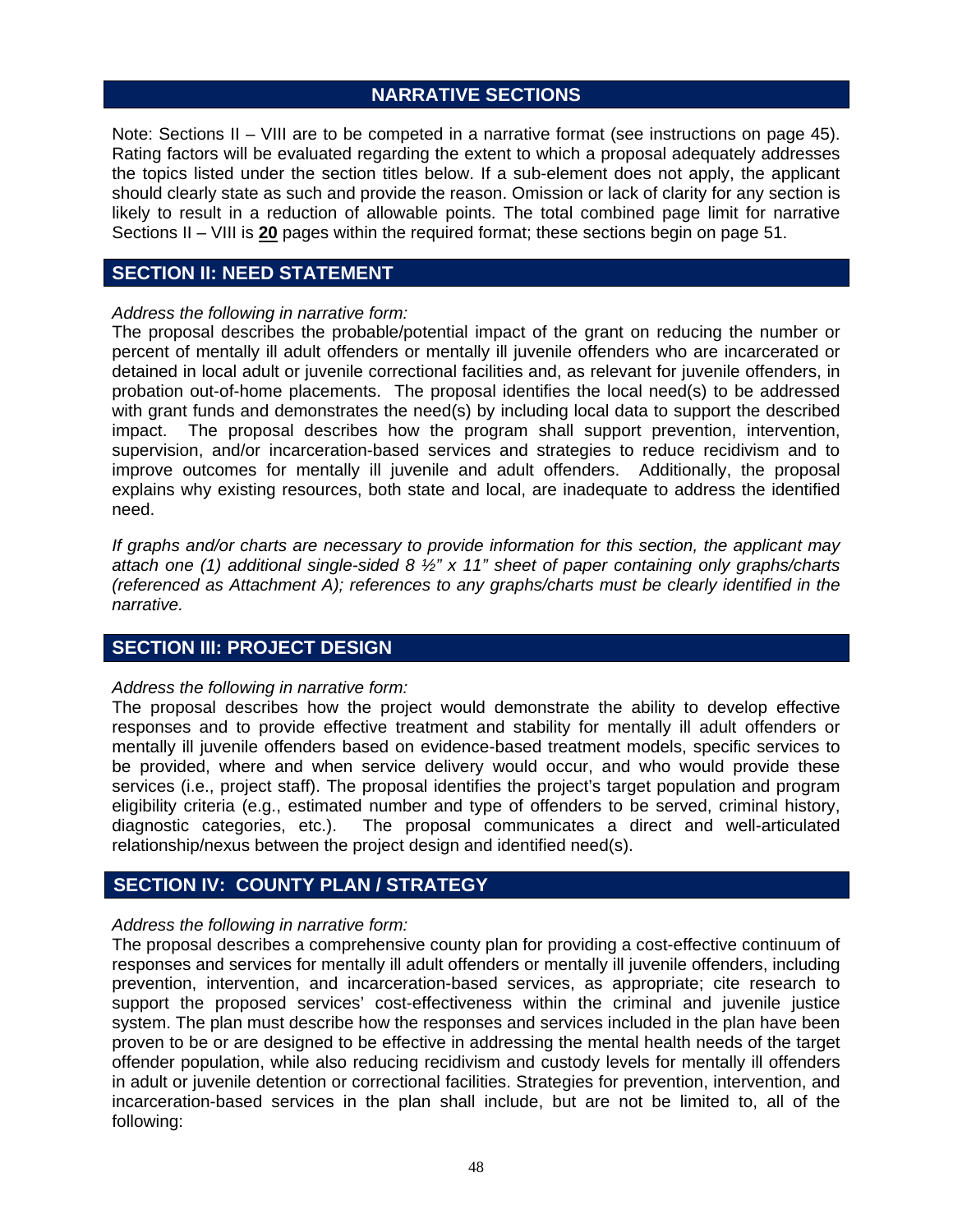(1) Mental health and substance abuse treatment for mentally ill adult offenders or mentally ill juvenile offenders who are presently placed, incarcerated, or housed in a local adult or juvenile detention or correctional facility or who are under supervision by the probation department after having been released from a state or local adult or juvenile detention or correctional facility.

(2) Prerelease, reentry, continuing, and community-based services designed to provide long-term stability for juvenile or adult offenders outside of the facilities of the adult or juvenile justice systems, including services to support a stable source of income, a safe and decent residence, and a conservator or caretaker, as needed in appropriate cases.

(3) For mentally ill juvenile offender applications, one or more of the following strategies that has proven to be effective or has evidence-based support for effectiveness in the remediation of mental health disorders and the reduction of offending: short-term and familybased therapies, collaborative interagency service agreements, specialized court-based assessment and disposition tracks or programs, or other specialized mental health treatment and intervention models for juvenile offenders that are proven or promising from an evidence-based perspective.

The plan shall include the identification of specific outcome and performance measures and for annual reporting on grant performance and outcomes to the board that will allow the board to evaluate, at a minimum, the effectiveness of the strategies supported by the grant in reducing crime, incarceration, and criminal justice costs related to mentally ill offenders.

## **SECTION V: COLLABORATION**

#### *Address the following in narrative form:*

The proposal demonstrates the applicant's ability to provide for interagency collaboration to ensure the effective coordination and delivery of the strategies, programs, and/or services described in the application. The proposal describes the coordinated planning process undertaken by the local Strategy Committee to develop the proposal. The proposal includes evidence that ongoing collaboration among the Strategy Committee participants (i.e., agencies/community-based organizations) will continue in the implementation and operation of the project as well as describing each entity's role in the 4-year project and beyond. The proposal describes the applicant's involvement in other collaborative efforts involving treatment and support services for mentally ill offenders. In addition, the proposal provides dates and times of the Strategy Committee meetings and includes key decisions made, including but not limited to implementation and sustainability planning.

## **SECTION VI: PROBABILITY OF SUCCESS**

#### *Address the following in narrative form:*

The proposal demonstrates the applicant's ability to administer the proposed grant project, including any past experience in the administration of a prior mentally ill offender crime reduction grant. The proposal describes the likelihood the project would succeed due to the proven effectiveness of its design for the target population and includes evidence of researchbased results. The proposal illustrates the applicant's demonstrated history of maximizing federal, state, local, and private funding sources to address the needs of the grant service population. This includes implementing and managing grant-funded projects in an efficient, effective and evidence-based manner. In addition, the timeline of activities for the proposed project is reasonable, given the nature and scope provided.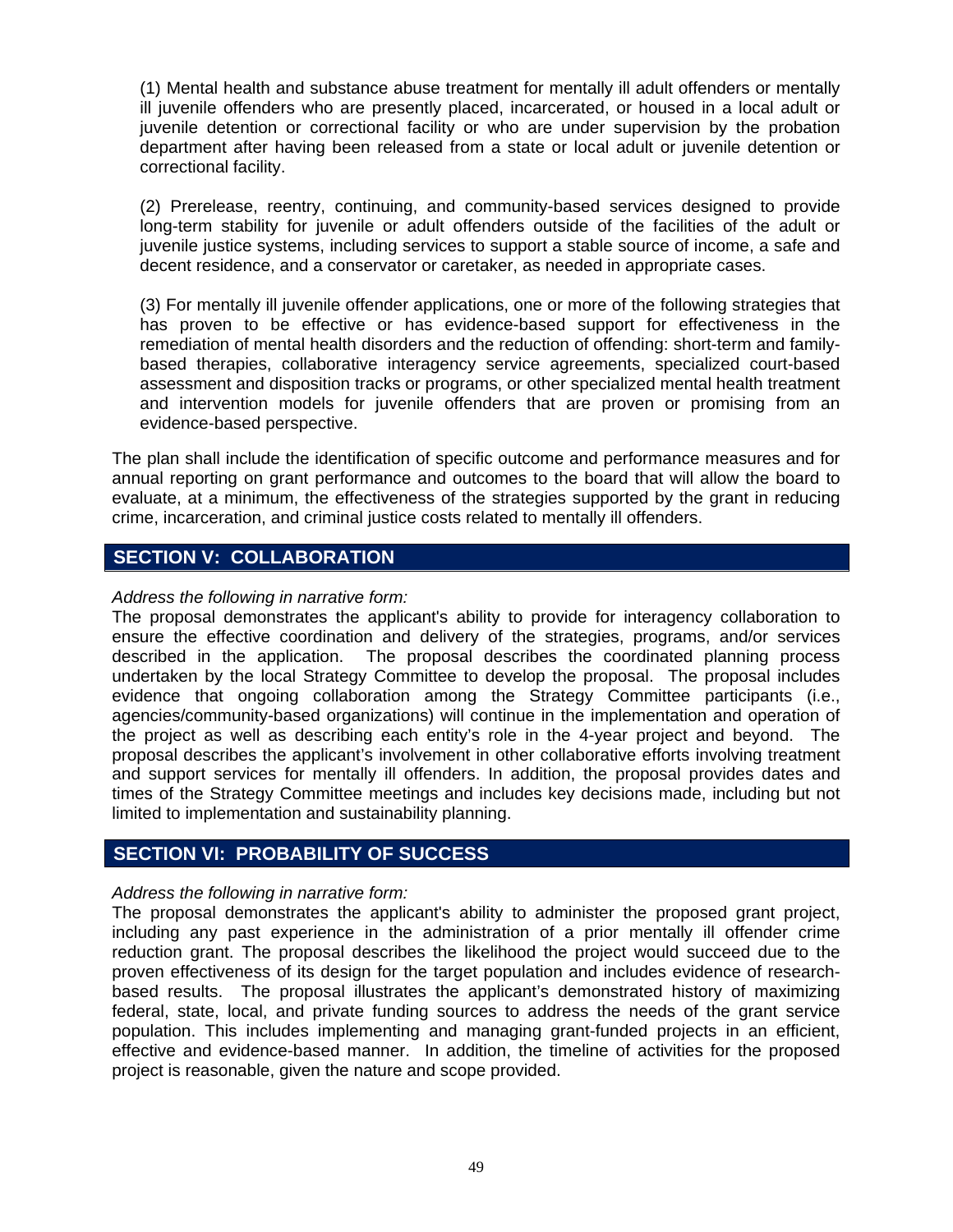## **SECTION VII: EVALUATION**

#### *Address the following in narrative form:*

The proposal describes project goals, the strategy/methodology for evaluating whether or not the project objectives were achieved, the plan for collecting data that supports the evaluation goals, and the manner in which the project evaluation will be documented and reported such as assessing the effectiveness of the program in reducing crime, adult and juvenile offender incarceration and placement levels, early releases due to jail overcrowding, and local criminal and juvenile justice costs. The proposal describes measures to be used to show successful outcomes, in addition to those provided in the application.

## **SECTION VIII: SUSTAINABILITY**

#### *Address the following in narrative form:*

The proposal clearly describes how the program will be funded during the fourth year including a list of those funding source(s). The proposed project illustrates the likelihood that the program will continue to operate after state grant funding ends, including the applicant's demonstrated history of maximizing federal, state, local, and private funding sources to address the needs of the grant service population.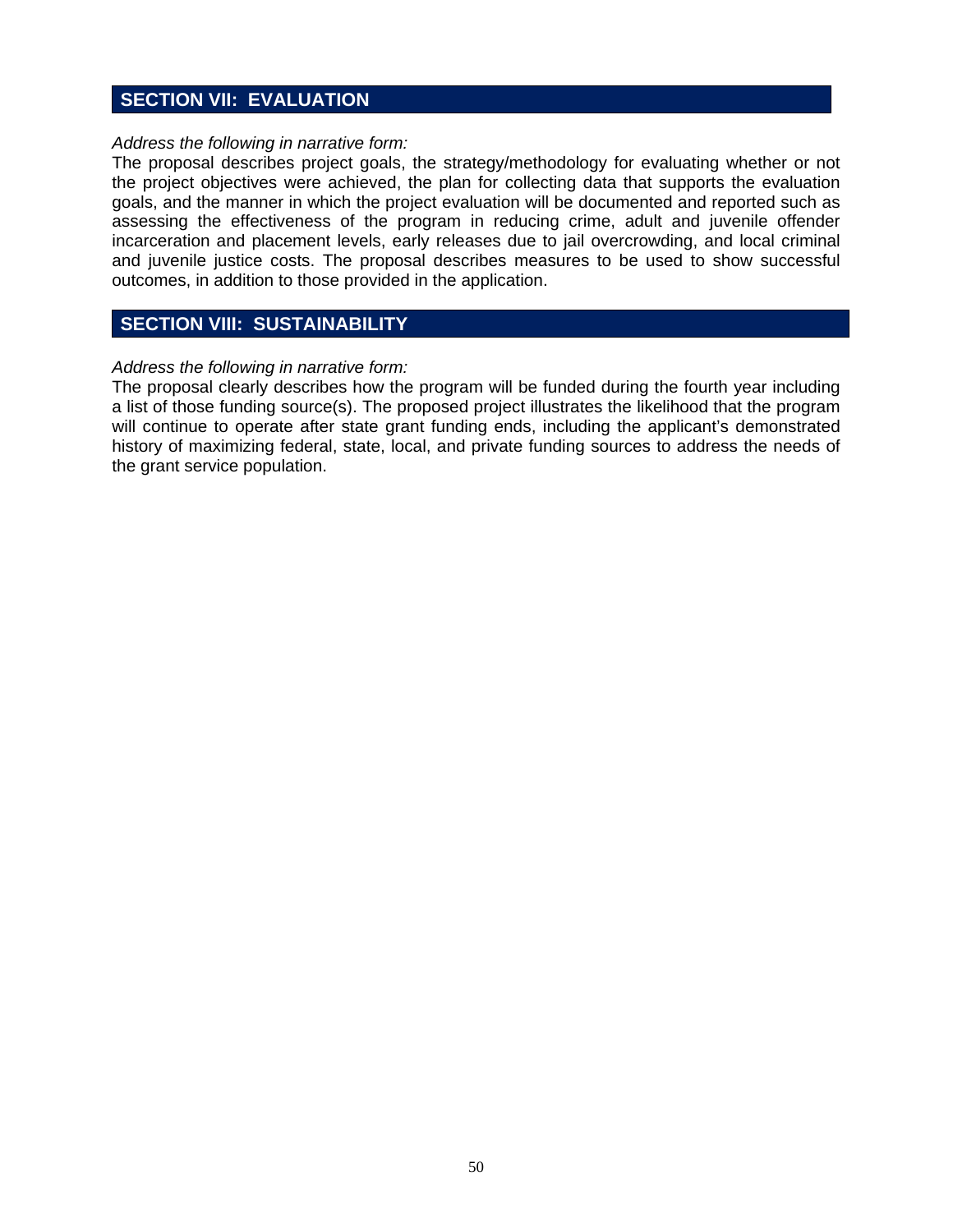## **NARRATIVE SECTIONS II – VIII MUST NOT EXCEED A TOTAL OF 20 PAGES**

**SECTION II: NEED STATEMENT** 

**SECTION III: PROJECT DESIGN** 

**SECTION IV: COUNTY PLAN / STRATEGY** 

**SECTION V: COLLABORATION** 

**SECTION VI: PROBABILITY OF SUCCESS** 

**SECTION VII: EVALUATION** 

**SECTION VIII: SUSTAINABILITY**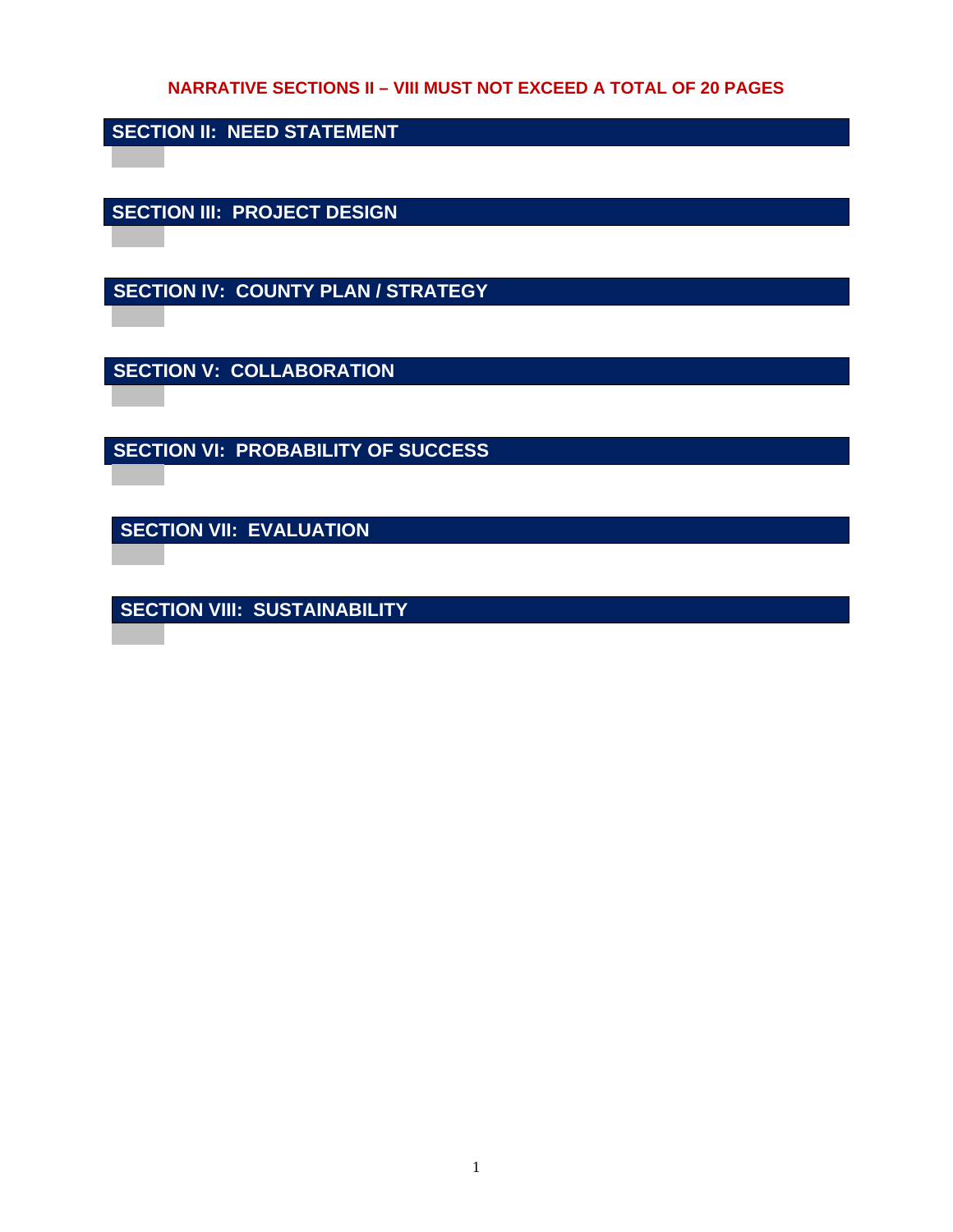## **SECTION IX: PROPOSED BUDGET**

The proposal includes sufficient detail regarding how state grant and match funds will be expended to implement and operate the proposed project. The proposal provides justification that the amount of grant funds requested is reasonable and appropriate given the proposed project's design and scope, and describes other funding streams that may be used to support the proposed project. The proposal must name the sources to be applied as matching funds and describe how these sources of match will be utilized for the success of the proposed project.

**A. BUDGET LINE ITEM TABLES:** Complete the following table, **using whole numbers**, for the grant funds being requested ("targeted cap" / funding request guideline of \$950,000) for the 3-year grant period (July 1, 2015 to June 30, 2018).

While recognizing agencies may use different line items in the budget process, the line items below represent how the BSCC will require grantees to report expenditures via its invoicing system. Match funds may be expended in any line item, and must be identified as to their respective dollar amounts and source of the match. The 'Other' category funds should be budgeted for travel purposes for one mandatory grantee briefing meeting (*to be held in Sacramento, date TBA*) as well as other proposed travel.

Applicants projecting to utilize grant funds for Indirect Costs / Administrative Overhead may not use more than 10% of the state grant funds for this line item.

Applicants must provide a minimum **25 percent (25%) match**; of the grant funds requested. Matching funds may be met through cash, in-kind, or a combination of both.

All funds shall be used consistent with the requirements of the BSCC Grant Administration and Audit Guide, July 2012 (http://www.bscc.ca.gov/resources).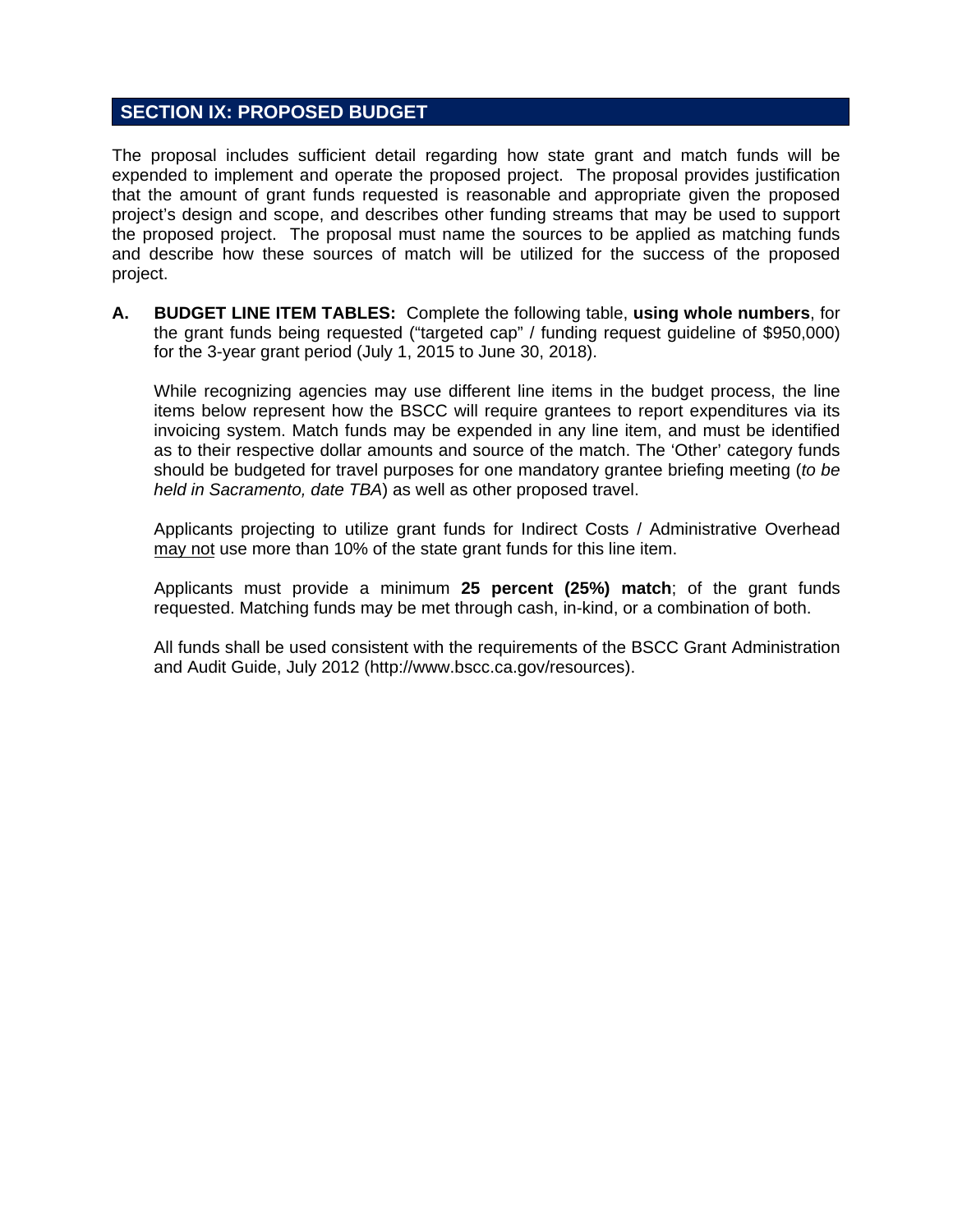### Please verify total grant funds requested and total match amounts as columns and rows do not auto-calculate.

# **3-YEAR GRANT BUDGET TABLE**

| <b>PROPOSED BUDGET</b><br><b>LINE ITEMS</b>                                           | <b>GRANT</b><br><b>FUNDS</b> | <b>CASH</b><br><b>MATCH</b> | <b>IN-KIND</b><br><b>MATCH</b> | <b>TOTAL</b> |
|---------------------------------------------------------------------------------------|------------------------------|-----------------------------|--------------------------------|--------------|
| 1. Salaries and Benefits                                                              |                              |                             |                                |              |
| 2. Services and Supplies                                                              |                              |                             |                                |              |
| 3. Professional Services                                                              |                              |                             |                                |              |
| 4. Community-Based Organization<br>(CBO) Contracts                                    |                              |                             |                                |              |
| 5. Indirect Costs / Administrative<br>Overhead (may not exceed 10% of grant<br>award) |                              |                             |                                |              |
| 6. Fixed Assets / Equipment                                                           |                              |                             |                                |              |
| 7. Data Collection / Enhancement                                                      |                              |                             |                                |              |
| 8. Program Evaluation                                                                 |                              |                             |                                |              |
| 9. Sustainability Planning                                                            |                              |                             |                                |              |
| 10. Other (include travel costs)                                                      |                              |                             |                                |              |
| <b>TOTAL</b>                                                                          |                              |                             |                                |              |

**REQUESTED 3-YEAR GRANT TOTAL EXCEEDS THE "TARGETED CAP" OF \$950,000**  Provide a brief justification (4-5 sentences) for exceeding the targeted cap / funding request guideline.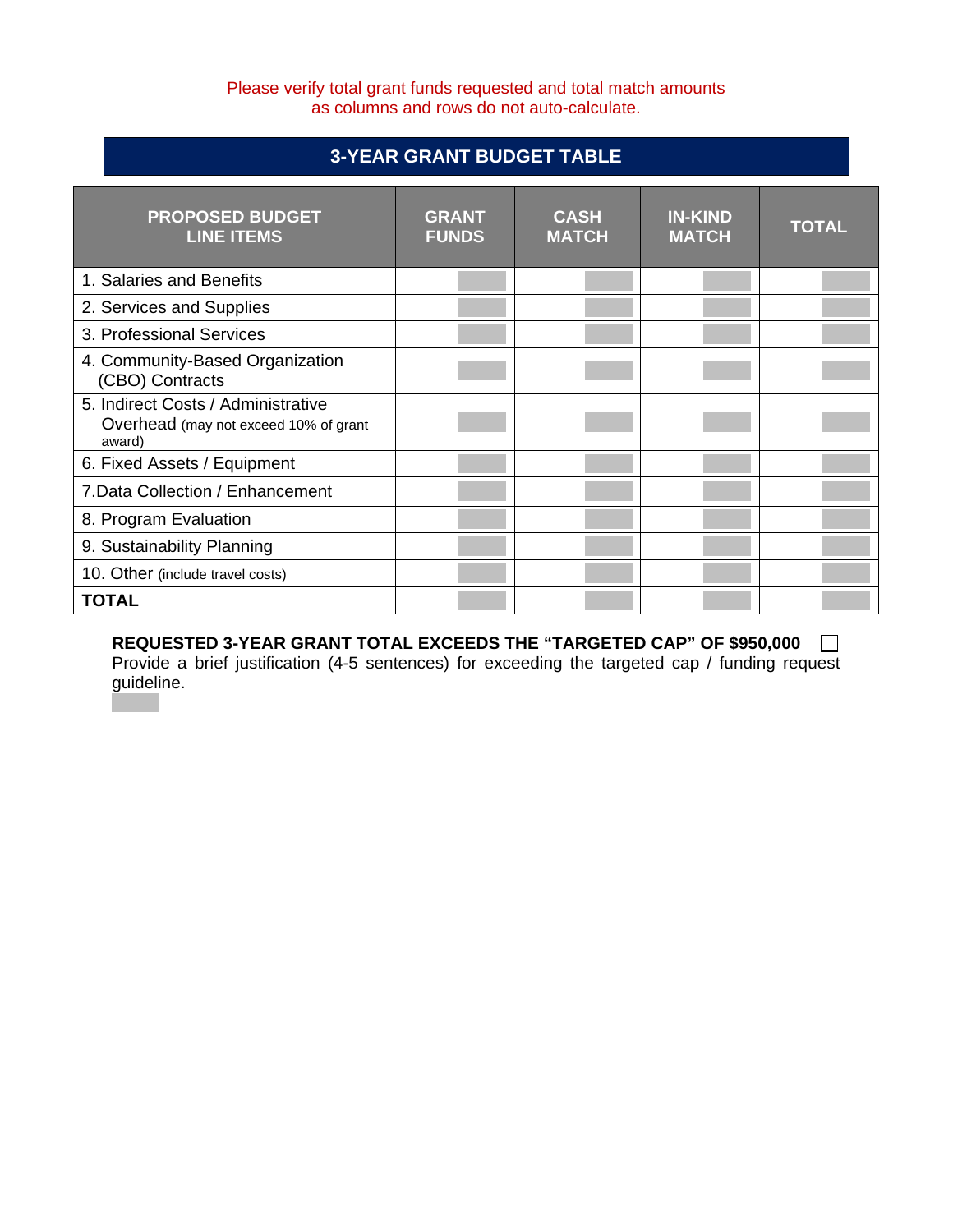Complete the following table, **using whole numbers**, for the grant funds anticipated to be expended during the first year of the grant (July 1, 2015 to June 30, 2016).

### Please verify total grant funds requested and total match amounts as columns and rows do not auto-calculate.

| <b>PROPOSED BUDGET</b><br><b>LINE ITEMS</b>                                           | <b>GRANT</b><br><b>FUNDS</b> | <b>CASH</b><br><b>MATCH</b> | <b>IN-KIND</b><br><b>MATCH</b> | <b>TOTAL</b> |
|---------------------------------------------------------------------------------------|------------------------------|-----------------------------|--------------------------------|--------------|
| 1. Salaries and Benefits                                                              |                              |                             |                                |              |
| 2. Services and Supplies                                                              |                              |                             |                                |              |
| 3. Professional Services                                                              |                              |                             |                                |              |
| 4. Community-Based Organization<br>(CBO) Contracts                                    |                              |                             |                                |              |
| 5. Indirect Costs / Administrative<br>Overhead (may not exceed 10% of grant<br>award) |                              |                             |                                |              |
| 6. Fixed Assets / Equipment                                                           |                              |                             |                                |              |
| 7. Data Collection / Enhancement                                                      |                              |                             |                                |              |
| 8. Program Evaluation                                                                 |                              |                             |                                |              |
| 9. Sustainability Planning                                                            |                              |                             |                                |              |
| 10. Other (include travel costs)                                                      |                              |                             |                                |              |
| <b>TOTAL</b>                                                                          |                              |                             |                                |              |

# **YEAR 1 GRANT BUDGET TABLE**

## **B. BUDGET TABLE LINE ITEM DETAILS:**

The proposal must provide sufficient detail in each category below regarding how state grant and match funds will be expended to implement and operate the proposed project as identified in the Year 1 Grant Budget Table (above). The proposal must provide justification that the amount of grant funds requested is reasonable and appropriate given the proposed project's design and scope, and describes other funding streams that may be used to support the proposed project. The proposal must name the sources to be applied as matching funds and describe how these sources of match will be utilized for the success of the proposed project. In addition, an outline of Year 2 and Year 3 proposed budget spending must be provided. If a budget line item and/or match category is not applicable for the proposed project, complete with N/A.

#### **1. SALARIES AND BENEFITS (e.g., number of staff, classification/title, salary and benefits)**

Requested Grant Funds Year 1: \$ Matching Funds Year 1: \$

Narrative:

Match Source(s):

Outline of Year 2 and Year 3 Line Item Proposed Budget Expenditures: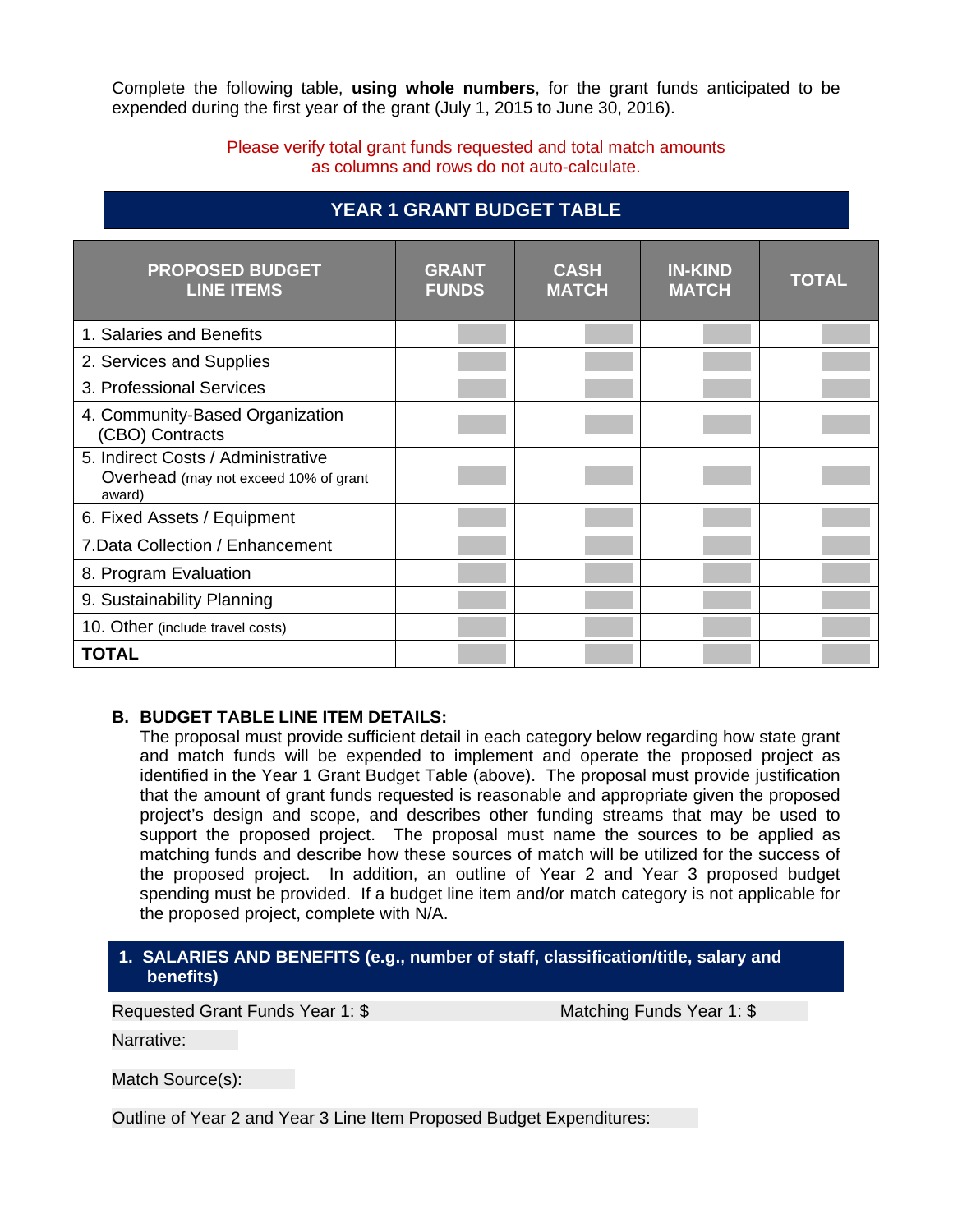## **2. SERVICES AND SUPPLIES (e.g., office supplies and training costs)**

Requested Grant Funds Year 1: \$ Matching Funds Year 1: \$

Narrative:

Match Source(s):

Outline of Year 2 and Year 3 Line Item Proposed Budget Expenditures:

## **3. PROFESSIONAL SERVICES: (e.g., consultative services - include name of consultants or providers)**

Requested Grant Funds Year 1: \$ Matching Funds Year 1: \$

Narrative:

Match Source(s):

Outline of Year 2 and Year 3 Line Item Proposed Budget Expenditures:

## **4. COMMUNITY-BASED ORGANIZATION CONTRACTS (e.g., detail of services - provide name of CBO)**

Requested Grant Funds Year 1: \$ Matching Funds Year 1: \$

Narrative:

Match Source(s):

Outline of Year 2 and Year 3 Line Item Proposed Budget Expenditures:

### **5. INDIRECT COSTS / ADMINISTRATIVE OVERHEAD: Indicate percentage and methodology for calculation. In the "Grant Funds" column of the previous table, this total may not exceed 10% of the total funds requested. In the "Match Funds" column of the previous table, agencies may expend up to their Indirect Cost Rate (over and above 10%) for match funds supported by state or local dollars.**

Requested Grant Funds Year 1: \$ Matching Funds Year 1: \$

Narrative:

Match Source(s):

Outline of Year 2 and Year 3 Line Item Proposed Budget Expenditures:

**6. FIXED ASSETS / EQUIPMENT (e.g., computers, other office equipment necessary to perform project activities)** 

Requested Grant Funds Year 1: \$ Matching Funds Year 1: \$

Narrative:

Match Source(s):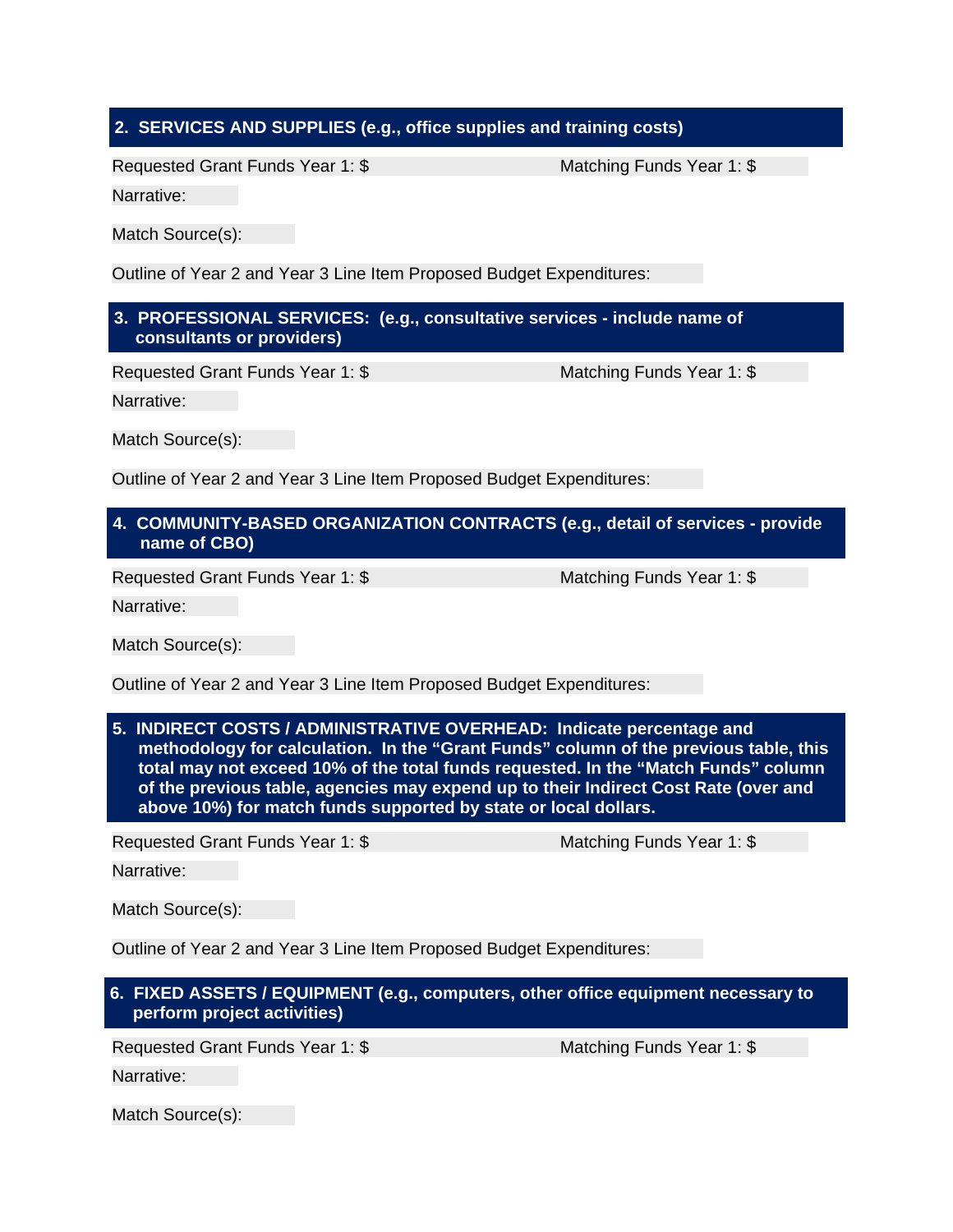Outline of Year 2 and Year 3 Line Item Proposed Budget Expenditures:

## **7. DATA COLLECTION / ENHANCEMENT (e.g., programming services, data analysis)**

Requested Grant Funds Year 1: \$ Matching Funds Year 1: \$

Narrative:

Match Source(s):

Outline of Year 2 and Year 3 Line Item Proposed Budget Expenditures:

# **8. PROGRAM EVALUATION (e.g., evaluator, materials)**

Requested Grant Funds Year 1: \$ Matching Funds Year 1: \$

Narrative:

Match Source(s):

Outline of Year 2 and Year 3 Line Item Proposed Budget Expenditures:

# **9. SUSTAINABILITY PLANNING**

Requested Grant Funds Year 1: \$ Matching Funds Year 1: \$

Narrative:

Match Source(s):

Outline of Year 2 and Year 3 Line Item Proposed Budget Expenditures:

# **10. OTHER (e.g., travel expenses)**

Requested Grant Funds Year 1: \$ Matching Funds Year 1: \$

Narrative:

Match Source(s):

Outline of Year 2 and Year 3 Line Item Proposed Budget Expenditures:

## **Funding Streams Utilized by the County / County Collaborative**

Provide ten (10) funding streams and/or revenues available to the applicant that may be utilized for investing in or leveraging dollars for maximum benefit to the proposed project and 4-year strategic plan.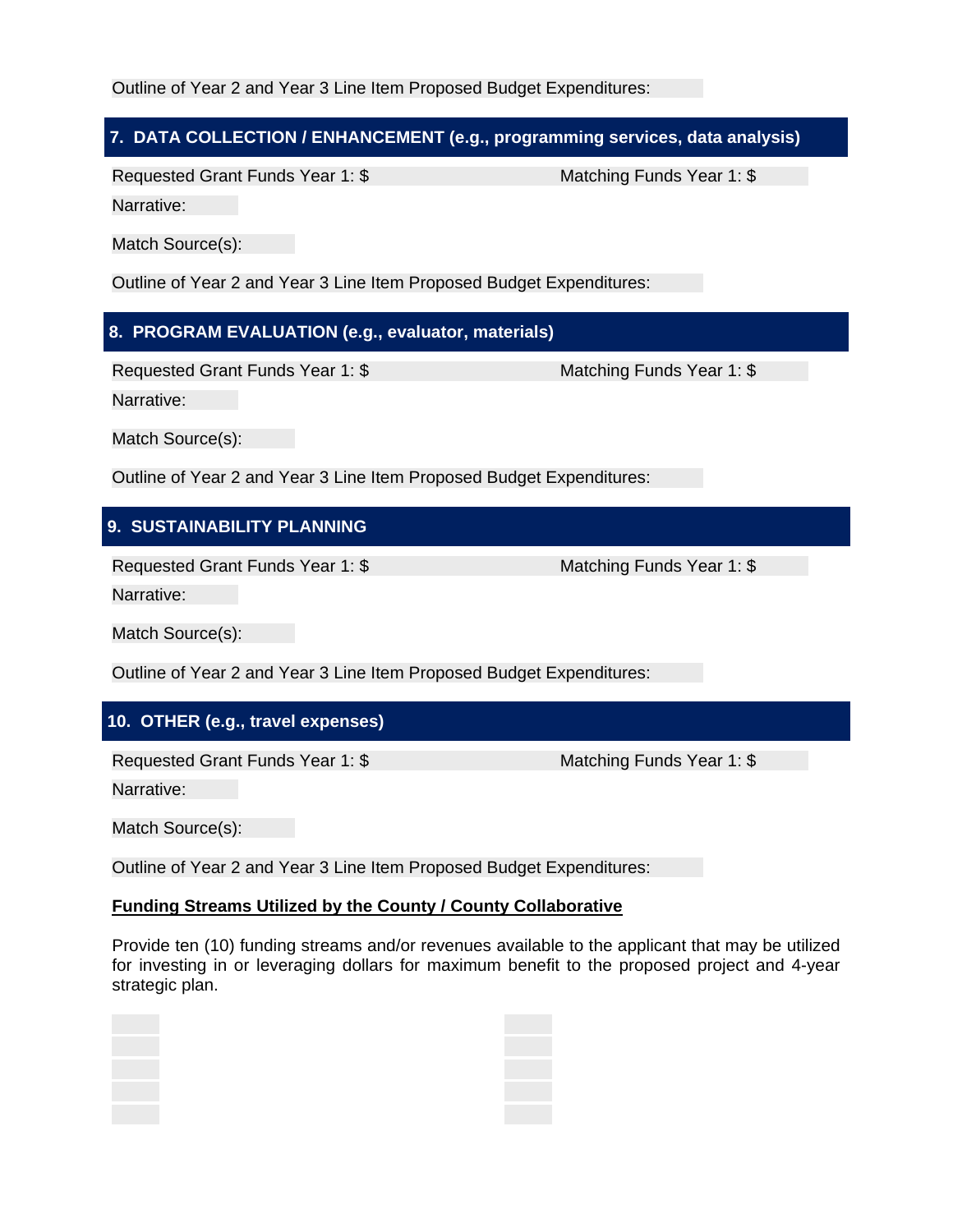## **SECTION X: PROPOSED TIMELINE**

Provide a timeline for the major activities to be accomplished or obstacles to be cleared in order to achieve the 3-year funded project (e.g., recruiting, selecting staff and/or contracting with an expert consultant or provider, analyzing data, conducting training sessions, development of project evaluation, determining sustainability plan/funding, etc.). Detail critical implementation activities occurring in Year 1 of the project.

| <b>Activity</b> | <b>Timeframe</b> |
|-----------------|------------------|
|                 |                  |
|                 |                  |
|                 |                  |
|                 |                  |
|                 |                  |
|                 |                  |
|                 |                  |
|                 |                  |
|                 |                  |
|                 |                  |
|                 |                  |
|                 |                  |
|                 |                  |
|                 |                  |
|                 |                  |
|                 |                  |
|                 |                  |
|                 |                  |
|                 |                  |
|                 |                  |
|                 |                  |
|                 |                  |
|                 |                  |
|                 |                  |
|                 |                  |
|                 |                  |
|                 |                  |
|                 |                  |
|                 |                  |
|                 |                  |
|                 |                  |
|                 |                  |
|                 |                  |
|                 |                  |
|                 |                  |
|                 |                  |
|                 |                  |
|                 |                  |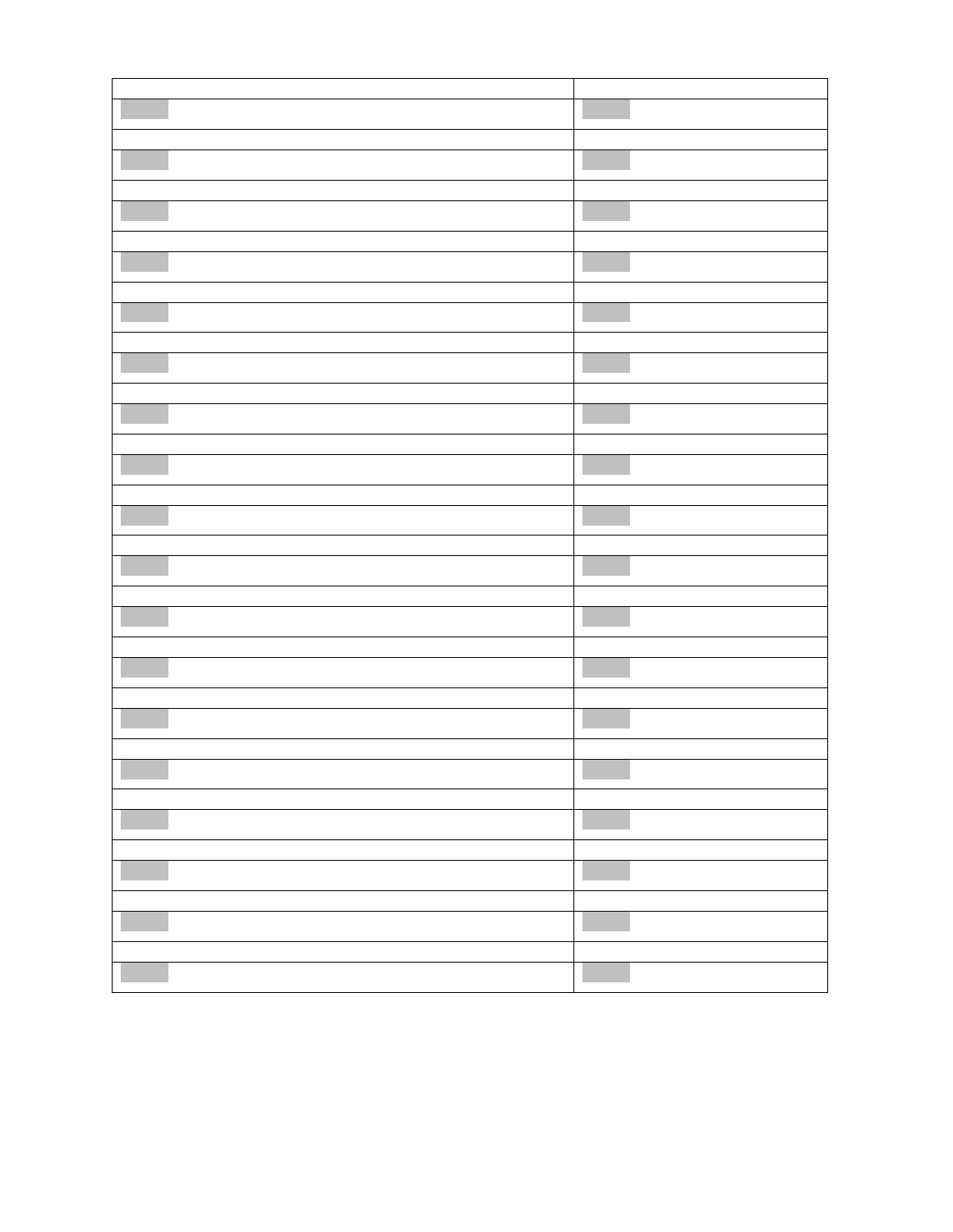# **SECTION XI: STRATEGY COMMITTEE'S COLLABORATIVE EFFORTS**

## *\*This section will be included in the scoring of the "Collaboration" rating factor.*

**A. STRATEGY COMMITTEE MEMBERSHIP:** Provide the name, title, and agency or organization for each Strategy Committee Member. Please refer to page two (2) of this RFP for the Legislation which provides necessary individuals, disciplines, and local stakeholders.

| Name:                | Title:               |
|----------------------|----------------------|
|                      |                      |
| Agency/Organization: |                      |
| Name:                | Title:               |
| Agency/Organization: |                      |
| Name:                | Title:               |
|                      |                      |
| Agency/Organization: |                      |
| Name:                | Title:               |
|                      |                      |
| Agency/Organization: |                      |
| Name:                | $\overline{T}$ itle: |
| Agency/Organization: |                      |
| Name:                | Title:               |
|                      |                      |
| Agency/Organization: |                      |
| Name:                | Title:               |
|                      |                      |
| Agency/Organization: |                      |
| Name:                | Title:               |
|                      |                      |
| Agency/Organization: |                      |
| Name:                | Title:               |
| Agency/Organization: |                      |
| Name:                | Title:               |
|                      |                      |
| Agency/Organization: |                      |
| Name:                | Title:               |
|                      |                      |
| Agency/Organization: |                      |
| Name:                | Title:               |
| Agency/Organization: |                      |
| Name:                | Title:               |
|                      |                      |
| Agency/Organization: |                      |
| Name:                | Title:               |
|                      |                      |
| Agency/Organization: |                      |